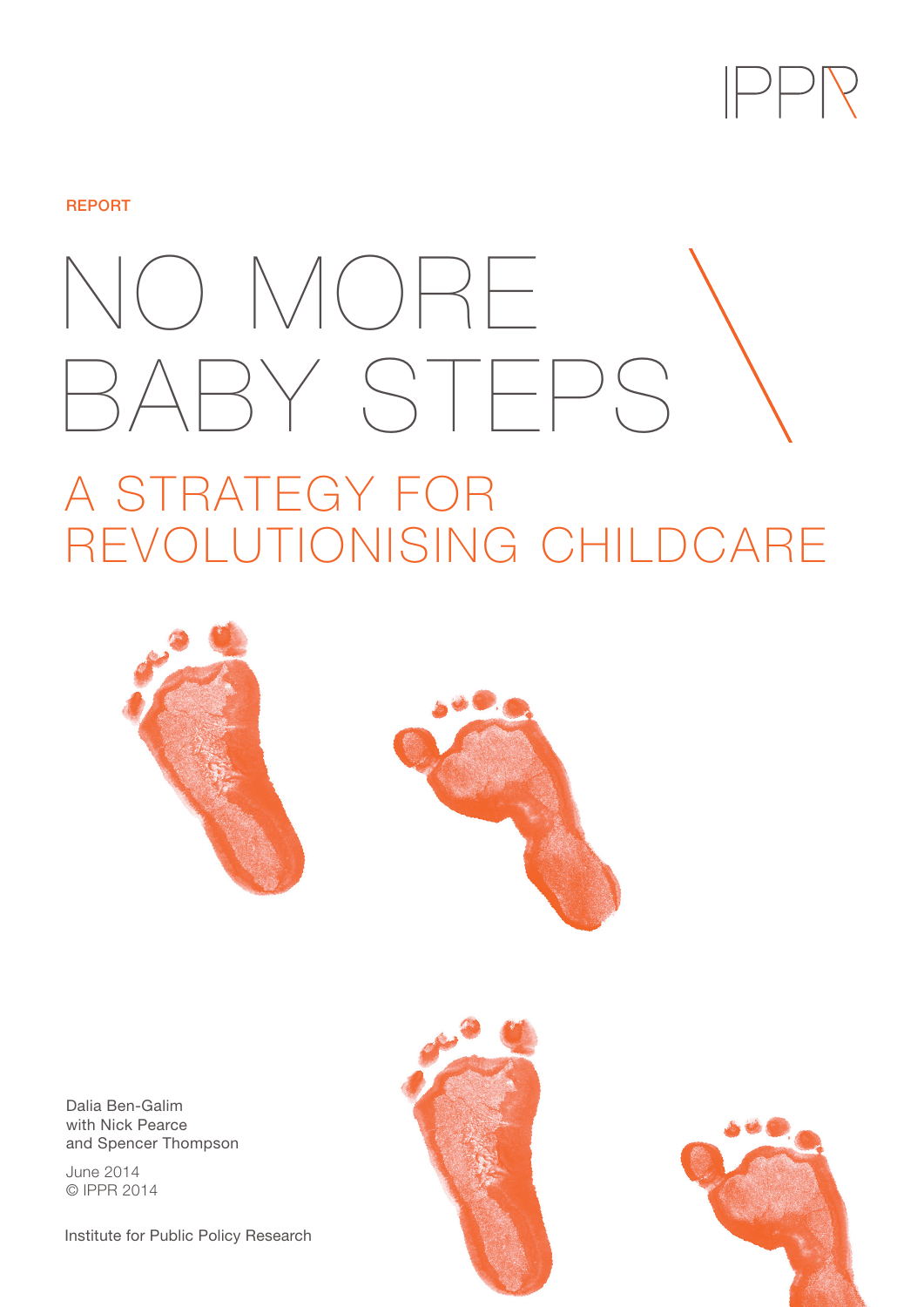### ABOUT THE AUTHOR

Dalia Ben-Galim is an associate director for families and work at IPPR.

### ABOUT THE CONTRIBUTORS

Nick Pearce is director of IPPR.

Spencer Thompson is a senior economic analyst at IPPR.

### ACKNOWLEDGMENTS

This research has been generously supported by the Nuffield Foundation. The authors would like to thank the following people for their input and advice, both on this paper and the wider project: Teresa Williams (Nuffield Foundation), Anne McMunn (University College London), Jo Blanden (University of Surrey), Heather Joshi (Institute of Education), Edward Melhuish (Birkbeck), Kitty Stewart (LSE), Naomi Eisenstadt (University of Oxford), Susan Harkness (University of Bath), Birgitta Rabe (Institute for Social and Economic Research), Kathy Sylva (University of Oxford), Ellen Broome (Family and Childcare Trust), Liz Bayram (PACEY), Claire Schofield (National Day Nurseries Association), Emma Stewart (Timewise Foundation) and Vidhya Alakeson (Resolution Foundation).

> Thanks also go to Marcial Boo and Kathleen Henehan who provided vital research support and guidance.

Finally, thanks go to IPPR colleagues for their comments and support, in particular Graeme Cooke, Tony Dolphin and Kayte Lawton.

### ABOUT IPPR

IPPR, the Institute for Public Policy Research, is the UK's leading progressive thinktank. We are an independent charitable organisation with more than 40 staff members, paid interns and visiting fellows. Our main office is in London, with IPPR North, IPPR's dedicated thinktank for the North of England, operating out of offices in Newcastle and Manchester.

The purpose of our work is to assist all those who want to create a society where every citizen lives a decent and fulfilled life, in reciprocal relationships with the people they care about. We believe that a society of this sort cannot be legislated for or guaranteed by the state. And it certainly won't be achieved by markets alone. It requires people to act together and take responsibility for themselves and each other.

IPPR 4th Floor 14 Buckingham Street London WC2N 6DF T: +44 (0)20 7470 6100 E: info@ippr.org www.ippr.org Registered charity no. 800065

This paper was first published in June 2014. © 2014 The contents and opinions in this paper are the author's only.

### ABOUT THE PROJECT

This report is part of the wider IPPR project 'Childcare: A strategic national priority?', which seeks to analyse the case for, and core components of, a more strategic approach to early years provision in the UK, and explore the impact of childcare on gender equality, maternal employment and child development. Further details about IPPR's work on these issues can be found at http://www.ippr.org/big-issues/children-and-families.



The Nuffield Foundation is an endowed charitable trust that aims to improve social well-being in the widest sense. It funds research and innovation in education and social policy and also works to build capacity in education, science and social science research. The Nuffield Foundation has funded this project, but the views expressed are those of the authors and not necessarily those of the Foundation. More information is available at [www.nuffieldfoundation.org.](www.nuffieldfoundation.org)

## IDEAS to CHANGE LIVE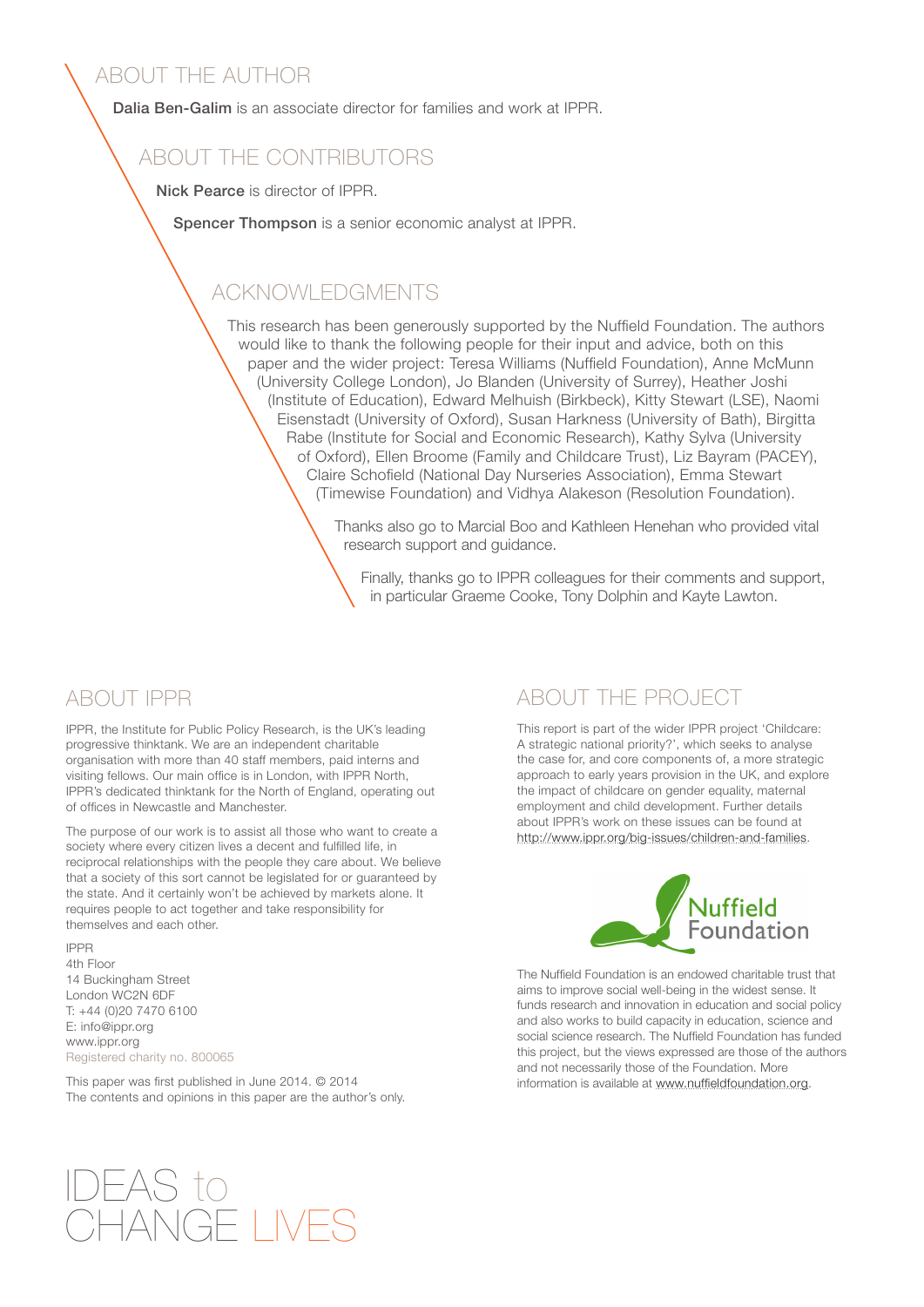### **CONTENTS**

| 4. Guaranteed places and targeted support for one-year-olds 27                |  |
|-------------------------------------------------------------------------------|--|
|                                                                               |  |
|                                                                               |  |
|                                                                               |  |
|                                                                               |  |
| 5.2 Greater flexibility - for providers, from providers, and from employers32 |  |
|                                                                               |  |
|                                                                               |  |
|                                                                               |  |
|                                                                               |  |
|                                                                               |  |
|                                                                               |  |
|                                                                               |  |
|                                                                               |  |
|                                                                               |  |
|                                                                               |  |
|                                                                               |  |
|                                                                               |  |
|                                                                               |  |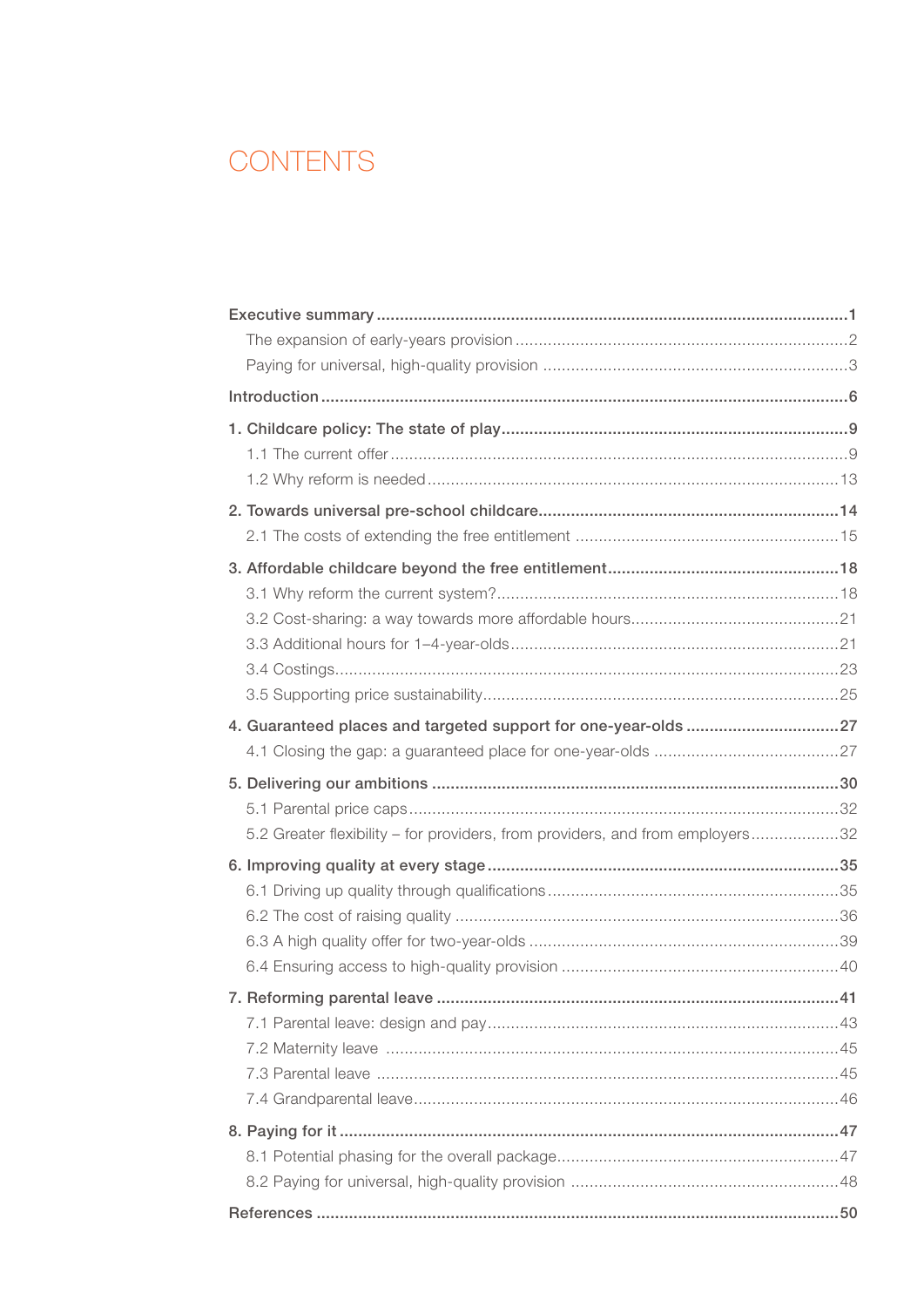### <span id="page-3-0"></span> EXECUTIVE SUMMARY

Childcare has become an increasingly salient public policy issue across developed economies in recent decades. As the number of women entering employment has risen, the need to enable parents to balance their work and family lives has led to increased demands for affordable childcare provision. Efforts to meet these demands are most advanced in the Scandinavian countries, where sustained investment over many years has produced high-quality, universal pre-school childcare systems that support the highest female employment rates in the world. Yet the extension of childcare provision can be observed in most mature economies: many countries in Europe and Asia that are traditionally socially conservative have also taken a 'Nordic turn' in recent years, as they seek to improve parental employment rates and deal with the care needs that emerge in ageing societies.

A further widely shared objective of public policy in advanced economies is the promotion of greater equality in early childhood development. Extensive evidence points to the importance of high-quality early learning to social and educational outcomes later in childhood. Policymakers have sought to invest in early-years education and care in order to reduce inequalities in school-readiness, and to tackle the high social and economic costs of entrenched disadvantage that start at the very beginning of children's lives. There is evidence that when early-years education is provided by highly trained staff, it not only enables families to better balance work and caring responsibilities, but also delivers greater equality in children's life chances. The impact that both parental employment and care quality have on child poverty is considerable: a child that grows up in a household with two earners, and receives high-quality early learning and care, is less likely to live in poverty.

Another objective of any early-years and childcare policy should be gender equality. The provision of affordable childcare helps to ensure that childcare responsibilities do not prevent women from continuing to work, and that mothers and fathers can share the obligations and rewards of parenting more equally. In doing so, it helps to reduce gender inequalities in terms of both earnings and the division of family care responsibilities. However, the evidence also suggests that gender equality is best promoted when affordable childcare is coupled with parental leave and flexible work entitlements that encourage and enable fathers as well as mothers to take on caring responsibilities, particularly in the first year of a child's life. It is therefore important to integrate policies for extending affordable childcare provision with those that structure options for maternity, paternity and parental leave.

In this report we set out plans for how the UK can move towards a universal, high-quality and affordable system of childcare and early-years provision. Such a system – combined with reforms to parental leave and rights to flexible employment – can enable us to meet three core objectives of public policy for the early-years:

- higher employment rates for parents, particularly mothers
- reductions in early childhood inequalities
- greater gender equality.

There are, of course, trade-offs between these objectives. Low-quality but affordable early-years provision can promote parental employment, but to the detriment of children – particularly the very youngest – if they are to spend long hours each week in care settings. Similarly, early-learning entitlements can be provided in ways that enhance child development but which are also very difficult to combine with parents' working lives. Consequently, as we expand and reform childcare and early-years provision, we need to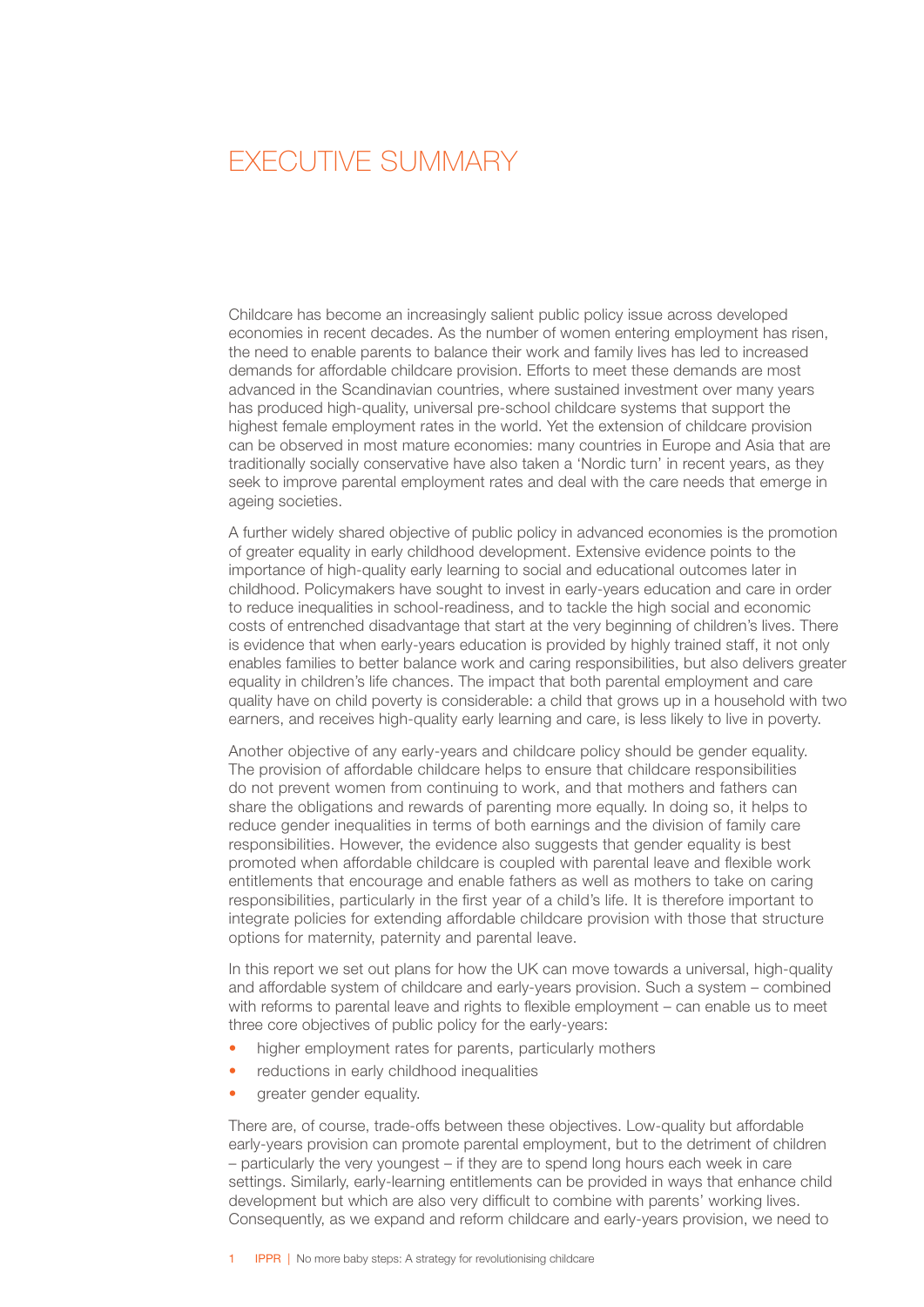<span id="page-4-0"></span>be clear about these trade-offs and tensions in policy, and how they can best be resolved given the resources available.

This report is the final output from our 'Childcare: A strategic national priority?' project. It follows two earlier reports: *Early developments: Bridging the gap between evidence and policy in early-years education* (Parker 2013a), which set out policy lessons from an examination of the literature on early-years provision, and *Childmind the gap: Reforming childcare to support mothers into work* (Thompson and Ben-Galim 2014), which explored the factors that determine maternal employment rates in the UK, particularly the pivotal role that affordable, accessible childcare plays in supporting mothers to work. The report that follows focuses primarily on pre-school childcare and early learning. Childcare for children of school age is also very important, but the questions that it raises for policy are substantively different to those posed by the early years, where the need for extending and improving provision is greatest. Similarly, this report does not advance comprehensive policy solutions for the needs of families who work atypical hours, or who have children with complex or special needs. However, we believe that the framework of childcare provision we advocate here provides a robust platform from which those additional needs can be addressed.

### The expansion of early-years provision

Our proposals build on our previous work, and recognise that there can often be competing objectives in reforming childcare provision. Our reforms are designed to advance these objectives simultaneously – for example, by ensuring that expanded provision is both highquality and affordable.

The core components of our proposals are as follows.

- An extension of universal early-vears provision providing a universal entitlement of 15 hours a week of early learning, 48 weeks per year, for all children from the age of two until they enter school.
- A new framework of affordable childcare for working families bringing down the direct costs of childcare, with capped parental fees and a progressive allocation of resources, while guaranteeing affordable places from the age of one, funded through reforms to existing tax credits and reliefs.
- Improvements to the quality of childcare and early-learning, to support children's development – over time, building a highly qualified early-years profession, whose members hold teaching- and early-years-related qualifications.
- Reforms to parental leave entitlements strengthening fathers' entitlements and giving families the opportunity to make genuine choices on work and care.

We place a strong emphasis on protecting family time, especially when children are young, so that parents can settle on the right balance between work and care; on offering all children between the ages of one and five the opportunity to thrive in high-quality care settings; and on affordability, so that the price that parents pay for childcare enables them to arrange their working lives according to their preferences. We all have a stake in developing a system of early-years provision that is universal, high-quality and affordable. It is an investment for society.

There are, of course, costs to some of these proposals, and in the current economic climate it would be naïve to suggest that they could all be implemented immediately.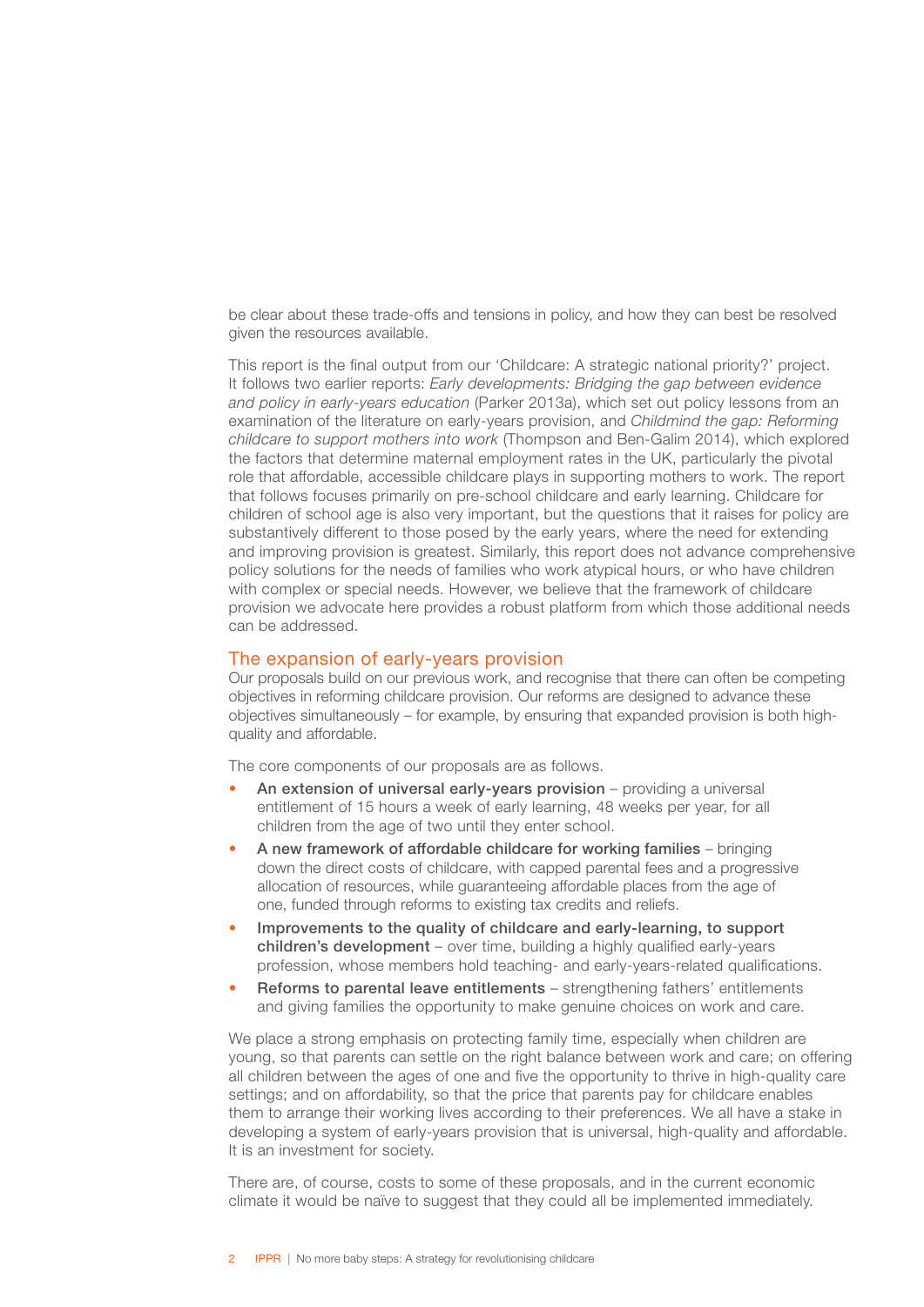<span id="page-5-0"></span>We therefore suggest that the following measures should be prioritised within the next parliament.

- Extending the free entitlement (15 hours per week) to all two-year-olds, and investing in a high-quality workforce to ensure that all two-year-olds are supported to thrive and develop.
- Extending the free entitlement (15 hours) from 38 to 48 weeks per year for all 2–4-year-olds to better spread families' childcare costs across the year.
- A new framework for providing 20 hours of affordable childcare a week (in addition to the free entitlement), through a cost-sharing mechanism that would make childcare costs more affordable for parents, enabling many of them to work according to their preferences. Our modelling suggests that the government could cover 95 per cent of childcare costs for families claiming universal credit, and 30 per cent of the costs for those who will be claiming tax-free childcare, without increasing the total level of spending on this part of the system.
- The introduction of a four-week, use-it-or-lose-it 'daddy quota' of paternity leave, to strengthen fathers' entitlements and protect family time in children's first year.

The costs for these priorities are outlined below.

| Area of reform                                                   | <b>Priority proposal</b>                                                                                                                   | Cost           |
|------------------------------------------------------------------|--------------------------------------------------------------------------------------------------------------------------------------------|----------------|
| High-quality extensions<br>to universal early-years<br>provision | Extend free entitlement to all two-year olds<br>(to 38 weeks)                                                                              | £910 million   |
|                                                                  | Having all staff working with two-year olds be<br>qualified to level 3 at a minimum                                                        | £200 million   |
|                                                                  | Ensuring that 30 per cent of the professionals<br>who work with two-year-olds are graduates                                                | £200 million   |
|                                                                  | Extend the free entitlement to 48 weeks for all<br>2-4-year-olds                                                                           | £1,000 million |
|                                                                  | Invest in quality measures towards raising<br>qualifications for all existing staff to level 3,<br>and to level 6 for 30 per cent of staff | £200 million   |
| Reforms to parental<br>leave entitlements                        | Introduce four-week 'daddy quota',<br>with leave paid at the minimum wage<br>(assuming a 70 per cent take-up)                              | £150 million   |
| <b>Total cost</b>                                                |                                                                                                                                            | £2,660 million |

Note: All costs are in 2015/16 prices. With the exception of some up-front investment in quality, these are annual costs. The intention is that they are phased in throughout the next parliament.

We would advocate further reform beyond the next parliament, including further raising the qualifications of the early-years workforce, and extensions to parental leave.

### Paying for universal, high-quality provision

Resources need to be found upfront to invest in expanding childcare provision. Given the UK's current fiscal position, it would be remiss not to discuss realistic funding options.

As a first step, we are suggesting that current resources be used more efficiently and effectively. Shifting spending from demand-led provision, such as tax-free childcare, to supply-funded provision through a cost-share mechanism and a parental cap could not only lower costs for parents but could also protect the government from inflationary pressures on the cost of childcare. Our proposals for the cost-share mechanism assume spending levels that are similar to current commitments. The recently announced early-

#### Table A.1

Annual cost, additional to current spend, of priority proposals in the next parliament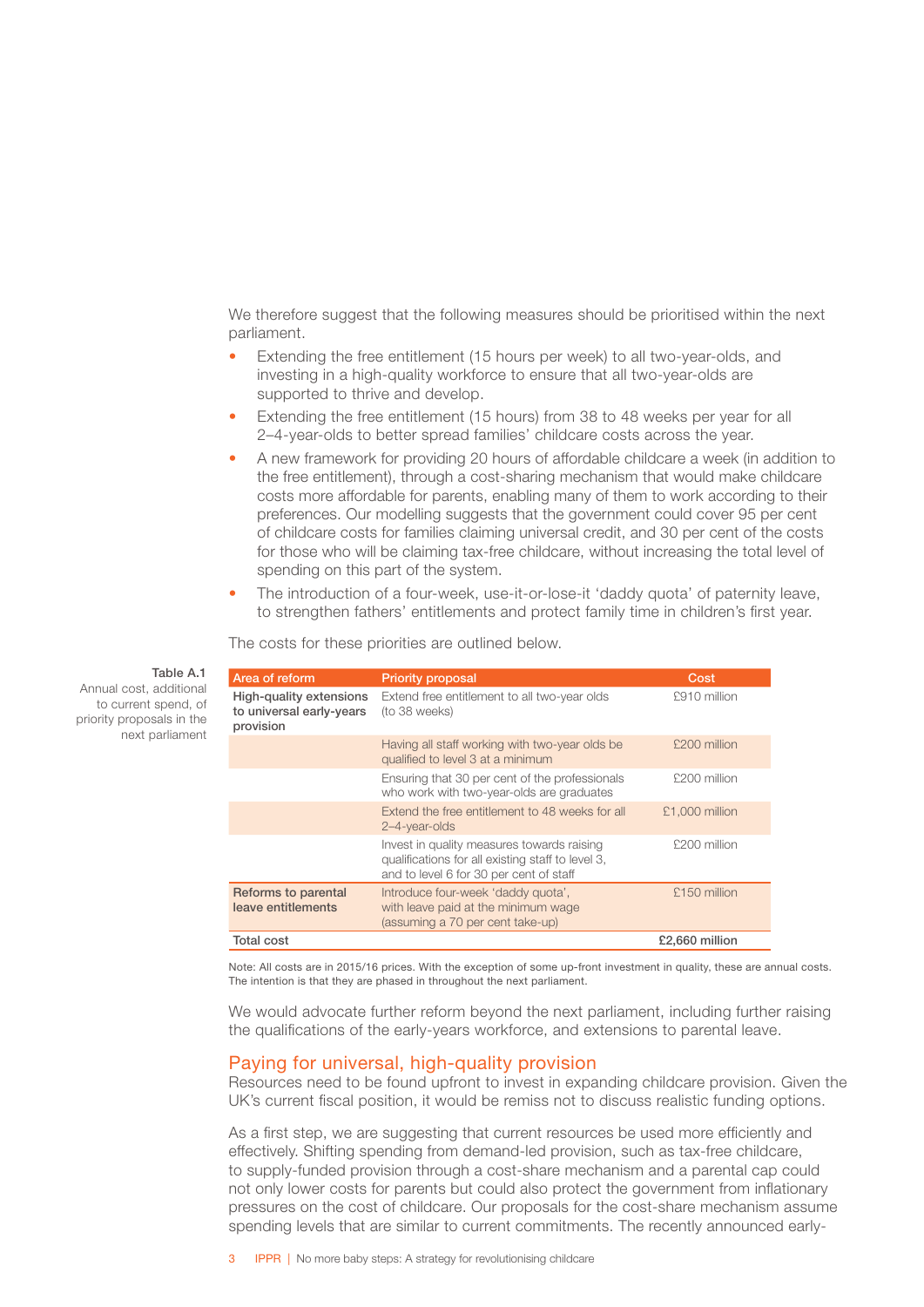years pupil premium (with a budget of £50 million in 2015/16) offers opportunities to raise qualification levels across the sector, and a consultation is currently underway on the funding formula for schools, including early-years provision, which could result in a more efficient spending relationship between central government, local authorities and providers.

Beyond that, new resources need to be found. Previous analysis by IPPR shows that making affordable childcare more widely available could potentially raise revenues: we would anticipate a return on this investment in the form of increased maternal employment rates. Our analysis has shown that a 5 percentage-point increase to the maternal employment rate could generate £750 million a year in benefit savings and tax revenue. These figures rise relative to the scale of the increase in the maternal employment rate: for example, a rise of 10 percentage points could generate £1.5 billion annually. Given current forecasts, we propose 5 percentage points as a realistic and ambitious aim for the next parliament.

However, it is clear that hard political choices also need to be made to find the additional money required. These will be fiercely debated by all political parties in the run-up to the next election. In this report we present a way forward that balances some of these tough choices in a way that is fair to all members of society.

The balance within current spending on families should be reconfigured, with resources shifted away from cash benefits and into services. The marriage tax allowance should be scrapped, and the savings invested in high-quality universal early-years provision in order to better support families. This would free up £520 million in 2015/16, rising to £695 million in 2017/18 (HM Treasury 2013 and 2014a). We propose that most of this funding be shifted into early-years provision, with the remainder (around £200 million) earmarked for relationship support (Lawton 2014 forthcoming).

IPPR has previously outlined how a better balance between cash transfers and services could be effective in advancing child development outcomes. These changes would put the UK more in line with Nordic countries, which have a more even balance between cash transfers and services. It would also form part of a wider strategy on child poverty that invests in services for young children and offers families more opportunities to move into work.

We propose freezing child benefit in cash terms for school-age children. Holding child benefit flat in cash terms from April 2016 would save £634 million a year by 2020/21 (in 2014/15 prices) (Lawton 2014 forthcoming); child benefit for the under-fives should, however, be uprated in line with CPI inflation. Parents are less able to work when their children are young, even with affordable childcare in place. Supporting parents into work is key to reducing child poverty rates.

Nevertheless, further investment is required. Following the chancellor's announcement in the March 2014 budget that from April 2015 there will be no obligation for people cashing in a pension pot to purchase an annuity, there is a strong case for revisiting the tax treatment of pension savings. A review would be likely to suggest that, with people having more freedom in how they use their pensions, the relative tax advantage of pension savings compared to other savings should be reformed (Pearce 2014). The biggest anomaly is the tax-free lump sum, which currently allows up to 25 per cent of pension savings to be taken tax-free. The Pensions Policy Institute estimates that abolishing the tax-free lump sum could increase tax revenues by £4 billion. Alternatively, capping it at £36,000 (which would affect approximately one in four pensions) could save the government £2 billion in tax relief (PPI 2013). We propose that a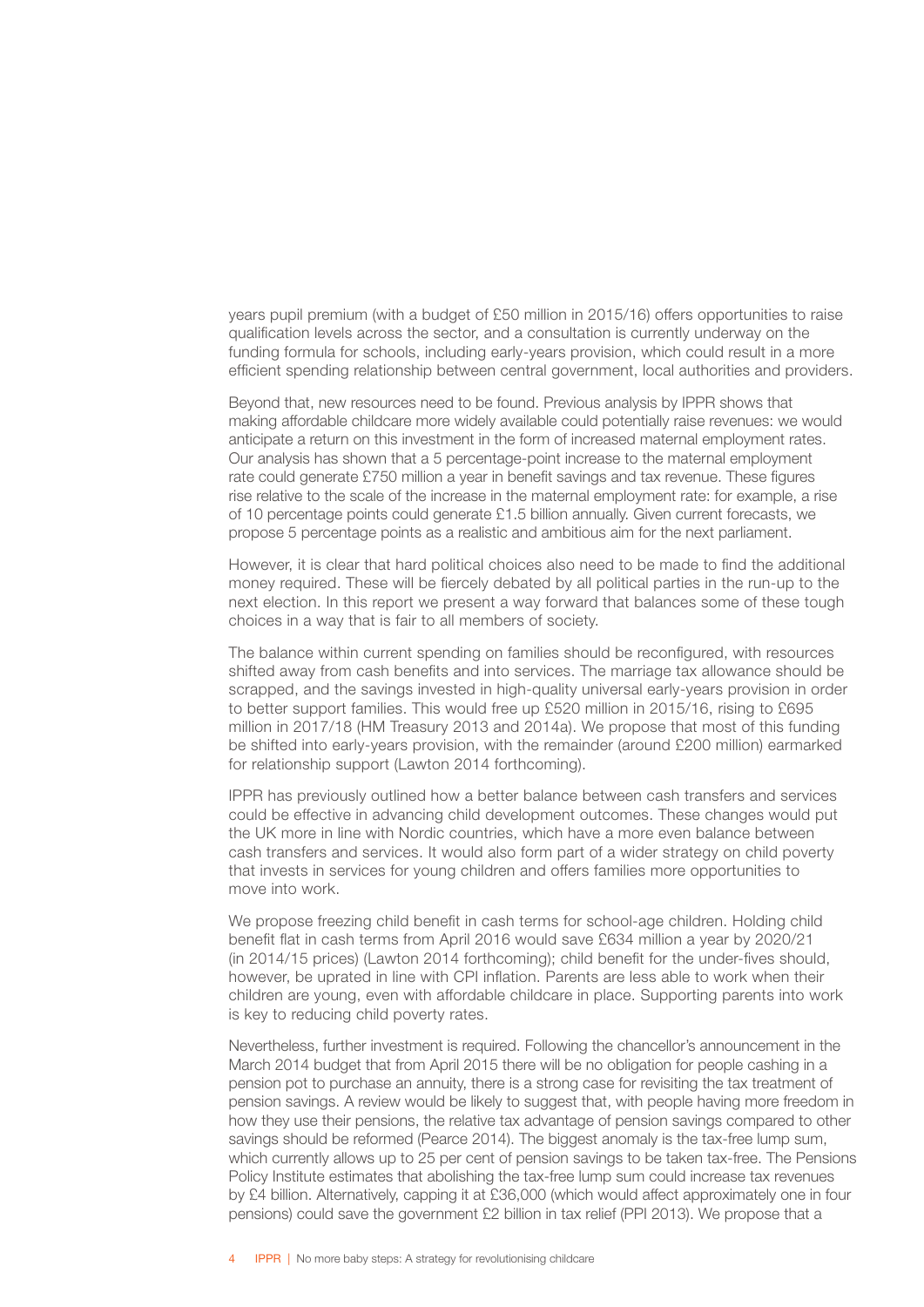review of pension tax relief consider these options, and that the resultant savings be invested in early-years provision.

### ///

There is a strong social and economic case for universal early-years provision. High-quality and affordable care can deliver better outcomes for children, families and society. Universal childcare that is affordable and accessible can enable families to better balance work and care, and in doing so can promote higher employment rates and tackle gender equalities. There is consensus on the need for early-years provision as a key means of achieving social justice. The challenge is to deliver it.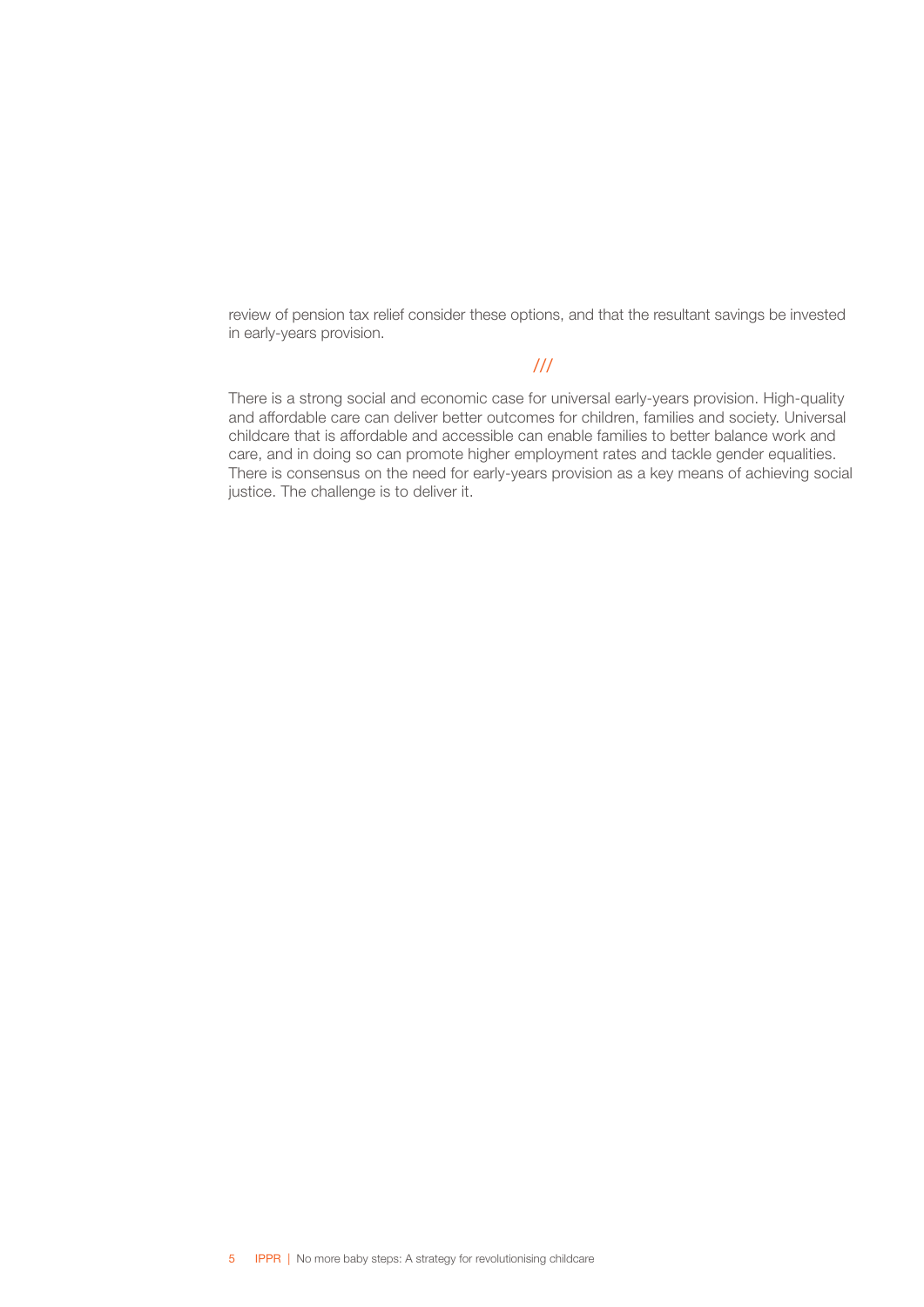### <span id="page-8-0"></span> INTRODUCTION

Childcare has become an increasingly salient public policy issue across developed economies in recent decades. As the number of women entering employment has risen, the need to enable parents to balance their work and family lives has increased demands for affordable childcare provision. Efforts to meet these demands are most advanced in the Scandinavian countries, where sustained investment over many years has produced high-quality, universal pre-school childcare systems that support the highest female employment rates in the world. Yet the extension of childcare provision can be observed in most mature economies: many countries in Europe and Asia that are traditionally socially conservative have also taken a 'Nordic turn' in recent years, as they seek to improve parental employment rates and deal with the care needs that emerge in ageing societies.

A further widely shared objective of public policy in advanced economies is the promotion of greater equality in early childhood development. Extensive evidence points to the importance of high-quality early learning to social and educational outcomes later in childhood (Sylva et al 2004, Ruhm and Waldfogel 2012, Sylva et al 2012). Policymakers have sought to invest in early-years education and care in order to reduce inequalities in school-readiness, and to tackle the high social and economic costs of entrenched disadvantage that start at the very beginning of children's lives. There is evidence that when early-years education is provided by highly trained staff, it not only enables families to better balance work and caring responsibilities, but also delivers greater equality in children's life chances. The impact that both parental employment and care quality have on child poverty is considerable: a child that grows up in a household with two earners, and receives high-quality early learning and care, is less likely to live in poverty.

Another objective of any early-years and childcare policy should be gender equality. The provision of affordable childcare helps to ensure that childcare responsibilities do not prevent women from continuing to work, and that mothers and fathers can share the obligations and rewards of parenting more equally. In doing so, it helps to reduce gender inequalities in terms of both earnings and the division of family care responsibilities. However, the evidence also suggests that gender equality is best promoted when affordable childcare is coupled with parental leave and flexible work entitlements that encourage and enable fathers as well as mothers to take on caring responsibilities, particularly in the first year of a child's life. It is therefore important to integrate policies for extending affordable childcare provision with those that structure options for maternity, paternity and parental leave.

In this report, we set out plans for moving towards a universal, high-quality and affordable system of childcare and early-years provision in the UK. Such a system, combined with reforms to parental leave and greater rights to flexible employment, can best enable us to meet these three core objectives of public policy for the early years:

- higher employment rates for parents, particularly mothers
- reductions in early childhood inequalities
- greater gender equality.

There are, of course, trade-offs between these objectives. Low-quality but affordable childcare can promote parental employment, but to the detriment of children – particularly the very youngest – if they are to spend long hours each week in care settings. Similarly, earlylearning entitlements can be provided in ways that enhance child development but which are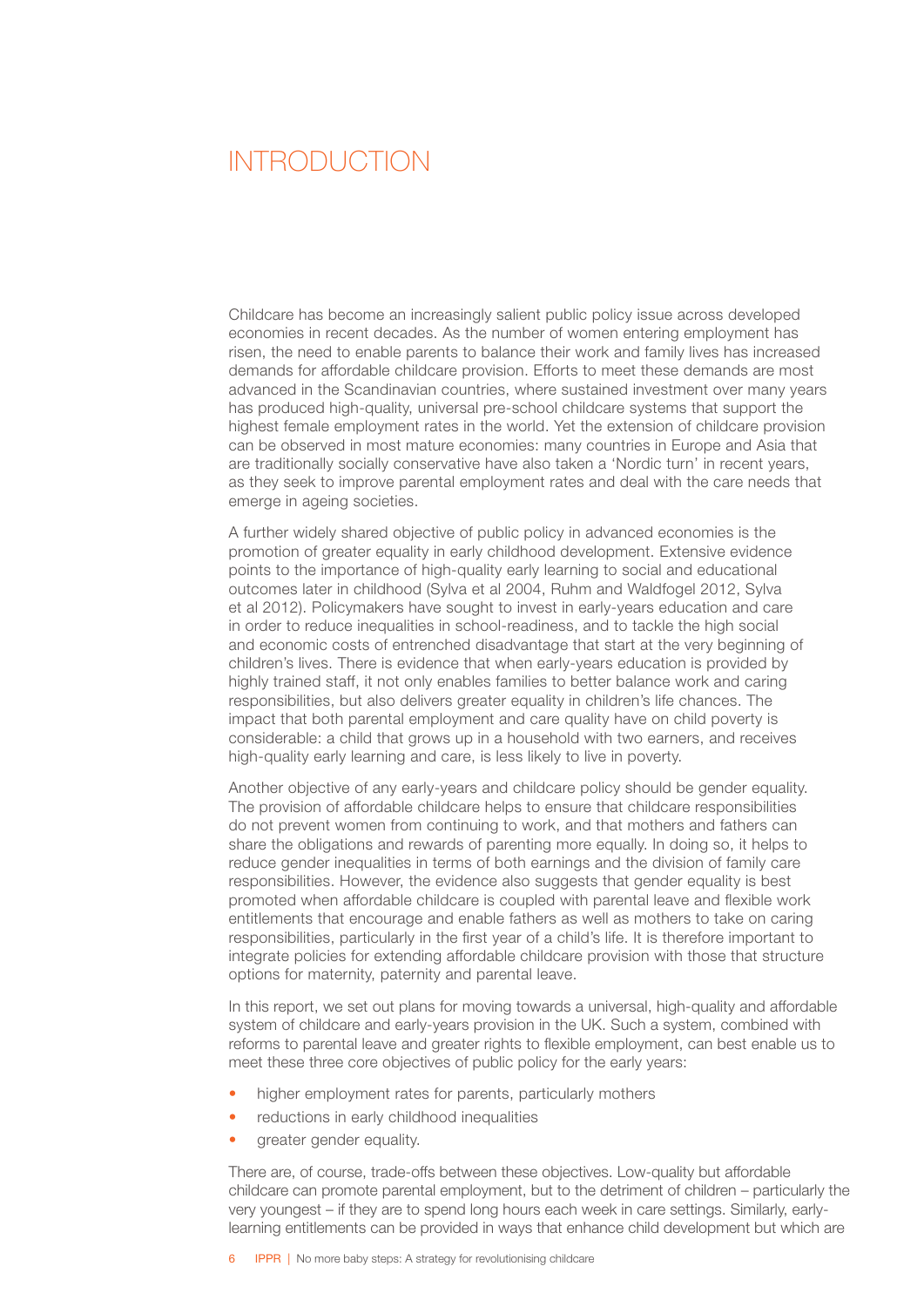very difficult to combine with parents' working lives. Consequently, as we expand and reform childcare and early-years provision, we need to be clear about these trade-offs and tensions in policy, and how they can best be resolved given the resources available.

This report is the final output from our 'Childcare: A strategic national priority?' project. It follows two earlier reports: *Early Developments: Bridging the gap between evidence and policy in early-years education* (Parker 2013a), which set out policy lessons from an examination of the early-years literature; and *Childmind the gap: Reforming childcare to support mothers into work* (Thompson and Ben-Galim 2014), which explored the factors that determine rates of maternal employment in the UK, and particularly the pivotal role that affordable, accessible childcare plays in supporting mothers to work. This report focuses primarily on pre-school childcare and early learning. Childcare for children of school age is also very important, but the questions that it raises for policy are substantively different to those posed by the early years, where the need for extending and improving provision is greatest. Similarly, this report does not advance comprehensive policy solutions to for the needs of families who work atypical hours, or who have children with complex or special needs. However, we believe that the framework of childcare provision we advocate here provides a robust platform from which those additional needs can be addressed.

Pre-school childcare and nursery learning is currently provided by a range of different institutions and individuals, among them nursery schools, private and voluntary sector day-care centres and nurseries, children's centres, childminders, and schools with nurseries. Patterns of provision also vary between localities and across the different nations of the UK (to which, to complicate matters further, some policy responsibilities are devolved while others are not). No simple architecture can be imposed on this messy institutional landscape. Extensions of childcare provision will therefore necessarily take different forms according to local circumstances.

Nonetheless, it is both inevitable and desirable that we take a strategic view on key funding and organisational questions when planning childcare reforms. In this report, we argue that markets do not work well in childcare, and that affordable and accessible preschool childcare and nursery is best secured through predominantly supply-funded and strategically commissioned services. This is the dominant mode of provision in the worldleading Nordic systems. Where countries have expanded demand-subsidies for parents in childcare markets, costs to parents and the taxpayer have tended to rise rather than fall. However, this does not imply that the state should be a monopoly childcare provider. In what follows, we advocate a largely local-authority-funded and commissioned system in which a diversity of providers operate.

Furthermore, we argue that priority should be given to developing institutions in which care, early learning and family services are provided, rather than relying on cash transactions between the state and families in the form of vouchers, tax credits or reliefs. Institutions such as children's centres and nursery schools bring communities together. They promote relationships and attachments that underpin flourishing lives, and are therefore more likely to command enduring popular support.

More specifically, we argue that it should become the norm for each children's centre to provide childcare and early learning as well as family services; many already do this. The expansion of affordable childcare for one- and two-year-olds should be pursued through children's centres and nursery schools. It is likely that many parents, as they do now,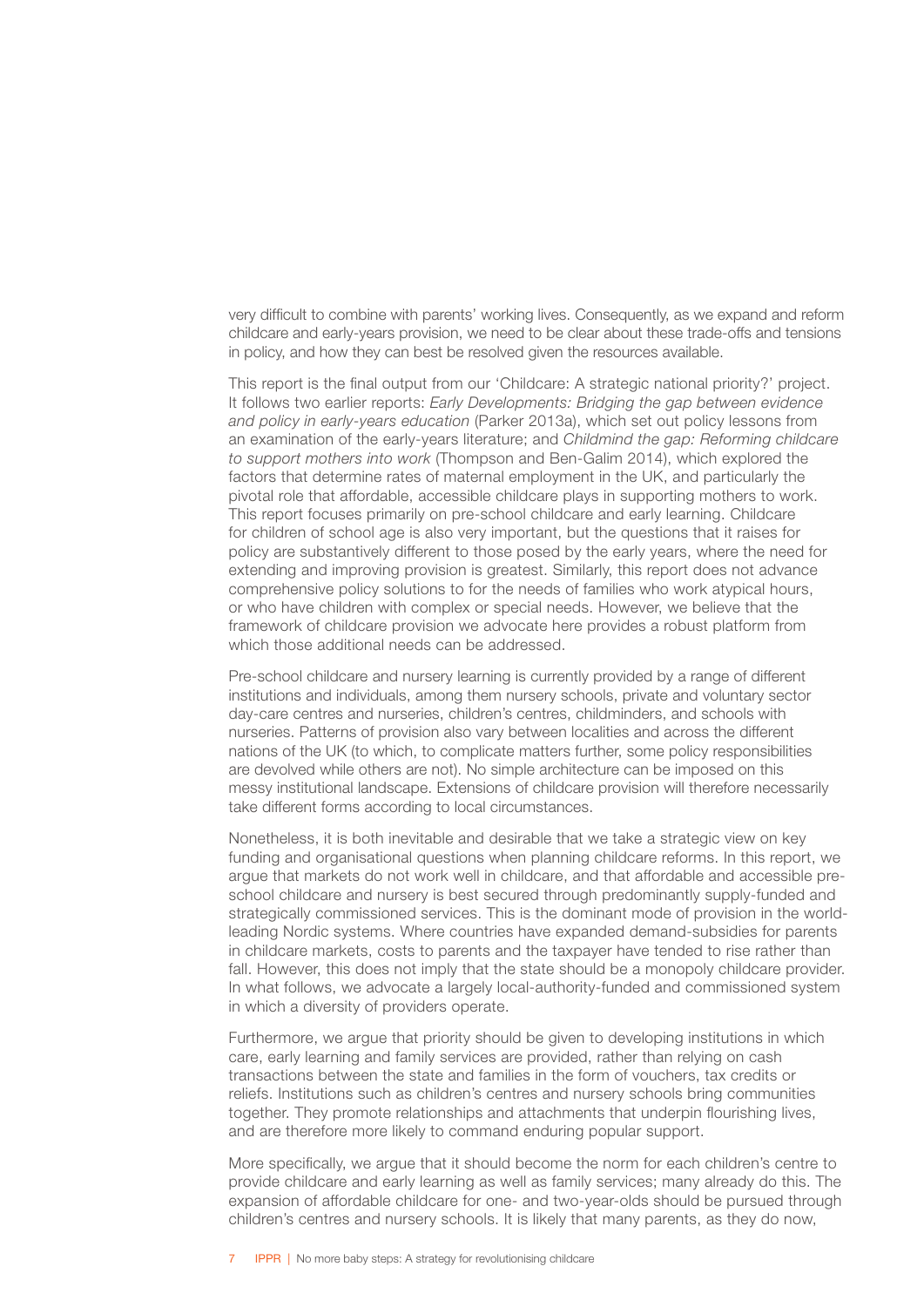will choose to take up further extensions to entitlements for three- and four-year-olds in school nurseries. However, it should not be a goal of policy to promote schools as the most appropriate setting for expanding nursery places for two-year-olds, nor to reform primary school admissions policies to give preference to children who have attended school nurseries. Many schools will not have the facilities or the funding to enable them to expand their nurseries, particularly given the current demographic pressures on primary places. Nor should we promote, by default, the 'schoolification' of early learning. Instead, we should build on the recent development and consolidation of the nationwide network of children's centres and other high-quality private and voluntary pre-school institutions.

In what follows, we set out detailed, costed plans for the expansion of early-years provision. The core components of our proposals are as follows.

- An extension of universal early-years provision providing a universal entitlement of 15 hours a week of early learning, 48 weeks per year, for all children from the age of two until they enter school.
- A new framework of affordable childcare for working families bringing down the direct costs of childcare, with capped parental fees and a progressive allocation of resources, while guaranteeing affordable places from the age of one, funded through reforms to existing tax credits and reliefs.
- Improvements to the quality of childcare and early-learning, to support children's development – over time, building a highly qualified early-years profession, whose members hold teaching- and early-years-related qualifications.
- Reforms to parental leave entitlements strengthening fathers' entitlements and giving families the opportunity to make genuine choices about work and care.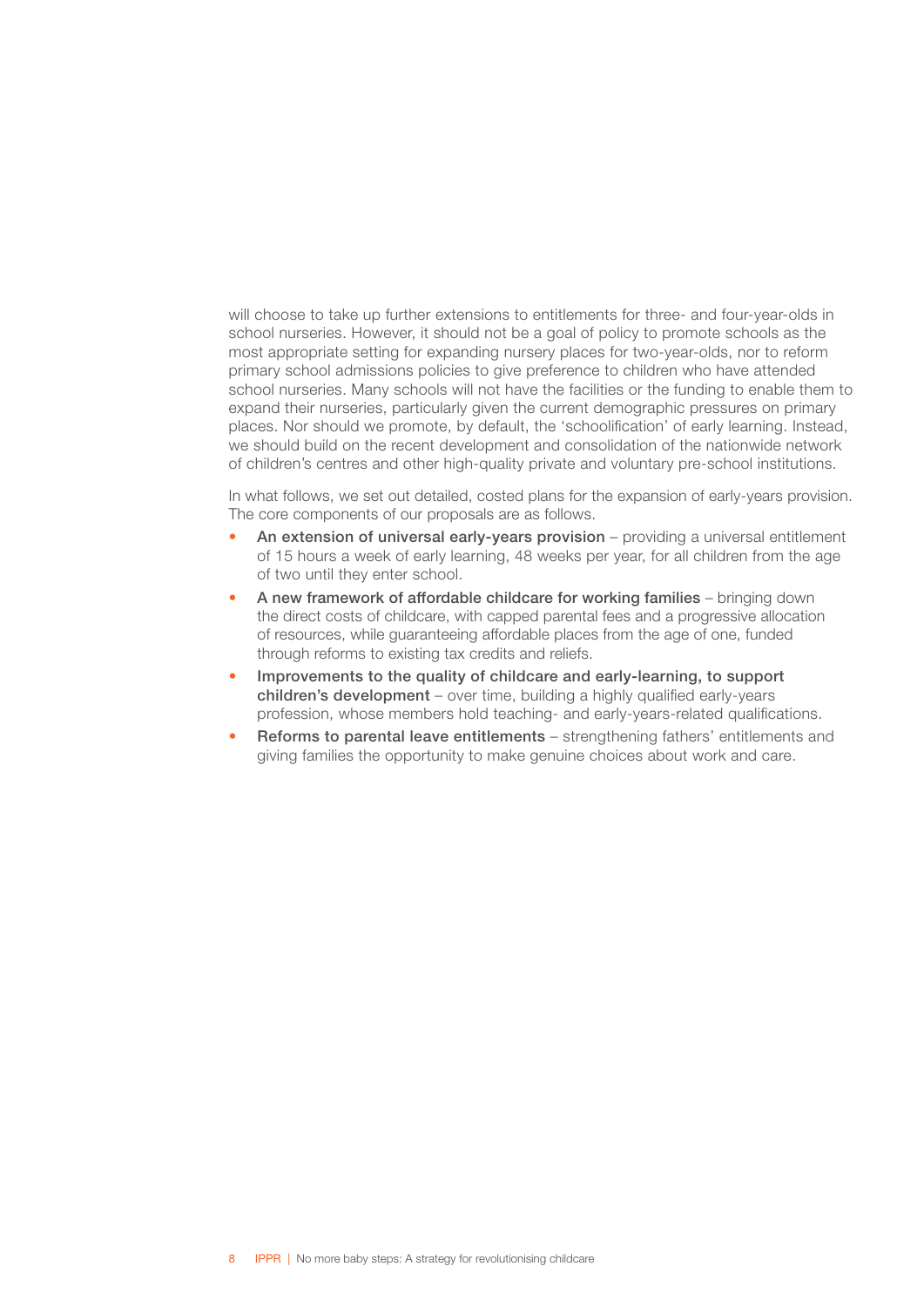### <span id="page-11-0"></span>1. CHILDCARE POLICY: THE STATE OF PLAY

There is a clear political consensus on the need to improve the availability and affordability of childcare. What is contested, however, is how best to chart a course towards high-quality and affordable provision for all.

The Coalition government's current policy agenda embraces a range of measures that aim to improve the quality and affordability of childcare and early learning: a new taxrelief scheme to replace childcare vouchers; a free entitlement to 15-hour-a-week nursery places for 40 per cent of disadvantaged two-year-olds; an early-years pupil premium; and measures to improve the qualifications and professional status of early-years staff. With the 2015 general election fast approaching, the Liberal Democrats have been debating plans to extend free provision to one-year-olds, and to enhance entitlements for older age groups (Liberal Democrats 2013). The Labour party has proposed extending the free entitlement for working parents of three- and four-year- olds to 25 hours, funded through a levy on banks (Balls 2013). The Scottish National Party has outlined its commitment to expanding earlyyears education to mirror school hours should Scotland become independent, although its figures have recently been challenged (Peterkin 2014). Childcare policy has become the subject of fierce political competition.

### 1.1 The current offer

### 1.1.1 The free entitlement

The level of public investment in pre-school childcare and nursery education has improved considerably over the last two decades. In 1998, four-year-olds in England were given an entitlement to 12.5 free hours of early learning per week for 33 weeks of the year. This entitlement was then expanded to cover three-year-olds in 2004, and was then extended in 2006 to cover 38 weeks for all three- and four-year-olds. In 2010, the hours offered were increased to 15 per week. More recently, the Coalition government has expanded this 15-hour entitlement to cover two-year-olds from the most deprived 20 per cent of families, and from September 2014 this will be widened to cover those from the most deprived 40 per cent of families.

Table 1.1 Key developments in

the free entitlement, 1998–present

| 1998 | The government introduces free entitlement for four-year-olds, offering five<br>2.5-hour sessions per week for 33 weeks per year.                                                         |
|------|-------------------------------------------------------------------------------------------------------------------------------------------------------------------------------------------|
| 2004 | The entitlement is extended to three-year-olds.                                                                                                                                           |
| 2006 | The duration of the entitlement is extended to 38 weeks per year.                                                                                                                         |
|      | The Childcare Act 2006 introduces responsibilities for local authorities to ensure<br>sufficient provision for working parents and those in training, for providers to<br>ensure quality. |
|      | Extensions of the free entitlement to two-year-olds are pilotted.                                                                                                                         |
| 2008 | The early years foundation stage introduces a framework for delivering consistent<br>and high-quality environments for all children in pre-school settings.                               |
| 2010 | Local funding formulae introduced in 71 pathfinder local authorities for the<br>entitlement, to improve the fairness and transparency of funding allocations<br>to providers.             |
|      | The entitlement for all three- and four-year-olds is extended to 15 hours per<br>week, and greater flexibility over how the 38 weeks entitlement can be used.                             |
| 2011 | All remaining local authorities introduce local funding formulae.                                                                                                                         |
| 2013 | The free entitlement is extended to disadvantaged two-year-olds (from the most<br>deprived 20 per cent of families), covering approximately 130,000 children.                             |
| 2014 | In September, the next phase of the extension of the offer to disadvantaged<br>two-year-olds, to cover those from the most deprived 40 per cent of families,<br>will be rolled-out.       |

Sources: adapted from NAO 2012 and Gheera, Gillie et al 2014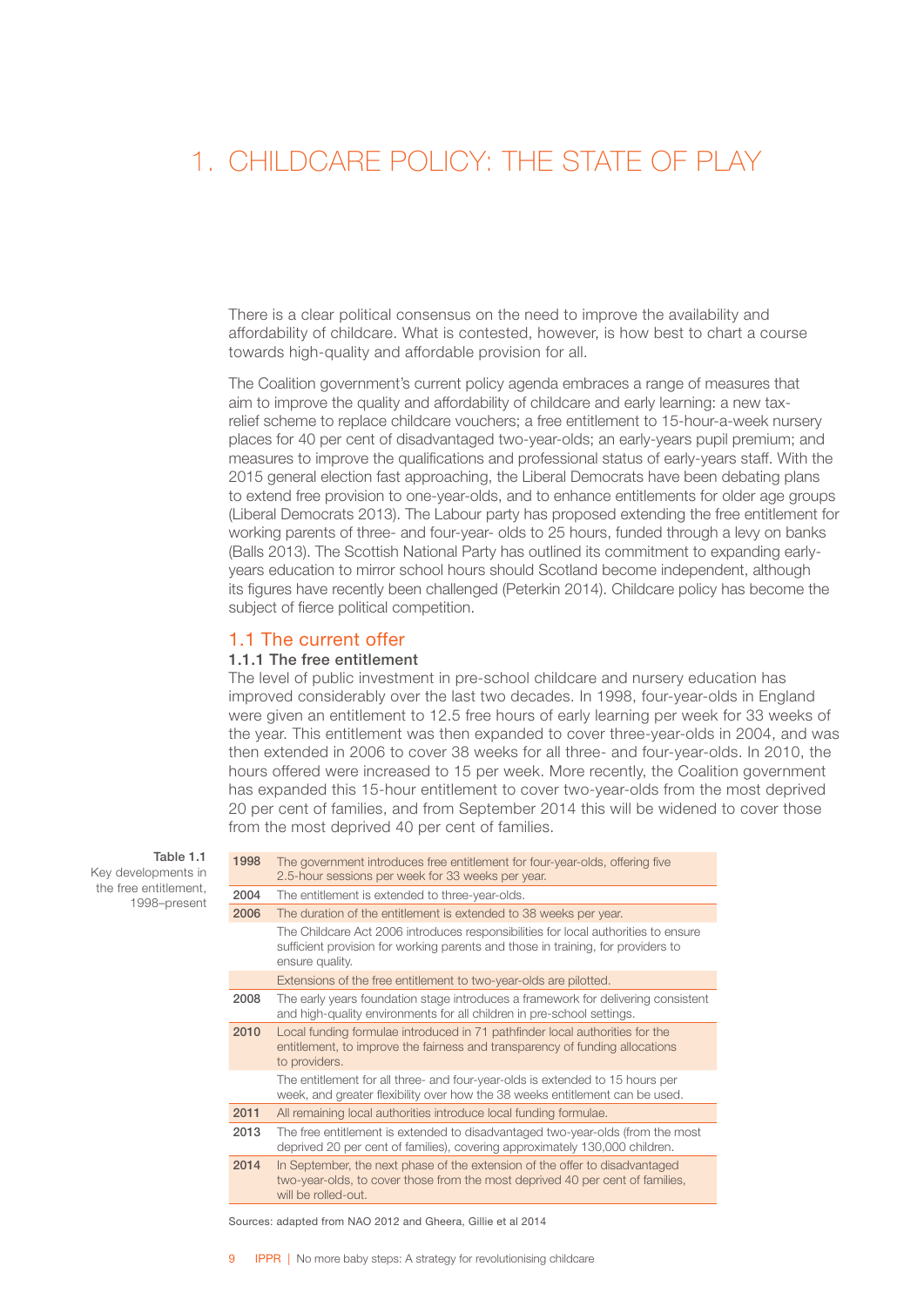The free entitlement ensures that most children benefit from early-years education. The latest figures from the Department for Education show that 98 per cent of four-year-olds and 94 per cent of three-year-olds take up the free entitlement (DfE 2013a). The free entitlement clearly makes early-years provision more accessible. However, it remains restricted in terms of both its availability across the year and the hours that are on offer, and so often limits parents' employment opportunities.

#### 1.1.2 Tax credits and tax reliefs

The level of direct financial assistance to families for their childcare costs has also increased over the last two decades. Before the previous government introduced working tax-credits in 1999, families claiming the means-tested family credit were able to disregard childcare expenditure of up to £100 a week. After this, a childcare component was added to working tax-credits, offering a refund on childcare fees. This was set initially at 70 per cent of up to £100 per week of childcare fees for families with one child, or up to £150 for families with two or more children. The value of this support increased steadily so that by 2010, 80 per cent of up to £175 (for one child) and £300 (for two or more children) was refundable (Kennedy et al 2012). However, this support was cut back to 70 per cent again shortly after the Coalition government came to power.

This system will change again when the universal credit is introduced. Under current plans, parents will be eligible to receive up to 85 per cent of their childcare costs (for lone parents and couples in which both parents are in work). The monthly limits will also increase to £532.29 for one child and £912.50 for two or more children.

For those families earning more than the eligibility thresholds for the childcare component of tax credits (currently a family with one child can earn up to £41,000 while receiving help with childcare costs through tax credits), a system of employer-supported tax-free childcare vouchers is available. Employees working at firms that have signed up to the scheme are offered tax and national insurance relief on childcare expenditure for approved providers, worth up to £50 a week (£55 from 2006). In April 2011, higher rate taxpayers were restricted in the value of the tax relief they could claim on the eligible amounts, from 40 per cent (the higher rate of income tax) to the 20 per cent paid by basic rate taxpayers.

The government's new proposals for tax relief on childcare costs would change the system significantly. Starting from 2015, it will move away from employer-led vouchers to a universal system in which families with both parents in work and not claiming universal credit will receive tax relief at 20 per cent of childcare expenditures up to £10,000 (£2,000) a year per child. The system will be administered by HM Revenue and Customs, and will no longer rely on employers to offer it, which will widen eligibility (HM Treasury 2014b).

However, simply extending tax relief is unlikely to make childcare more affordable for families. Without any price controls, there is a clear risk that rising costs will continue to outpace the support that would be offered under the government's proposals (Ben-Galim 2013). Moreover, tax reliefs by their nature tend to disproportionately benefit higher-income families (Alakeson et al 2013). Furthermore, the government's announcement that those in receipt of universal credit will have up to 85 per cent of their childcare costs covered will be funded by cuts to universal credit itself, which means that families are likely to pay for the increase in other ways (PMO et al 2014).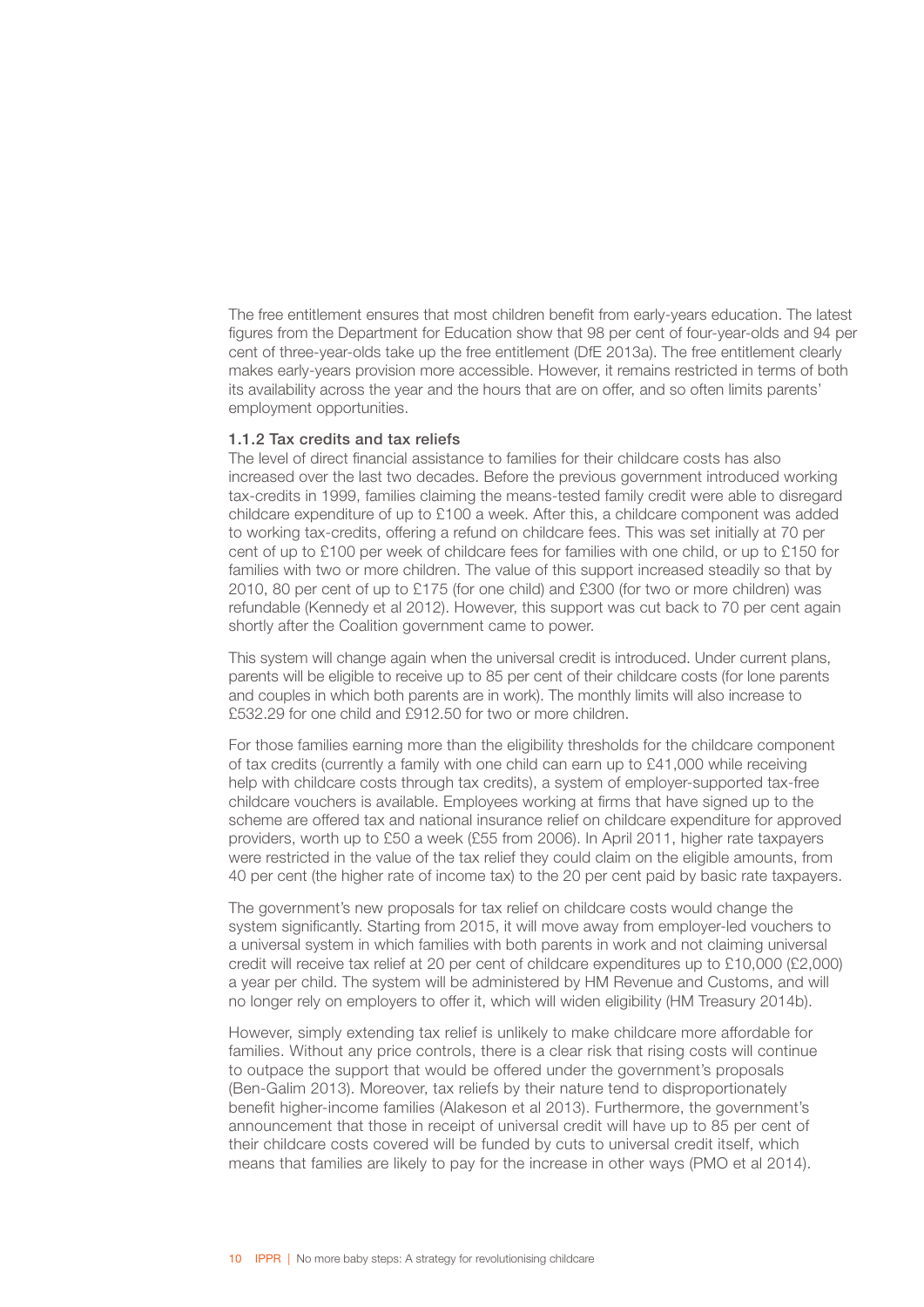### 1.1.3 Quality and standards

Recent governments have made considerable investments in developing quality earlyyears provision, responding to the strong evidence on the positive effects that high standards in these services have on later child outcomes. Although there is not a single definition of 'high-quality', there are common themes that emerge from the early-years literature.<sup>1</sup> High quality provision entails a combination of process and structural factors, including well-trained teachers, small class sizes, low child-to-adult ratios, high salaries, age-appropriate and stimulating materials, warm interactions, developmental content, excellent and spacious physical environments with outdoor space, opportunities for educational trips, experienced staff, and continuing professional development for carers (Parker 2013a). These factors take on slightly different characteristics depending on the children's age, but all of them are important in supporting young children to thrive.

The previous Labour government created Sure Start centres in the late 1990s, and in 2006 developed the early years foundation stage curriculum that placed requirements on all adults working with the under-fives to support children's learning and development. Labour also created an entitlement to free part-time nursery education for all three- and four-year-olds, implemented Ofsted inspections for early-years settings, and developed new qualifications and introduced a Graduate Leader Fund to support the development and professionalisation of the workforce.

The Coalition government subsequently commissioned Professor Cathy Nutbrown to independently review early-years and childcare qualifications (Nutbrown 2012). In order to raise the qualification levels of the workforce, Professor Nutbrown proposed that level 3<sup>2</sup> should become the baseline standard for all staff working with children. She further recommended that students should hold level 2 qualifications<sup>3</sup> in maths and English as a prerequisite for enrolling on a level 3 course.

The government has responded with proposals to invest in 'early-years teachers' and 'early-years educators' in order to reduce the gap between early years professionals and teachers and to raise the proportion of staff qualified to level 3 (DfE 2013b). The government has also proposed changing the regulation and monitoring frameworks for early-years, loosening regulation to allow providers more flexibility and autonomy, and encouraging market competition in the provision of training and places.

In their different ways, both the previous and current governments have attempted to drive up quality, acknowledging the importance of the early-years agenda and its increasing political prominence. Yet despite these measures, the quality of early years learning and care remains patchy, with large variations in Ofsted scores and differential impacts on attainment between providers.

The latest Ofsted report on early years shows that a high proportion (78 per cent) of registered early-years providers are either 'good' or 'outstanding'. Yet this does not equate to 'good' or 'outstanding' outcomes for children. Over half of all children (55.2 per cent) were found to have achieved a 'good' level of development, but this dropped substantially to 36.2 per cent among children eligible for free school meals, a proxy for disadvantage (Ofsted 2014). There are many factors that might contribute to explaining this variation, but staff qualification levels are certainly one of the most important. It is here that both the

- 3 'Level 2' refers to GCSE A\*–C, intermediate GNVQ and level 2 NVQ qualifications.
- 11 **IPPR** | No more baby steps: A strategy for revolutionising childcare

<sup>1</sup> For a fuller discussion of 'quality' see Parker 2013a.

<sup>2</sup> 'Level 3' refers to A-level, vocational A-level (advanced GNVQ) and level 3 NVQ qualifications.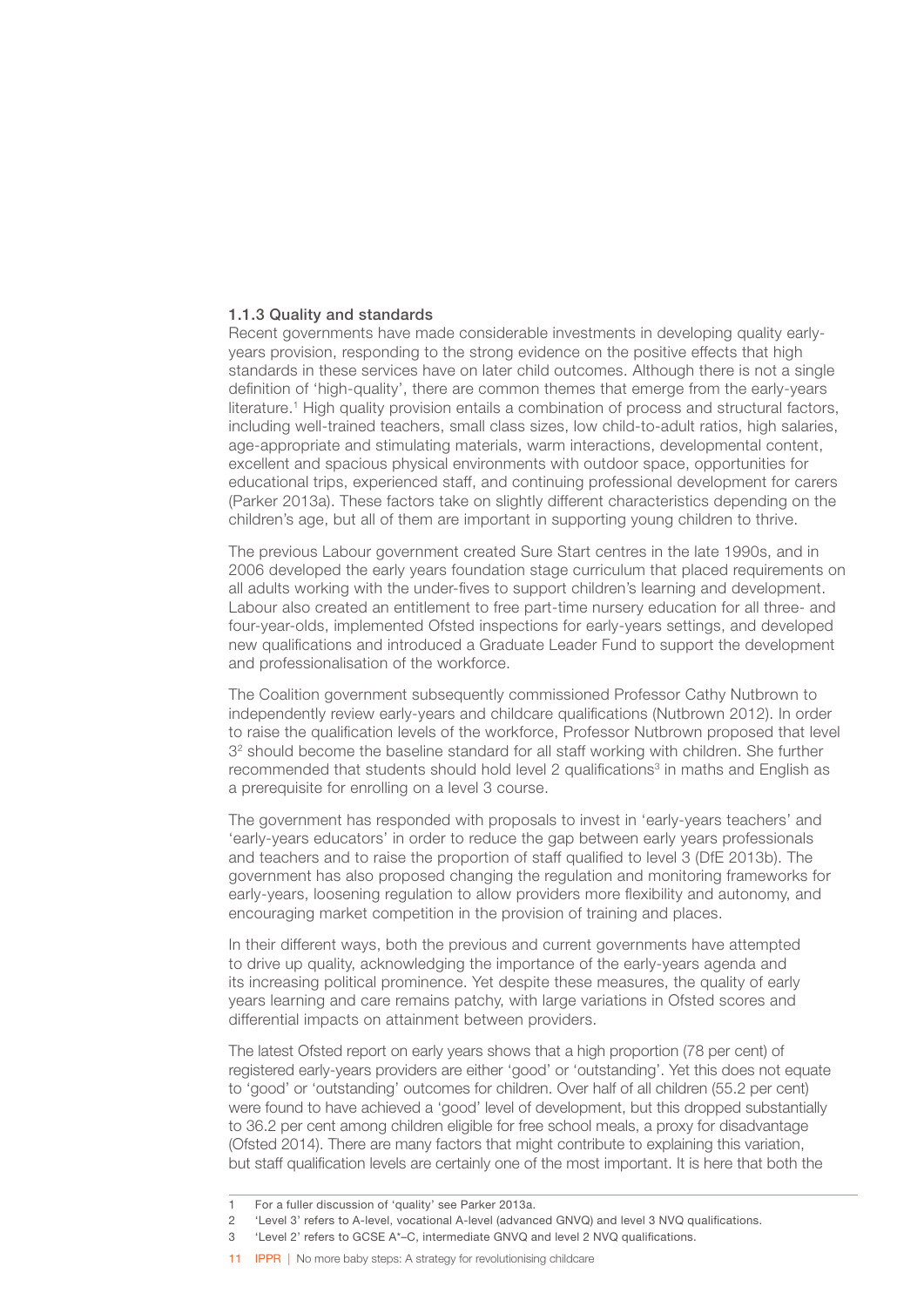private, voluntary and independent sector and childminders lag behind the maintained sector, with lower levels of qualification and worse inspection results. Particularly worrying is the fact that these sectors trail behind other inspection categories in areas such as support for language and literacy (Mathers and Smees 2014).

Despite the fact that children from disadvantaged backgrounds have access to betterqualified staff in the maintained sector, services that cater for more disadvantaged children tend to receive poorer quality ratings from Ofsted (Gambaro et al 2013). In short, poorer children are more likely to receive poorer care.

#### 1.1.4 Parental leave

Since 1997, there have also been extensive reforms aimed at improving parental leave and flexible working rights. During the Labour government's period in office, maternity leave was significantly extended and statutory paid paternity leave introduced. Unpaid parental leave entitlements were created, and parents were given the right to request flexible working arrangements. The Coalition government has built on these reforms.

In the UK, new mothers can take up to a year of maternity leave, 26 weeks of which can be transferred to fathers.<sup>4</sup> Statutory maternity pay is paid for up to 39 weeks. The first six weeks are paid at 90 per cent of the mother's weekly earnings,<sup>5</sup> with the remaining 33 weeks paid at a statutory rate of £138.18 or 90 per cent of average weekly earnings (whichever is lower). Eligibility criteria for maternity pay include that a woman earns at least £109 per week, and has worked for her employer continuously for at least 26 weeks.<sup>6</sup>

Fathers in the UK are entitled to two weeks of paternity leave, with statutory paternity pay paid at £138.18 per week or 90 per cent of average weekly earnings (whichever is lower) throughout. 'Additional paternity leave', by which mothers can transfer up to 26 weeks of their maternity leave and pay to their partners if they have returned to work, was introduced in 2011. Eligibility criteria for paternity leave and pay are similar to those for maternity.

The system is set to change substantially in 2015, when up to 52 weeks' shared parental leave will become available. The mother must take the first two weeks of leave, and can then share the remainder of it with the father. Nine months of this leave will be paid. The government is clear that the intention of this policy is to give working parents more choices, and to challenge perceptions that women are the primary carers and men the primary breadwinners (BIS and DPMO 2013). However, looking at current take-up rates in the UK, and at comparable parental leave schemes in other countries, it is unlikely that the government will achieve its aims.

Additional paternity leave (the 26 weeks of transferable maternity leave) has greatly enhanced the ability of families to combine work and caring responsibilities, creating conditions in which men and women can share both more equitably. Yet in practice, a relatively small proportion of fathers have used their new entitlements to take on primary care of their child. According to the Trades Union Congress, less than 1 per cent of fathers (1,650 out of 285,000 eligible fathers) took additional paternity leave during the first year in which they were entitled to

<sup>4</sup> For more information on leave entitlements see <https://www.gov.uk/maternity-pay-leave/overview> and <https://www.gov.uk/paternity-pay-leave>

<sup>5</sup> All payment rates described are pre-tax.

<sup>6</sup> A maternity allowance is available for women who may not qualify for maternity pay. Recipients of the allowance are paid either £138.18 a week, or 90 per cent of her average weekly earnings (whichever is lower) for up to 39 weeks. To be eligible for maternity allowance, women must have been employed or self-employed for 26 out of the previous 66 weeks, and have earned £30 or more a week for any 13-week period.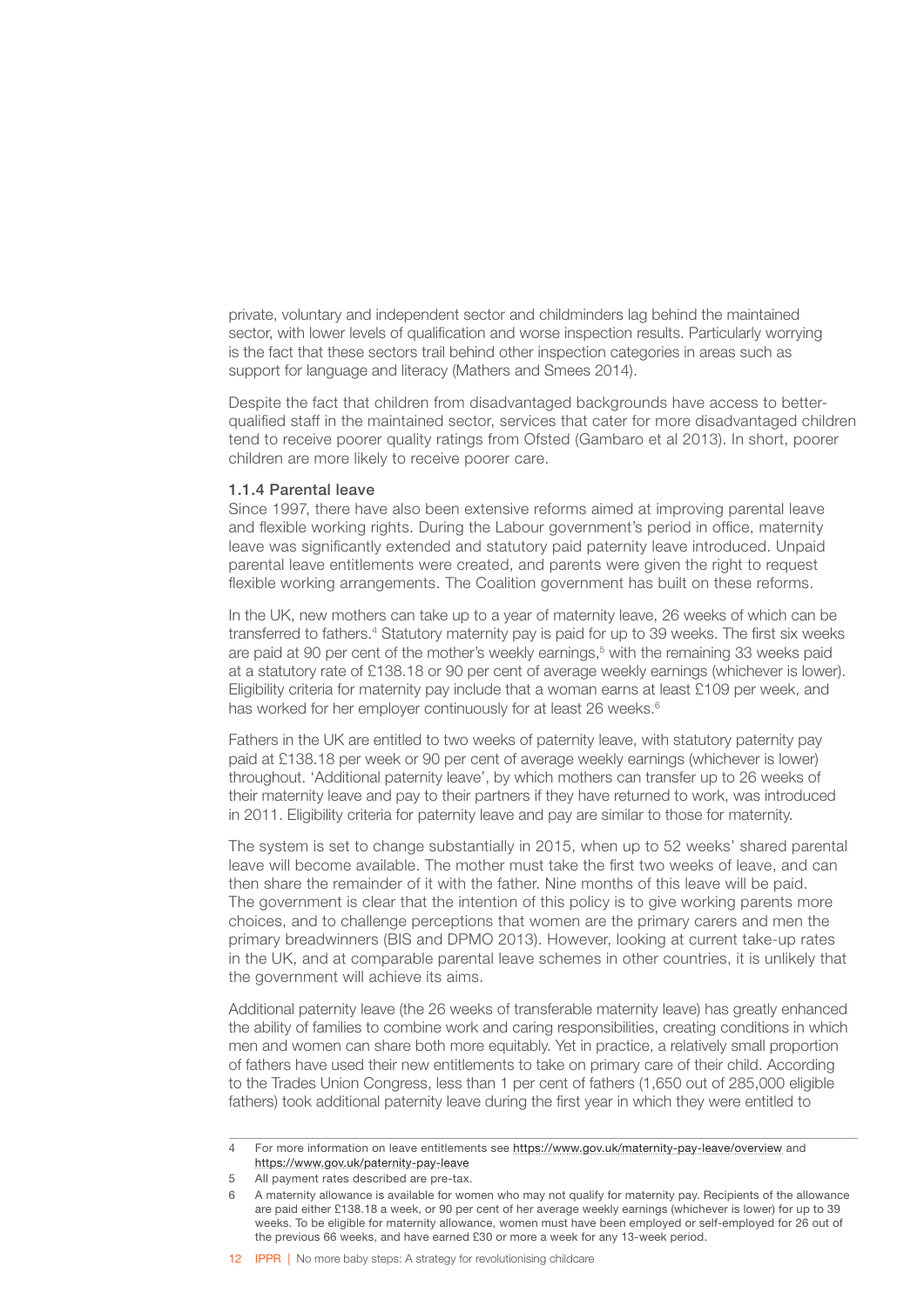<span id="page-15-0"></span>it (TUC 2013). The low rate of statutory pay partly explains this low take-up, but so too does the fact that this leave is actually transferrable maternity leave – it is dependent on the mother both being in work and being willing and able to transfer her leave to the father. Given the gender pay gap, many families will make financial decisions that will contribute to the reproduction of existing gender norms of work and care.

The government's own projections estimate that only 2–8 per cent of eligible fathers are likely to take some 'shared parental leave' (BIS 2013a) when it becomes available, which seriously undermines its objective of ensuring that fathers have the opportunity to spend time with their baby and family. As part of the government's plans to reduce spending and cut the deficit, in his 2012 autumn statement the chancellor announced a three-year, 1 per cent cap on annual increases to a range of benefits, including maternity pay, effective from April 2013. This may further lessen parents' take-up of leave entitlements.

The configuration of maternity, paternity and parental leave inevitably has a significant impact on women's employment decisions. When considering the relationship between parental leave, maternal employment rates and gender pay gaps in an international context, there are differences. For example, countries such as Denmark, where around a year of paid parental leave is on offer and there is no gap between the end of the parental leave period and an entitlement to childcare, tend to have relatively high maternal employment rates and lower gender pay-gaps.

Conversely, countries like the UK, where there is a gap between the end of parental leave and the beginning of an early-years entitlement, tend to have average maternal employment rates and higher gender pay gaps.

Countries that have lower gender pay-gaps also tend to offer parental leave that is composed of a defined period of maternity leave to protect the health of mother and baby, 'use it or lose it' paternity leave for fathers, and a subsequent period of paid parental leave for parents to use as they see fit. A specific 'daddy quota' of leave for fathers, to use on a use-it-or-lose-it basis and paid at a generous rate, can potentially offer benefits for families. It is already common in Scandinavian countries, and an increasing number of companies across the OECD are reaping the benefits of offering paid parental leave to both the men and women in their organisations. It has proven effective not only in encouraging fathers to take a period of leave, but in weakening the motherhood pay penalty. It gives parents more opportunity to spend time with their families as well as maintaining their connection to work.

### 1.2 Why reform is needed

This overview of childcare policy shows that extensive improvements to the availability, quality and affordability of care provision have been made in recent years, but also that considerable gaps and weaknesses remain in the system. Costs are still high for parents, quality is too low and too variable, affordable provision is not available for very young children, and women still bear a disproportionate care burden. Families' choices are therefore still significantly constrained.

Early-years provision is firmly embedded in the political agenda. There is a broad consensus that it needs to deliver good outcomes for children, while raising the maternal employment rate and gender equality. The debate has now shifted from 'why' to 'how'. Despite extensive reforms over the last few decades, more fundamental reform needs to take place to improve quality, affordability and accessibility. The remainder of this report aims to tackle these challenges.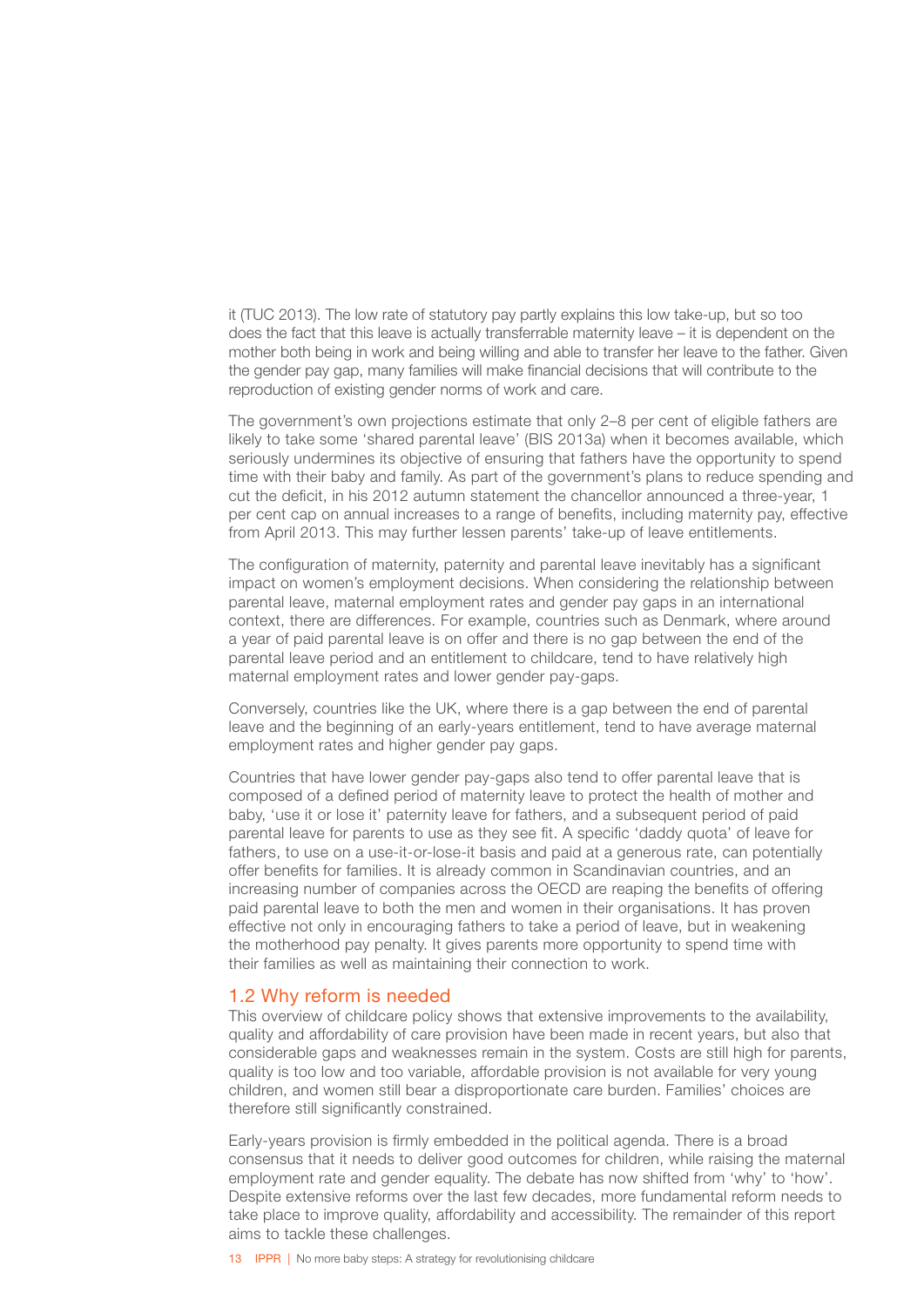### <span id="page-16-0"></span>2. TOWARDS UNIVERSAL PRE-SCHOOL CHILDCARE **EXTENDING ENTITLEMENTS**

Universal childcare should be at the heart of our ambitions for the welfare state and public services in the twenty-first century – meeting the real needs of families and helping to protect them against the most significant risks that they face. At the core of a universal pre-school system must be an entitlement to free early-learning for all families, with additional hours made available on an affordable basis. As these entitlements are extended, investments in staff training and development need to be made in order to raise standards.

A universal entitlement is the most effective means of reaching all children, and so it is an important tool in tackling inequality and disadvantage. Evaluation from the large-scale Effective Provision of Pre-School Education study, conducted between 1997 and 2004, found that children who attended high-quality early-years provision achieved higher results in language, reading and numeracy, even once family background had been accounted for. Furthermore, it found that children from deprived backgrounds benefited most from this type of provision (Sylva et al 2004).

In recently published work, Gambaro et al (2014) showed that the free entitlement is making the most difference to children from disadvantaged backgrounds (where low income and immigrant status are used as proxies for disadvantage). The study found that 80 per cent of children in the most deprived areas attended a setting where a graduate was present, compared to 53 per cent in the least deprived areas (Gambaro et al 2014). However, many children from low-income areas are still failing to reach a good level of development by the age of five. The latest data from Ofsted, for 2013, shows that in some areas less than a fifth of children from low-income backgrounds are reaching a good level of development with which to begin school (Ofsted 2014).

Previous IPPR research has also highlighted the crucial role played by a free entitlement. Through qualitative work with low-income parents, the value of the free entitlement became clear: many viewed it as an investment in their children's education, but given their limited funds many insisted that they would not be using it were it not free (Ben-Galim 2011).

A universal entitlement also ensures that all families can enjoy and benefit from early learning, helping cement popular support for childcare and enabling parents and children from different backgrounds to live common lives. All families have a stake in a universal entitlement. Given the institutional life of children's centres, nursery schools and other settings, universal entitlements to childcare can become a key force for the common good of society.

Our proposal is a guaranteed entitlement of 15 hours a week, for 48 weeks a year, for all two-, three- and four-year-olds. This would build on the existing free entitlement for three- and four-year-olds, and its expansion to two-year-olds. Expanding the offer to cover 48 weeks of the year (as opposed to the 38 it currently covers) would, over time, mean that expensive childcare costs during the school holidays (Rutter 2013) could be replaced by consistent and high-quality options for families.

The desirability of further expanding the free entitlement is underscored by evidence which shows that centre-based care of children between the ages of 18 and 35 months is associated with better language skills (NICHD and ECCRN 2004) and mathematics (Sammons et al 2002), and leads to academic benefits at primary school (Sylva et al 2004). These benefits were found to be most pronounced for children from lowerincome families (Love et al 2003).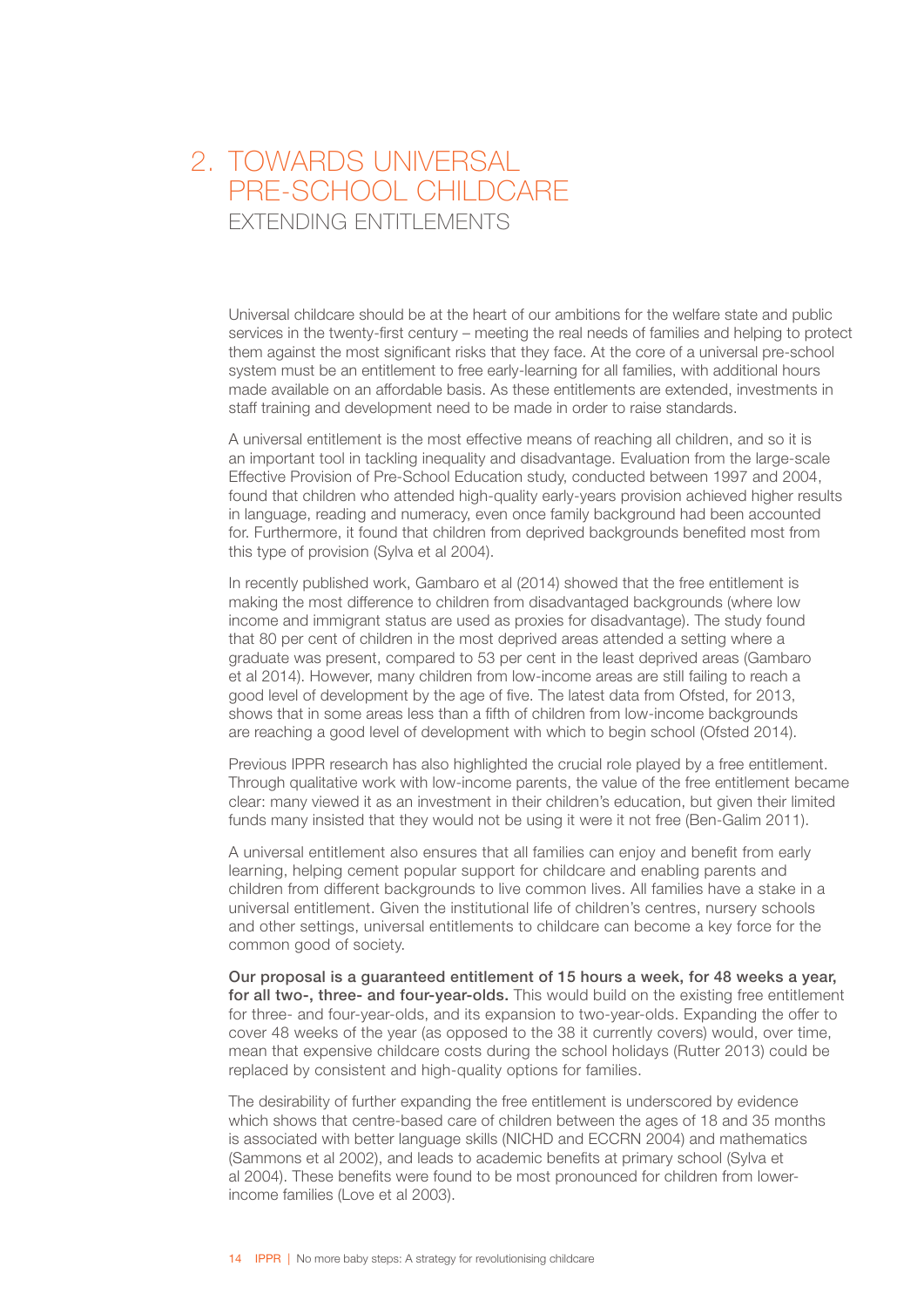<span id="page-17-0"></span>Universalising the offer to all two-year-olds would therefore be beneficial in terms of making sure that all children have access to early-years provision. It is too early to fully analyse the effects of the current offer to two-year-olds (15 hours for 38 weeks for those from the most deprived 20 per cent of families) given that roll-out of it only started in September 2013. So far, approximately 92,000 of the 130,000 eligible children have accessed their entitlement (DfE 2013c). The government has welcomed this as progress, but there are concerns about supply and demand – for example, that there aren't enough places available in the most deprived areas because providers are reluctant to deliver them, arguing that the funding provided by local authorities is not high enough to provide high-quality care to this group of children. There are also concerns that parents are not necessarily aware of the entitlement and their children's eligibility for it (Morton 2013). These challenges may well be ironed out as the offer is embedded, but they are important to consider as the next stage of expansion is planned later this year.<sup>7</sup>

Based on the evidence, our view is that universalising nursery places for two-year-olds, and extending the duration of entitlements for 2–4-year-olds to cover more weeks in the year, would provide the resources and the economies of scale necessary to overcome the supply constraints referred to above. Furthermore, free entitlements are one of the strongest mechanisms available to engage and support families that are not able to pay for early-years provision.

### 2.1 The costs of extending the free entitlement

The government spends £2.2 billion on the free entitlement. An extra £755 million has been announced to extend the offer to two-year-olds to 40 per cent of the cohort in 2015/16 (Truss 2013). There are 130,000 two-year-olds who are currently eligible, and it is estimated that 285,000 will benefit from the extension in 2014/15.

In this section we calculate the additional costs involved in further extension of entitlements in 2015/16. This analysis is based on assumptions<sup>8</sup> and data published by the Institute for Fiscal Studies (IFS)<sup>9</sup> and the Department for Education (DfE).

- i. The numbers of children are quoted in the *IFS Green Budget*, from the Office for National Statistics' population estimates for England.
- ii. Based on DfE, figures, we assume that take-up of the offer for three-year-olds is 94 per cent, and for four-year-olds, 98 per cent (DfE 2013a). The IFS estimate that 34 per cent of four-year-olds would be affected by any extension to the free entitlement, with the remainder being either in infant classes in primary schools or not yet in education.
- iii. We assume a cost of £4.52 per hour per child. This is the figure used by the IFS, who calculated costs for three- and four-year olds for 2015/16 using the current average hourly rate of funding that local authorities receive, and then adjusting for inflation in the cost of provision (an annual rate of growth equal to 4.62 per cent, based on survey data from the Family and Childcare Trust). The figures are presented in current prices.
- iv. For two-year-olds, the IFS assumed the cost provided by the DfE in its impact assessment (DfE 2012) for extending the free entitlement to the 20 per cent most deprived two-year-olds, which resulted in a weighted national average of £5.08 per hour per child. An annual 3.5 per cent increase in the costs of provision for children aged two and under, based on the Daycare Trust's 2008 and 2013 childcare costs surveys, was then factored in.
- v. For two-year-olds, the IFS assumed 70 per cent take-up, based on the DfE's impact assessment of extending the entitlement to the 20 per cent most deprived two-year-olds.
- 9 Our calculations use data from the IFS *Green Budget 2014* as a baseline. See: 'Costing extensions of the free entitlement to early childhood education and care' (Appendix 8.1) in Brewer et al 2014.
- 15 **IPPR** | No more baby steps: A strategy for revolutionising childcare

<sup>7</sup> The next wave of expansion will be in September 2014, to children from the most deprived 40 per cent of families. This will make 285,000 children eligible annually, at a projected cost of £755 million. [https://www.gov.uk/government/uploads/system/uploads/attachment\\_data/file/266738/Letter\\_to\\_](https://www.gov.uk/government/uploads/system/uploads/attachment_data/file/266738/Letter_to_DCSs_-_2014-15_2_YO_allocation.pdf) DCSs - 2014-15\_2\_YO\_allocation.pdf

<sup>8</sup> These assumptions are as follows.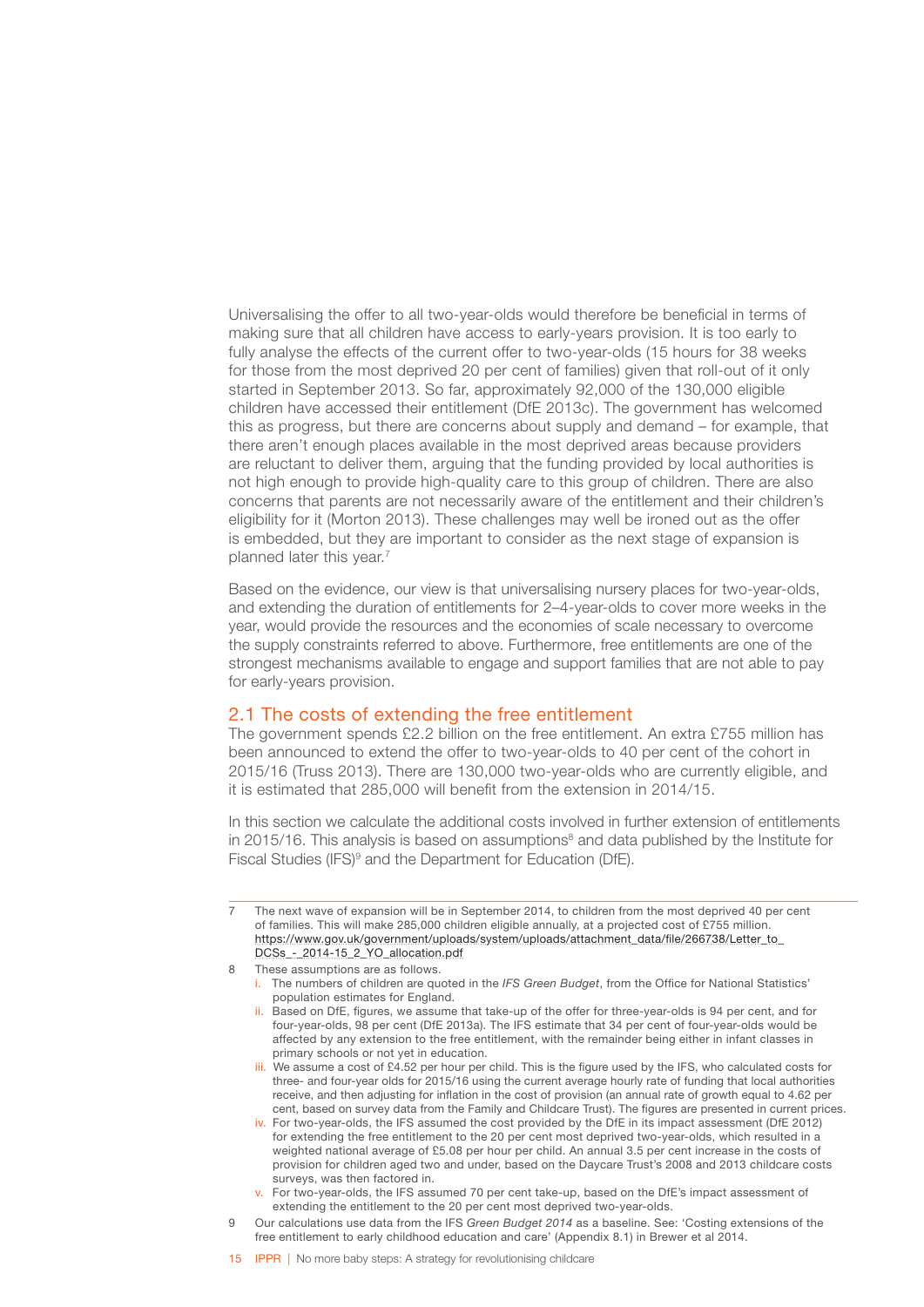If the government were to extend the free entitlement for three- and four-year-olds to 15 hours a week, for 48 weeks a year, the additional costs would be £601 million per annum, or £678 per child per year.

| Per child, per hour       | £4.52        |
|---------------------------|--------------|
| Per child, per year       | £678         |
| <b>Total yearly spend</b> | £601,407,636 |

The cost of extending the current offer to two-year-olds to all children (that is, to the remaining 60 per cent of two-year-olds) would be £911 million per annum.

| Per child, per hour       | £5.57        |
|---------------------------|--------------|
| Per child, per year       | £3.175       |
| <b>Total yearly spend</b> | £911,156,296 |

Furthermore, if the government were to then extend that offer to two-year-olds to 15 hours per week for 48 weeks a year, the additional cost (further to that set out above) would be £400 million.

| Per child, per hour       | £5.57        |
|---------------------------|--------------|
| Per child, per year       | £835.50      |
| <b>Total yearly spend</b> | £399,629,676 |

In these scenarios, we would anticipate there to be some offsetting reductions in expenditure which families would no longer spend on childcare through vouchers and tax credits.

All of our modelling is based on existing delivery models and the current funding formula. We fully recognise that the funding formula, and the way in which funds are allocated across local authorities, is an issue that requires further debate. A recent DfE paper, 'Fairer schools funding', launches a consultation on updating the funding formula for schools, including for early-years provision, but its conclusions are not due to be implemented until after the next general election (DfE 2014). The outcome of this consultation will have a significant impact on the ability of both local authorities and service providers to deliver enhanced childcare provision. In addition, the Childcare Act 2006 requires every local authority to undertake a childcare sufficiency assessment to ensure that they are meeting their obligation to provide enough childcare for parents in work and in training. Any expansion to the free entitlement would widen these obligations.

As mentioned above, the Labour party has proposed extending provision to 25 hours for all three- and four-year-olds in working families. Labour has estimated that this proposal would cost £674 million per year and benefit 440,000 three- and four-year-olds. However, the IFS have estimated the cost of these proposals to be £763 million (Brewer et al 2014).

The Liberal Democrats have also set out proposals for how they would reform early-years provision. Among their proposals are a set of aspirations to increase the free entitlement. They propose:

- introducing 10 free hours for one-year-olds
- making the current offer to two-year-olds universal
- expanding the current offer to three-year-olds to 20 hours per week
- extending the current offer to four-year-olds to 25 hours per week.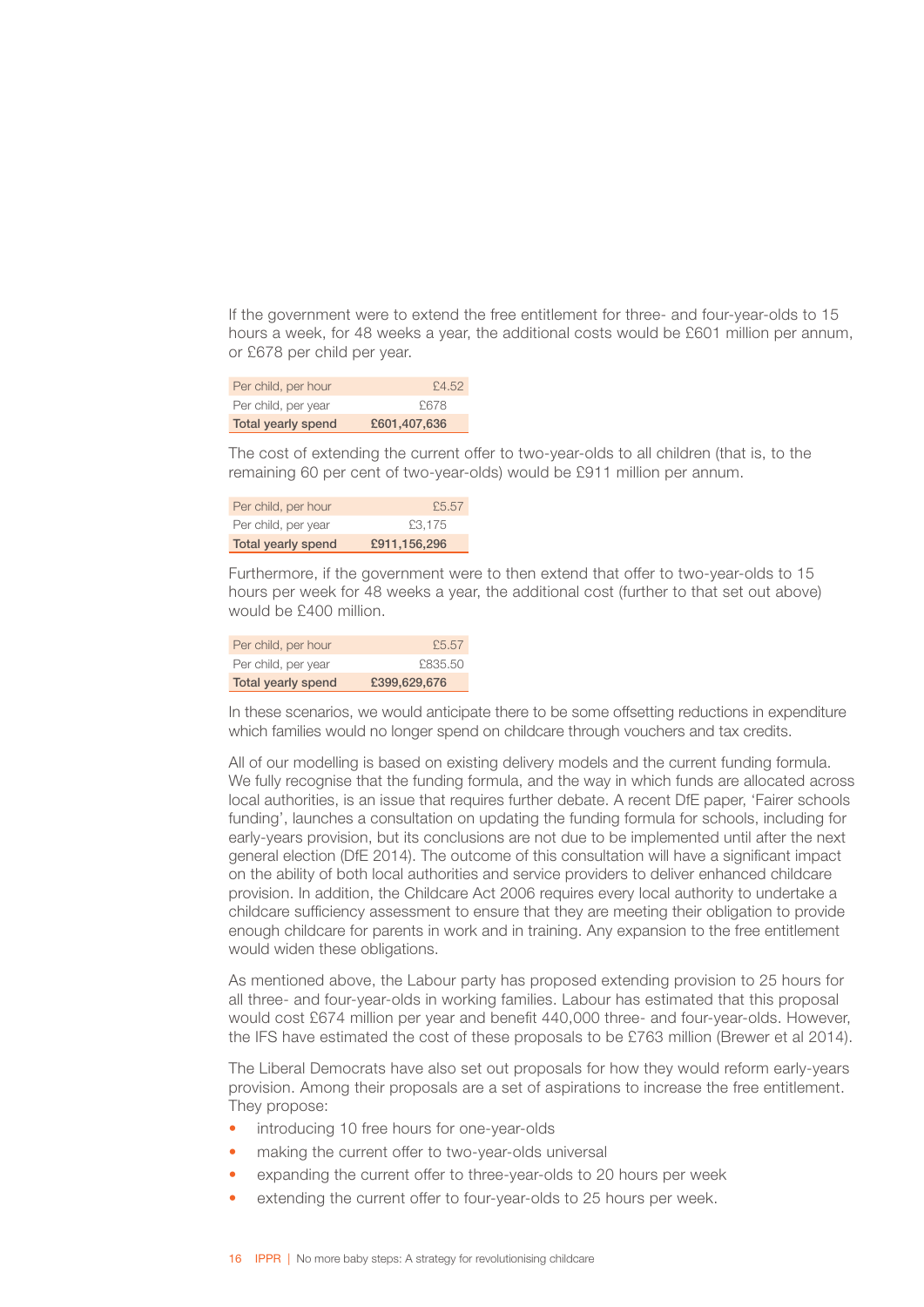Together with other estimates, our modelling suggests that this package would cost between £2.8 and £2.9 billion, which can be broken down as follows.

- The IFS suggests that introducing an entitlement of 10 hours for one-year-olds that this would cost between £919 million and £1.1 billion a year, depending on the quality of provision (Brewer et al 2014).
- The annual cost of making the current offer to two-year-olds universal (that is, extending it to the remaining 60 per cent of two-year-olds, as in the scenario above) would be £911 million (see page 16).
- Furthermore, the total annual cost of extending the current offers to three- and four-year-olds to 20 and 25 hours per week respectively would be £959 million.

|                     | Three-year-olds, to<br>20 hours per week | Four-year-olds, to<br>25 hours per week |
|---------------------|------------------------------------------|-----------------------------------------|
| Per child, per hour | £4.52                                    | £4.52                                   |
| Per child, per year | £859                                     | £1.718                                  |
| Total yearly spend  | £564,978,996                             | £393,608,019                            |

In addition to the proposals advanced by the main political parties – to extend free entitlements to 25 hours for three- and four-year-olds (whether on a universal basis or only for working parents) – in this report we set out costed options for universalising a 15-hours-a-week free entitlement for all two-year-olds, and extending it to 48 weeks a year for two-, three- and four-year-olds. These priorities are based on the results of our previous research, in which we found that affordable childcare for mothers with younger children improves the maternal employment rate, and that extensions to current provision for three- and four-year-olds would enable mothers to increase their working hours (Thompson and Ben-Galim 2014).

Our priorities are therefore to expand the free entitlement to all two-year-olds, and then to extend it to 48 weeks for all children aged two, three and four. Adding extra weeks to the care entitlements of this age group, as well as making the current offer to two-year-olds universal, would mean that the total spending package for extending the free entitlement would consist of:

- universal entitlement to 15 hours of nursery education for two-year-olds: £911 million
- extending provision to 48 weeks a year for 2–4-year-olds: £1 billion.

These two measures would represent major advances on the road towards a universal pre-school childcare and early learning system. However, to ensure that affordable childcare is available when parental leave entitlements come to an end after a child's first year of life, further reform is required to the system of tax credits, reliefs and vouchers that coexists with the free entitlements.

#### Table 2.1 Projected additional cost of extending the free childcare entitlement for threeand four-year-olds 20 and 25 hours per

week respectively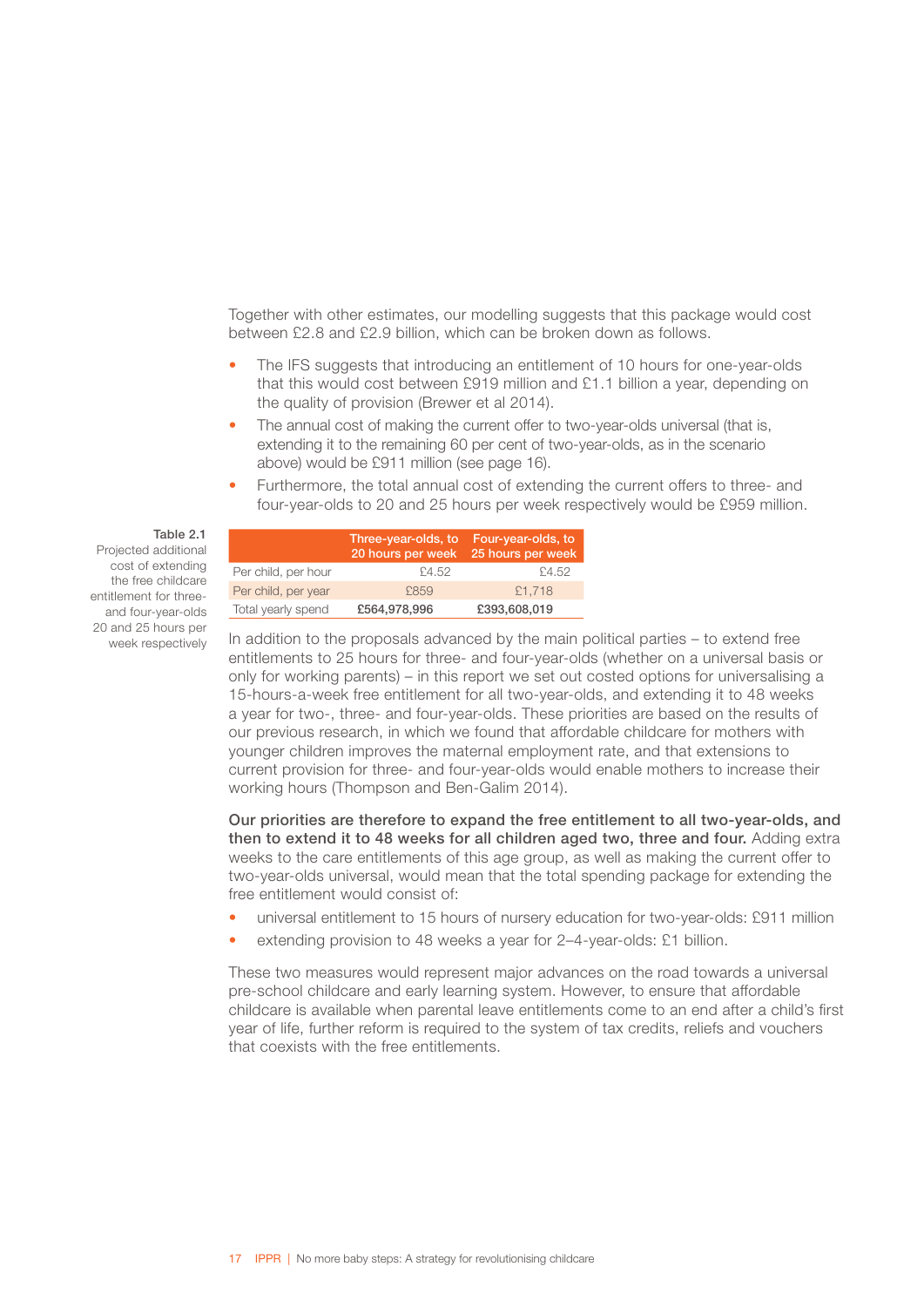### <span id="page-20-0"></span>3. AFFORDABLE CHILDCARE BEYOND THE FREE ENTITLEMENT

In addition to extending the free entitlement, research findings outlined in our previous work on the relationship between maternal employment and affordable childcare (Thompson and Ben-Galim 2014) suggests that there should be three main priorities for the extension of provision.

- More affordable childcare for mothers with children aged up to two years, in order to enable them to enter or re-enter employment. This would be of particular benefit to low-skilled mothers and lone parents.
- More affordable childcare for parents of three- and four-year-olds, in order to enable mothers to increase their working hours.
- A system that is supply-funded and more affordable for parents: childcare should account for around 10 per cent of a family's disposable income.

These recommendations also assume a greater degree of flexibility in childcare provision, so that parents have more choices, and better access to flexible working, with more employers becoming more accommodating of different working options.

### 3.1 Why reform the current system?

Although there are many factors that influence parents' – and especially mothers' – decisions about work, such as their own preferences, the availability of jobs and the quality of childcare provision, the cost of childcare is particularly important. Despite having a relatively high female employment rate, the UK has relatively low *maternal* employment rates. While the overall gap between male and female employment rates has narrowed, a significant gap remains: the latest data shows a 5 per cent difference between male and female employment rates (ONS 2012). The majority of this gap – around 90 per cent of it – is accounted for by the relatively low employment rate among mothers (ONS 2013).

Many mothers in the UK want to work, or to increase the hours that they currently work. A survey commissioned by the Department for Work and Pensions found that 43 per cent of parents of children aged between three and four who would like to work or to work longer hours cited the affordability of childcare as a barrier; this rose to half among parents whose youngest child was aged two or under. Among couples with a child below school age, and in which one or both parents worked less than full-time, more than 60 per cent said they would be willing to increase the hours they work if the extra childcare costs were met by the government (Borg and Stocks 2012).

There is evidence that a sizeable minority of mothers who are currently working parttime, particularly those in lower income groups, would prefer to be working more hours. A survey conducted by the Resolution Foundation in partnership with Mumsnet, which polled nearly 2,000 mothers, showed that one in five working mothers wanted to work more – by an average of 10 more hours a week. Among its other findings were that 40 per cent of mothers who were not currently in work wanted to be working (and wanted to do so for, on average, 23 hours a week), and that lower-earning mothers were most likely to want to work more. On average, the gross earnings of those who wanted to work more was £13,000, compared to £29,000 among those who did not (Alakeson 2012).

The cost of provision, whether it is provided by the public, private or voluntary sectors, depends on a variety of factors. These include staff costs, the ratio of staff-to-group sizes, and other costs such as administration, property and capital expenditures. The price that parents face is partly a function of these costs, but is also determined by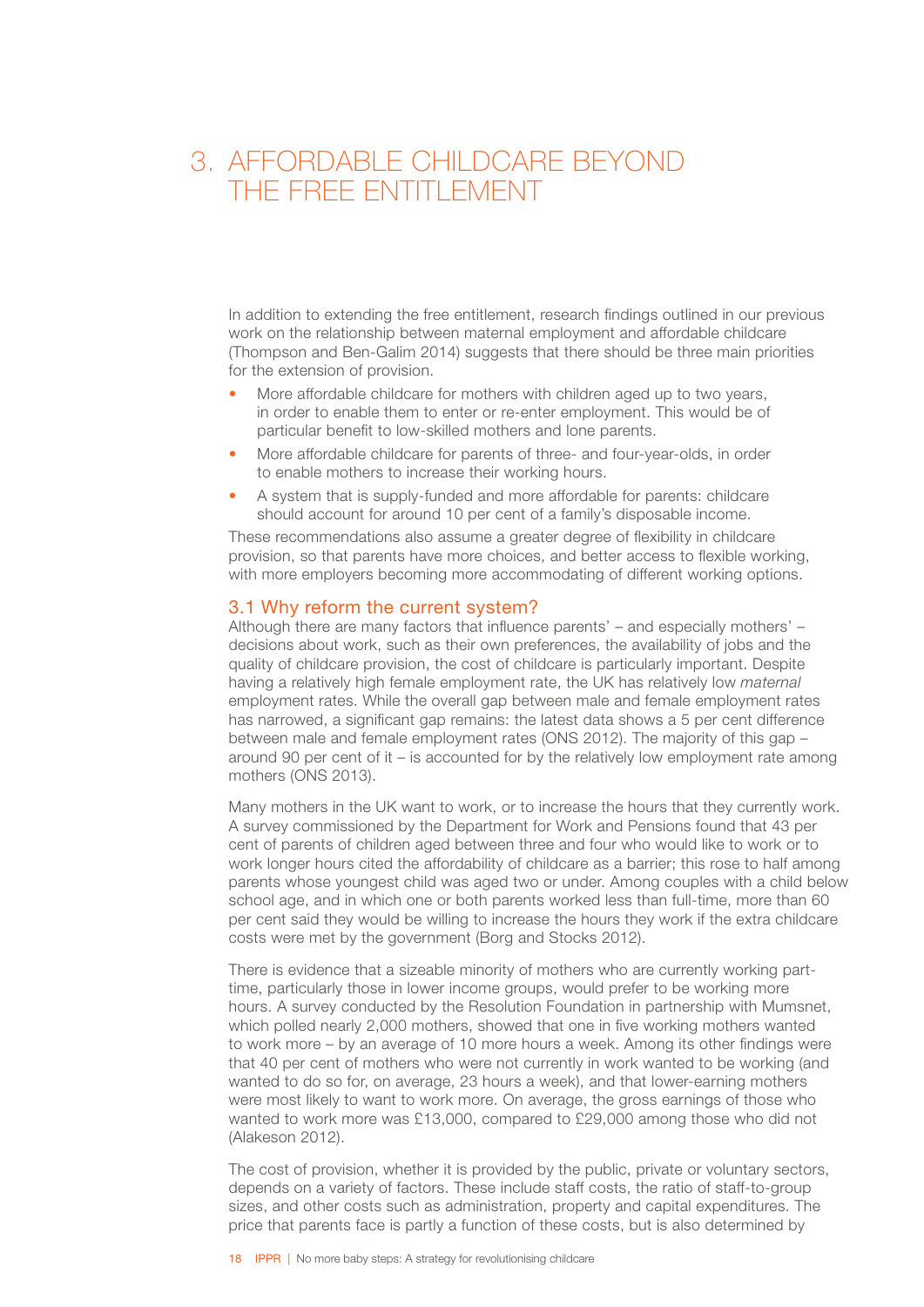policy. The early-years entitlement currently directly funds providers to offer 15 hours for three- and four-year-olds at no charge; and the means-tested benefits available to parents to offset childcare costs will also influence the end price that parents pay. However, the total amount of childcare expenditure paid by families is clearly also determined by the number of children they have, their ages, and the number of hours of care that they use. This means that the proportion of a family's income devoted to childcare costs varies substantially between different family types. The OECD has carried out several surveys exploring how childcare expenditure varies across countries and between indicative family types.

Figure 3.1 presents statistics on this issue for the UK, the OECD as a whole, and for three other OECD countries: Sweden and Denmark, because they are typical of a system that supports high maternal employment and provides substantial public support for childcare costs, and New Zealand, because it shares some characteristics with the UK, having a mixed public and voluntary/private childcare market.

#### Figure 3.1

Net childcare costs as a proportion (%) of family net income in the UK, three OECD countries and the OECD average, by family type



#### Source: Richardson 2012

Note: These calculations place the UK well above the OECD average for high- and moderate-income two-parent families, just below the average for low-income two-parent families, and substantially below the OECD average for lone parents. The proportion of family income spent on childcare, compared to the other countries, is higher for two-parent families and similar for lone parents.

For the purposes of calculation, 'family net income' is defined as gross earnings plus cash benefits, minus taxes and social security contributions; every family is assumed to have a two-year-old and a four-year-old child; a 'higher income couple' has two parents working full-time with average earnings; a 'moderate income couple' has two parents working full-time, with a father earning at the 25th percentile of the male full-time earnings distribution, and a mother earning at the median of the female earnings distribution; a 'low-income couple' has two parents working full-time, with a father earning at the 25th percentile of the male full-time earnings distribution, and a mother earning at the 10th percentile of the female earnings distribution; an 'average income lone parent' is a mother working full-time at the median of the female earnings distribution; and a 'low-income lone parent' is a mother working full-time at the 10th percentile of the female earnings distribution.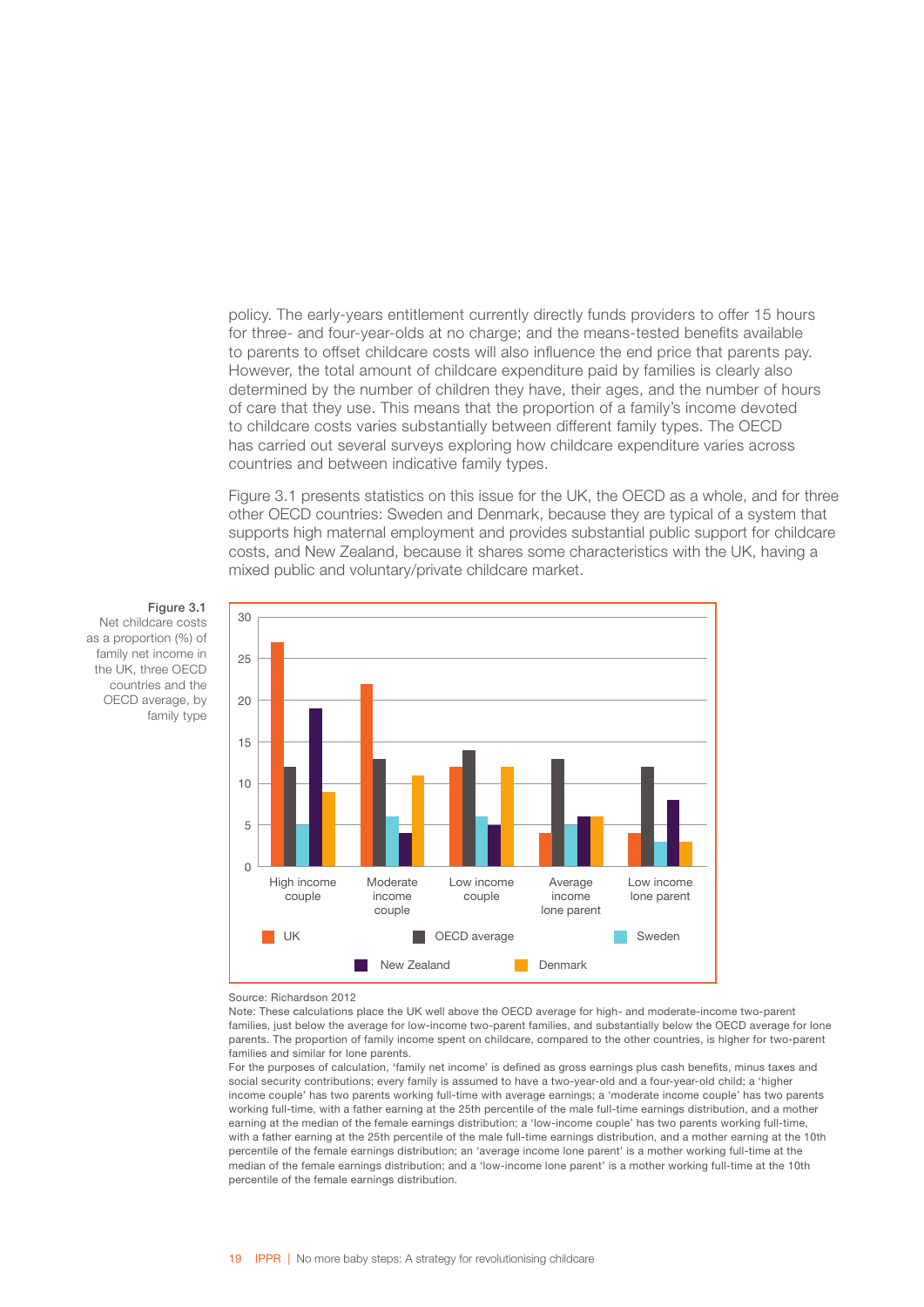Vidhya Alakeson and Alex Hurrell give a more complete picture of the way UK childcare costs vary between families (Alakeson and Hurrell 2012). They looked at costs as a proportion of net family income (excluding the value of childcare benefits) for three family types, each with two children aged two and four.

- 1. A couple both working full-time and using full-time childcare
- 2. A couple with one parent working full-time and one part-time and using part-time childcare
- 3. A lone parent working full-time and using full-time childcare.

Figure 3.2 shows how childcare costs vary under the current system of the early-years entitlement and means-tested childcare cash subsidies (in the forms of working tax credit and childcare vouchers), and produce different spikes in childcare-related expenditure for each type. Particularly noteworthy is the fact that couples with pre-school children who work full-time are likely to spend more than 10 per cent of their net income on childcare regardless of their earnings; this proportion peaks at around 30 per cent for those earning slightly more than the median household income. Families with '1.5 earners' (that is, one parent working full-time and another working part-time), however, on average spend less than 20 per cent of their net family income on childcare across the income distribution. It is likely that this sharp disparity in childcare costs as a percentage of net family income between dual-earning and 1.5-earner couples is a factor driving the high levels of parttime working among parents – and particularly among mothers – of young children. Lone parents earning less than median household income tend to face low childcare costs as a proportion of their income, but as their incomes rise and means-tested childcare benefits taper away their childcare expenditure rises rapidly.



Figure 3.2

Net childcare expenditure by gross annual family income, and as a percentage of net family income (excluding childcare benefits), by family type



Note: The vertical lines indicate the minimum income where the second earner works at the minimum wage and the main earner's hourly wage is 50 per cent higher (where applicable). In each case the family has two children in care, aged two and four, in line with the second earner's hours (23 hours for part-time and 42.5 hours for full-time).

The affordability of childcare differs for different family types. In the UK we see that those on moderate and higher incomes tend to spend a higher proportion of their income on childcare than those of lower incomes. Our comparatively low maternal employment rates are also indicative of challenges in terms of affordability and flexibility.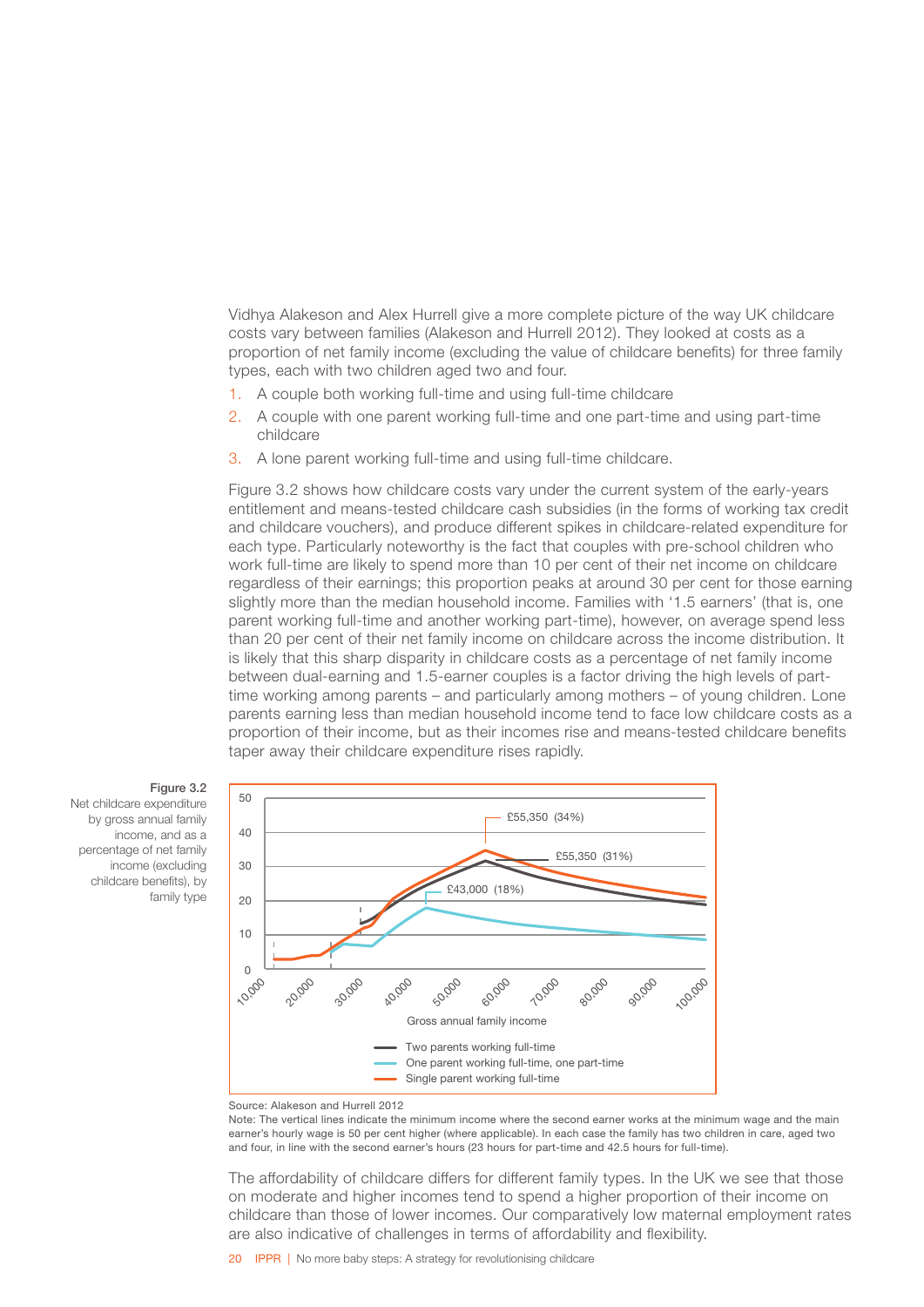<span id="page-23-0"></span>This evidence highlights the high cost of childcare that many parents in the UK face, and the way in which this constrains their employment opportunities.

### 3.2 Cost-sharing: a way towards more affordable hours

Making childcare more affordable for all families in way that is both fair and fiscally responsible is no easy task. In chapter 2 we presented the case and costs for extending the free entitlement to more children and for more weeks in the year. As we illustrated, the free entitlement is an effective tool in supporting children's learning and development. However, for many families – particularly those in paid work – 15 hours is not enough, and so parents often need to pay for additional hours. These additional hours are often expensive, and can limit parents' – and particularly mothers' – options regarding (re)entering work. In the following sections we offer an alternative approach to paying for additional hours that would be more affordable for families.

These 'affordable hours' are in addition to the expanded free entitlement. We define 'affordable hours' as 20 additional hours for parents to purchase for all children aged between two and four. We also set out a framework that would enable parents with children aged 1–2 to access more affordable hours (see further discussion below).

We estimate that the government could cover 95 per cent of the cost of these affordable hours for families claiming universal credit (UC), and 30 per cent of the cost for those who would be claiming tax-free childcare, without increasing the total level of spending on this part of the system.



Figure 3.3 Proposed proportion (%) of cost-sharing for affordable hours

### 3.3 Additional hours for 1–4-year-olds

We propose a quaranteed place of 20 additional hours, on top of a new early-years entitlement of 15 hours, for 2–4-year-olds in families in which all parents are in work. In addition, one-year-old children should receive a guaranteed place of 35 hours without a free entitlement component. Both should be paid for through means-tested cost-sharing between individual families and the state, set as a percentage of the hourly price of each of the 20 hours (35 hours for one year-olds) to which they are entitled. This is different from the current system, in which families are allowed to claim back a proportion of their expenditure on registered childcare, up to a maximum cash amount.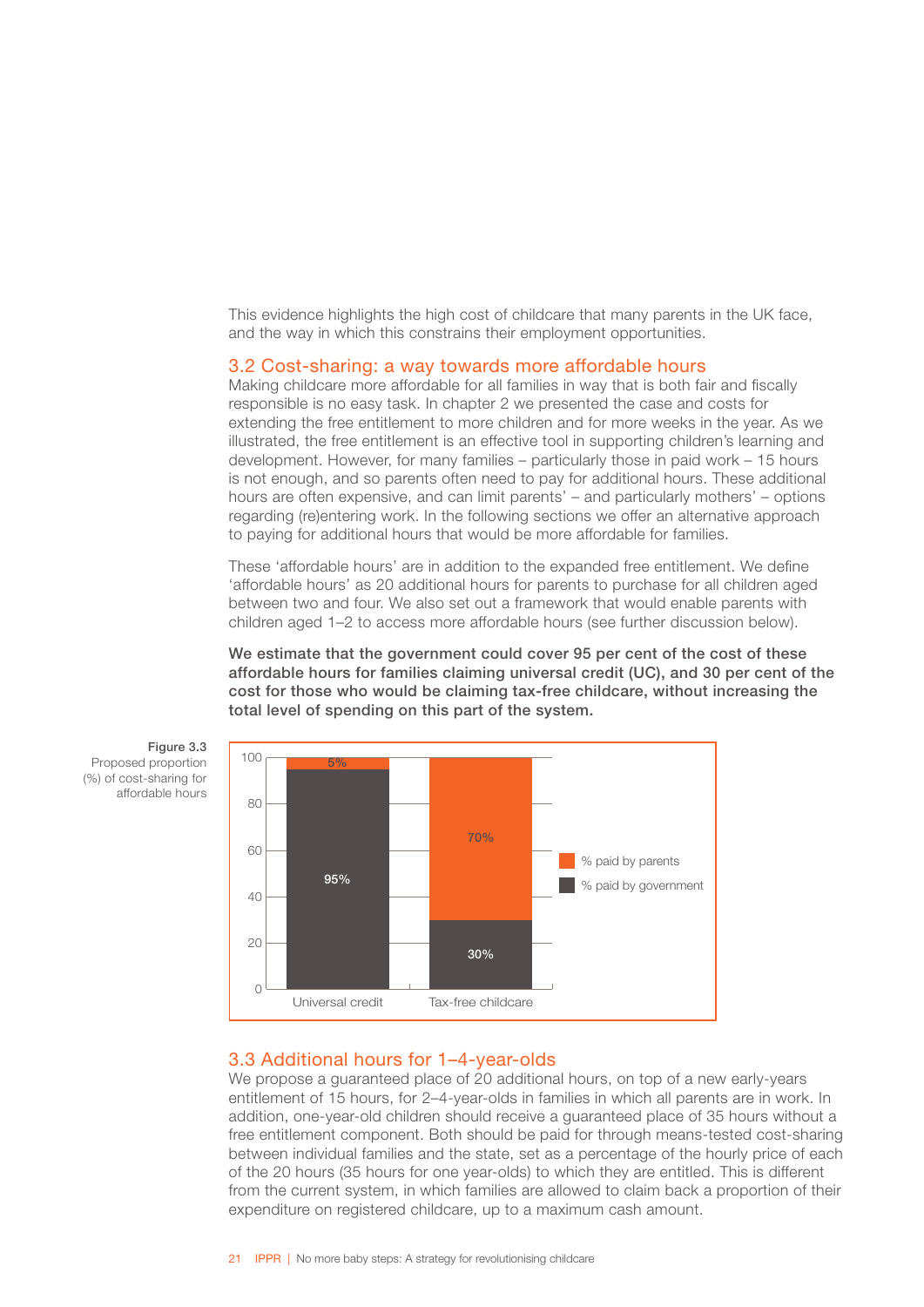Below, we set out some initial costings of different levels of cost-sharing, in which families claiming UC would be offered a higher level of support. Given the level of spending that is currently earmarked for both the childcare component of UC and the Coalition's tax-free childcare (TFC) proposals, we estimate that the government could cover 95 per cent of the cost of these affordable hours for families claiming UC, and 30 per cent of the cost for those who would be claiming TFC, without increasing the total level of spending on this part of the system. This compares to 85 per cent for UC claimant families, and 20 per cent for families using TFC, under the government's proposed system.

What would these two sets of proposals mean for families? A family on UC with two children aged one and three, and with each child in childcare for 35 hours per week, would currently face childcare costs of around £1,042 a month.10 Under the government's proposed system, up to £910 of this cost would be funded through UC, leaving the family with £132 a month in net childcare costs. Our proposed system would cover £990 of the costs, leaving the family with a much reduced £52 monthly childcare bill.

A family using the same number of hours of childcare, but which is instead eligible for funding under the tax-free childcare proposals, would receive £208 a month towards the same childcare fees under the government's system. Under our proposed system, this would increase to £313, meaning their monthly childcare bill would fall from £834 to £730.

However, based on current patterns of usage, relatively few families would use their full additional hours entitlement. Working families tend to use an average of around 20 hours of formal, registered care for one-year-olds, and 30 hours for children aged between two and four. These figures are similar for families that would be eligible for UC and for TFC. Assuming that our hypothetical family used the average number of hours, if they were receiving UC their net childcare costs would fall from £56 to £19 under our proposed system. Similarly, a family eligible for TFC would see their net costs decrease from £299 to £261.

Policymakers would be able to afford this increased level of support, for three reasons. First, as discussed elsewhere in this report, we are proposing a universal entitlement to 15 hours of care for two-year-olds. This means that those families that are not currently eligible for the current offer for two-year-olds under the government's means test would no longer need to claim financial support for their first 15 hours of care. This would free up resources that could then be used to offer more generous support for the remaining hours. We estimate that, given the current distribution of hours usage, our proposals would have the effect of reducing the number of families claiming financial assistance for 1–4-year-olds by around 15 per cent.

Second, we are not proposing that any financial support be offered for hours used over and above 35 per week. This means that families placing their children in care for more than 35 hours may not see their net childcare costs decrease, and some very intensive users will be worse-off under our proposed system. The justification for using 35 hours as a cut-off point is that it enables the offer of a highly affordable, guaranteed, full-time childcare place which can, for most families, readily support close to full-time employment for parents. In any case, the majority of children are in care for fewer than 35 hours. We estimate that around 5 per cent of those families

<sup>10</sup> According to 2014 Family and Childcare Trust cost figures for Great Britain. [http://www.familyandchildcaretrust.org/](http://www.familyandchildcaretrust.org/childcare-costs-surveys) [childcare-costs-surveys](http://www.familyandchildcaretrust.org/childcare-costs-surveys)

<sup>22</sup> IPPR | No more baby steps: A strategy for revolutionising childcare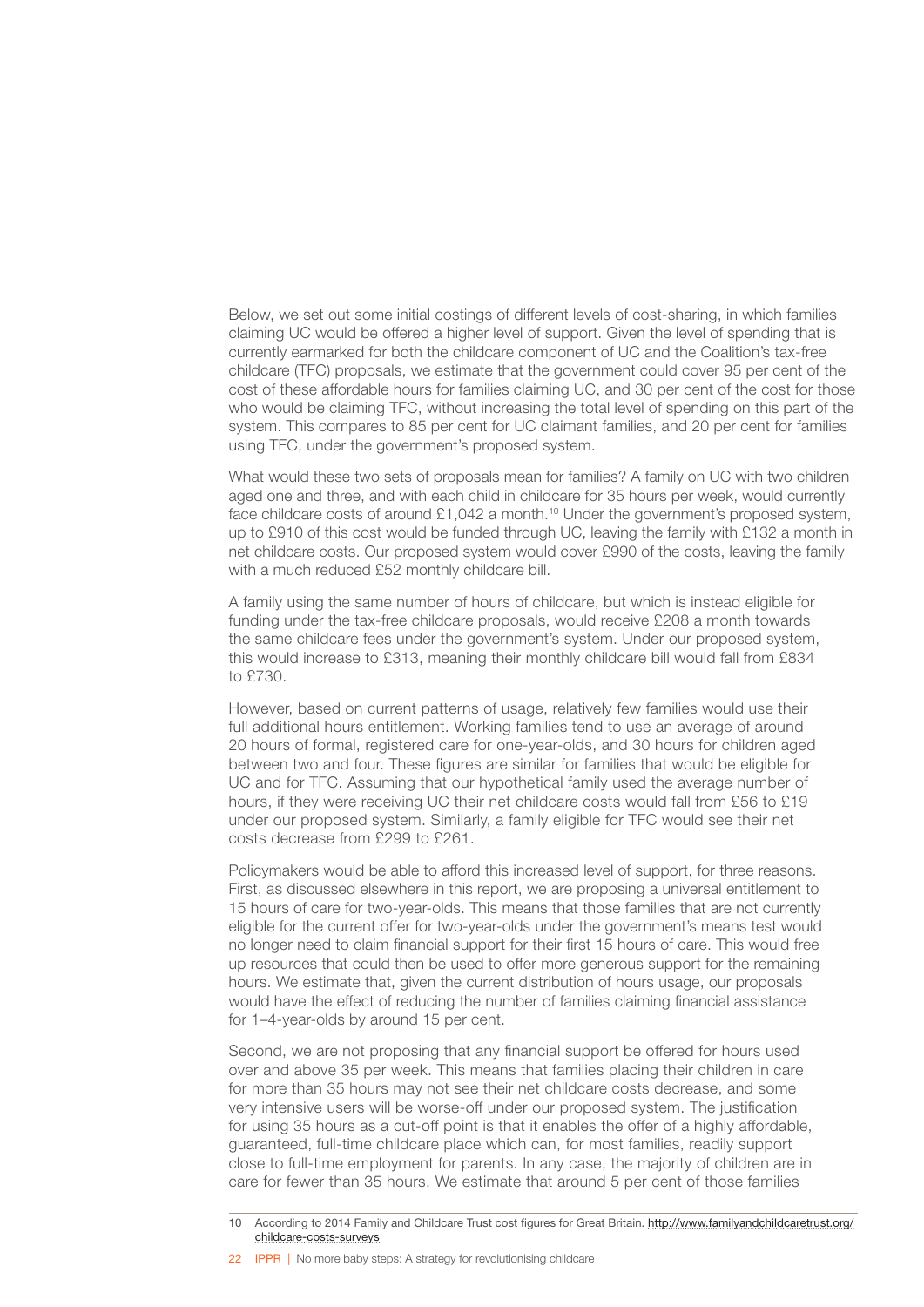<span id="page-25-0"></span>who will pay for some hours of childcare for children aged between one and four under the government's proposed system would see their net childcare expenditure rise under our proposals.

Finally, although we do not take account of this in our costings (discussed below), our proposals to extend the free entitlement from the current 38 weeks to 48 weeks during the next parliament would also free up resources – including the funds currently earmarked for the childcare component of UC and TFC that families will use to fund the first 15 hours of care during the 14 remaining weeks of the year beyond the current 38-week entitlement. This money could potentially be used to increase the proportion of cost-sharing for additional hours that is met by the government.

### 3.4 Costings

Our proposed scheme should be funded by re-allocating a portion of the funds currently spent on childcare support through both tax credits and employer-supported childcare vouchers, or of those earmarked for the childcare component of UC and TFC. The government's budget statements indicate that it expects to spend a total of £2.7 billion on these means of financial support for childcare when roll-out of them has been completed. Of this £2.7 billion, £1.5 billion will go towards TFC, including around £700 million of new money in addition to the £800 million currently spent on employersupported childcare vouchers. The remaining £1.2 billion includes £1 billion currently spent on childcare support via tax credits, and an extra £200 million that will be used to increase the value of support offered when the system transfers to UC.

A proportion of this £2.7 billion is spent on children aged under one and those over four years old (who are in school); these children would not fall under the remit of our new proposed system. The government does not break down how spending is divided between these two groups (the 1–4s and those below and above this age-range). However, because we want to preserve the level of support currently available to these age groups, while re-allocating the funding spent on 1–4s, we must settle on an approximate estimate.<sup>11</sup>

We then need to determine the proportion of hourly childcare prices that the state could afford to offer to cover the 20 additional hours, on top of the free entitlement, for 2–4-yearolds, and 35 additional hours for one-year-olds.<sup>12</sup>

<sup>11</sup> To do this we used the FRS for 2011/12. The FRS records information on childcare usage, whether it is registered, and how much is spent. We took the data pertaining to hours in registered childcare, and subtracted the 15 hours of care offered free to three- and four-year-olds. We also applied a simplified version of the means-test for eligibility for 15 hours at the age of two (whether or not total family income is less than £16,190 per year). We then applied price data from the Family and Childcare Trusts's childcare cost survey [\(http://www.familyandchildcaretrust.org/childcare](http://www.familyandchildcaretrust.org/childcare-costs-surveys)[costs-surveys](http://www.familyandchildcaretrust.org/childcare-costs-surveys)) to arrive at an estimate of the weekly childcare costs for individual families. Using IPPR's tax–benefit model, we were then able to estimate which families currently using childcare would be eligible for support under UC, and which would be eligible for TFC. We applied the announced maximum levels of support under each system to derive an estimate of the total amount of public funding going to each family to support their childcare usage. We were then able to determine the proportion flowing towards each age group. Our estimates based on this data show that slightly under 13 per cent of the funding to parents to support childcare usage outside the free entitlement goes to children aged below one or above four. This is likely to be less than the actual figure, since the nature of the survey means that shorter periods of intensive childcare usage (such as those during school holidays for children aged over four) may be under-represented in an annual snapshot such as the FRS. Nonetheless, it is likely that the majority of money spent through TFC and UC will flow to families with 1–4-year-olds. In order to make a more realistic/conservative estimate, we assume in the discussion that follows that 75 per cent (or £2.03 billion) of the £2.7 billion earmarked for childcare support goes to children aged between one and four.

<sup>12</sup> Again, using the FRS for 2011/12, we were able to get a good idea of the distribution of hours usage among 1–4-year-olds. We did this by subtracting our proposed 15-hour free entitlement for the 2–4s (0 hours for one year-olds) from the 35 hours on offer under the proposed system, and applying price data from the Family and Childcare Trust, uprated to 2015/16 prices in line with historic cost increases.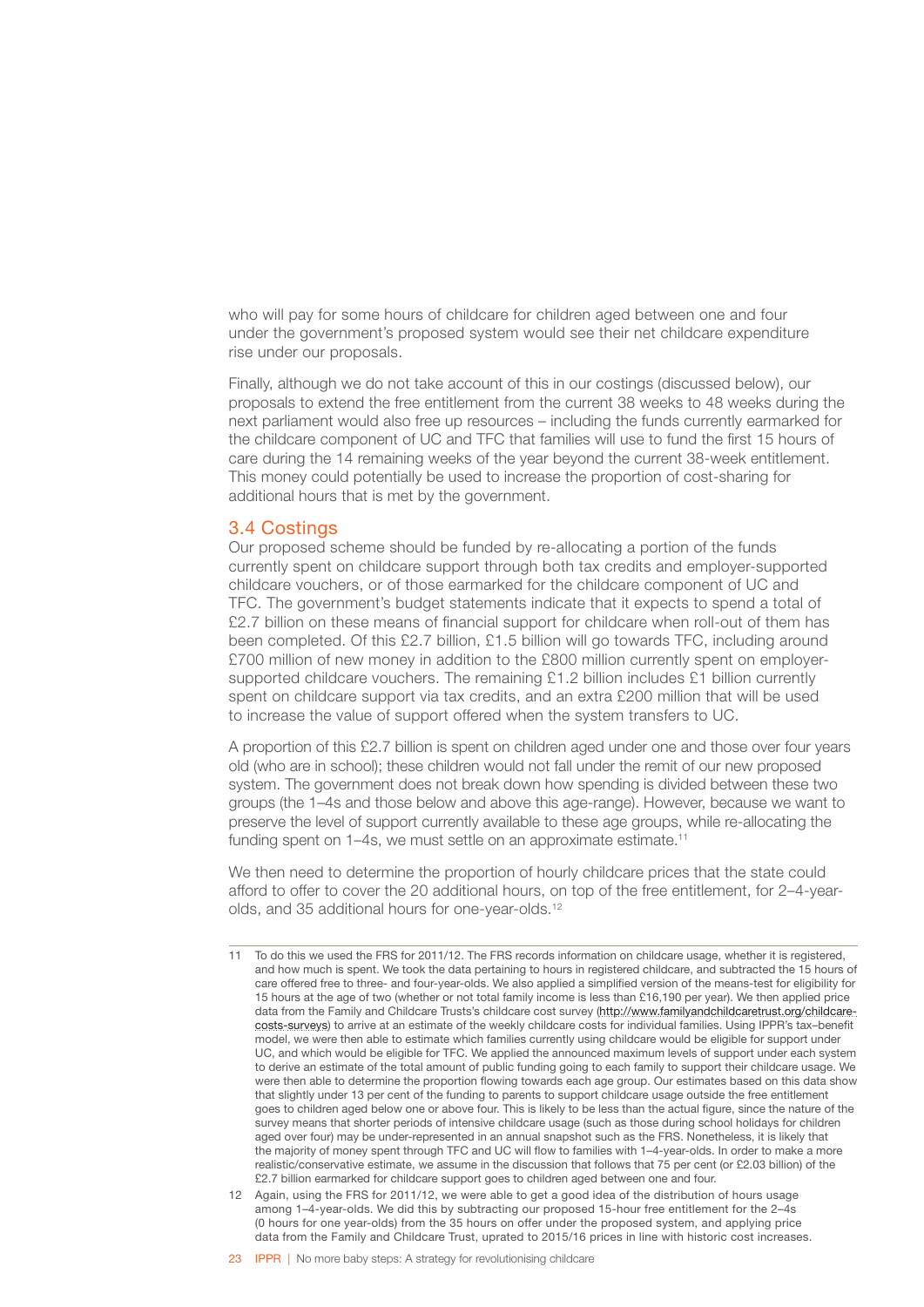

Figure 3.4 Breakdown of the government's projected spending envelope for the financial support of childcare

> We can then allocate different proportions of cost-sharing between families, and factor in our proposed state-funding mechanism to the resulting weekly costs, in order to derive estimates of the total fiscal liability under each system. To do this we compare the resulting total costs for families (weighted using family-level grossing factors from the Family Resources Survey) to those we calculated above under the current system. Because we are using the government's own estimates of total costs under its new system (£2.7 billion), we rely on the fact that they have taken sufficient account of other factors, such as population growth among the under-five cohort.

We also propose further targeting, with those in work and claiming UC being offered a higher level of cost-sharing from government. As above, we use IPPR's tax–benefit model to identify families who will be in receipt of UC. Separating these two groups, we estimate the following costs for a variety of different percentages of cost-sharing.

| Proportion of costs paid for by the state | Total cost (£bn)                    |       |
|-------------------------------------------|-------------------------------------|-------|
|                                           | UC claimants Other in-work families |       |
| 85%                                       | 20%                                 | £1.61 |
| 90%                                       | 25%                                 | £1.82 |
| 90%                                       | 30%                                 | £1.97 |
| 95%                                       | 30%                                 | £1.95 |
| 90%                                       | 35%                                 | £2.12 |
| 95%                                       | 35%                                 | £2.18 |
| 95%                                       | 40%                                 | £2.33 |

Source: IPPR calculations using the Family Resources Survey (2011/12) and FCT 2014

Bearing in mind that we have around £2.03 billion earmarked for this system, a costshare of 95 per cent for UC claimant families, and 30 per cent for other in-work families still appears to be affordable without significantly increasing the amount of public funding for the system beyond the extension of the free entitlement outlined earlier. At a similar cost, meeting 90 per cent of the childcare costs of UC families and 35 per cent of those of other in-work families would also be affordable, but we consider supporting cost reductions for those lower down the income distribution to be a higher policy priority.

#### Table 3.1

Estimated fiscal costs for additional hours of childcare for 1–4-yearolds, by proportion of cost-share paid for by the state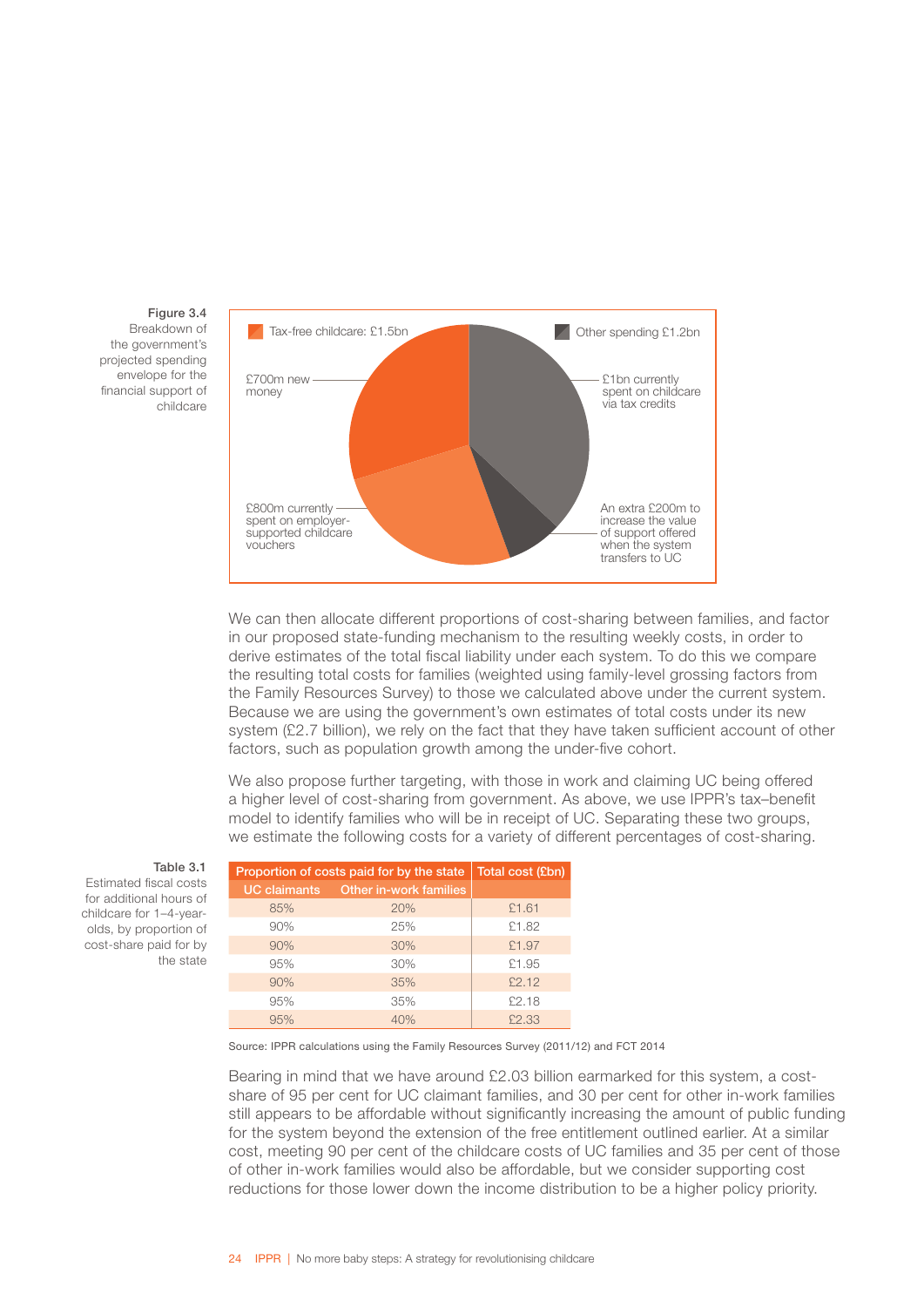<span id="page-27-0"></span>We therefore propose an affordable childcare cost-sharing model under which 95 per cent of the childcare costs of universal credit claimants is covered by government, and 30 per cent tax-relief support is given to other in-work families. This would reduce the estimated overall spending envelope for the financial support of childcare to £1.95 billion, which would allow some flexibility for increased uptake and other impacts that may result in increased spend (see below).

### 3.5 Supporting price sustainability

It is likely that the costs of our proposed system would increase in real terms over time. We would hope that offering a greater level of cost-sharing, and the resulting reduction in childcare costs for working parents, would encourage many more parents to move into work, and encourage many of those who already have a job to work more hours, and to therefore make greater use of their additional-hours cost-sharing entitlement. This greater take-up would lead to increased costs under our system. However, our estimates of the fiscal return of higher levels of maternal employment suggest that, at the same time, the reductions in means-tested benefit spending associated with moving into work and up the earnings distribution – as well as increases in tax and national insurance revenue – would significantly offset any additional costs.

Similarly, any demographic change that resulted in an increase in the number of 1–4-yearolds in early-years provision would add cost pressure to the system. This would have to be monitored, but this is true of any system of financial support for childcare, including both the current and proposed policies.

Finally, any increases in the price that providers charge for childcare make the state liable for a significant portion of those increased costs. The impact of these price rises on the public finances is currently restricted by the fact that the total amount of financial support offered to parents is capped. Under the government's proposed system, these caps will be set at £2,000 per child per annum for tax-free childcare, and at £123 per month for families with one child, or £211 for those with two or more, under UC. Given that childcare price-inflation has run above the rate of inflation, this is not sustainable.

This means that the fiscal impact of year-on-year increases in childcare fees could over the medium-term either be limited by keeping the caps fixed at their current level, or accommodated by limiting any rise in the cap. Under our proposed system, any change in the face value of fees for the additional 20 or 35 hours would translate directly into increased fiscal spend.

In order to combat this over the medium-term, we propose two changes to the way in which financial support is delivered. First, the government should aim to move away from the current demand-funded system, whereby parents are either partially reimbursed for a proportion of their childcare expenditure (as in the childcare element of the working tax credit and UC) or provided with a voucher (as in employer-supported childcare and TFC). While our proposed system of funding could be implemented using these existing methods, both the UK and internationally experiences tend to show that there may be inflationary consequences to a primarily demand-led system. Therefore, while it may be sensible to initially retain the current architecture of funding, the end goal should be a system in which providers, rather than parents, can claim back a proportion of their fees, with the face value of fees reduced at the point of charge for children's additional hours. This would also help to reduce the complexity of the system from the point of view of the user. Rather than having to spend on childcare and then claim the money back, as with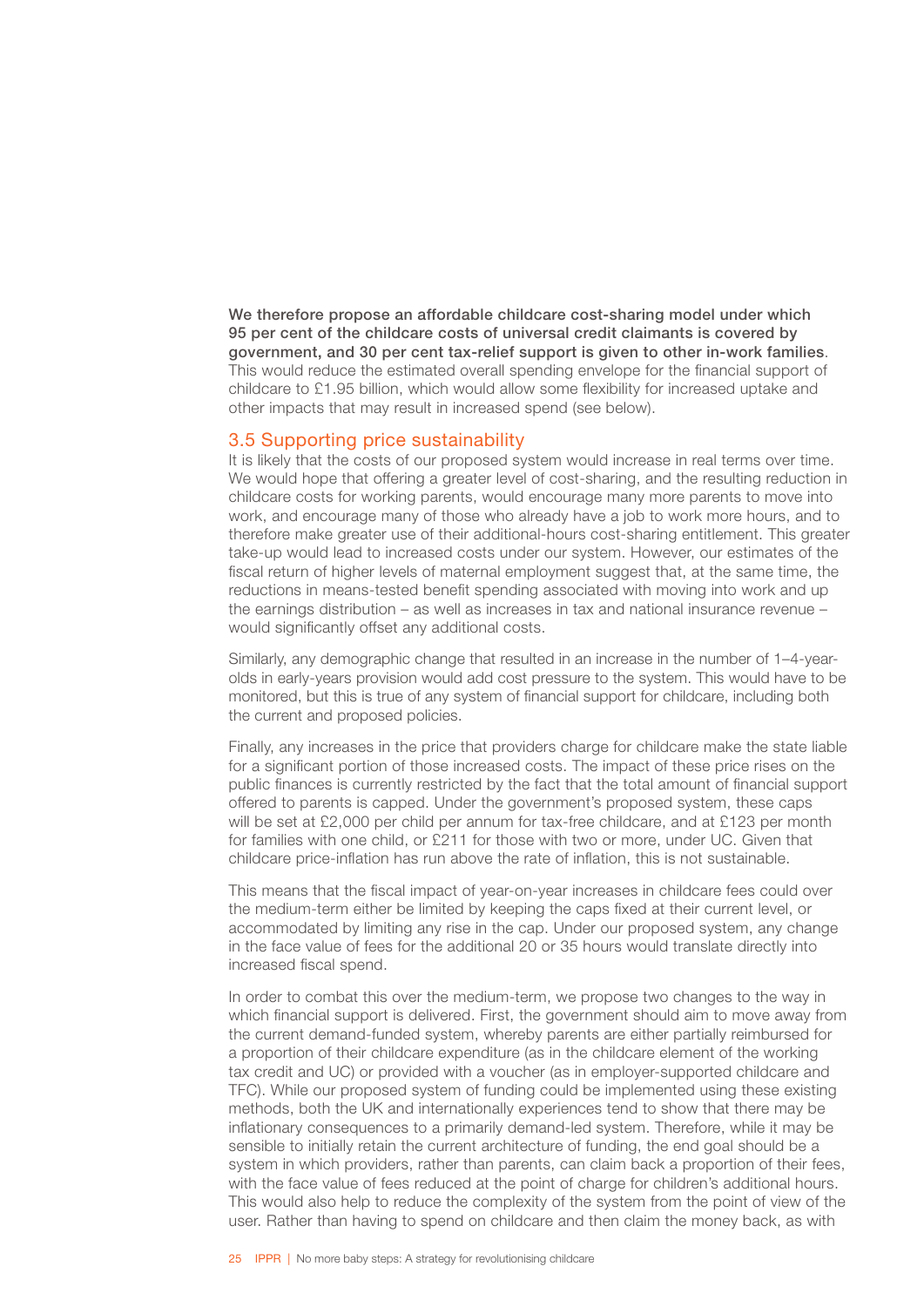tax credits and UC, or having to buy a voucher to obtain the extra support, as with taxfree childcare, users would pay a lower 'sticker price' at the point of purchase. Providers could also be tasked with assessing claimants' eligibility for the UC or tax-free childcare portion of the system. For UC claimants this could involve providing proof of UC receipt at the start of each term. Those in the tax-free childcare part of the system provide proof of employment, or a letter from their employer stating that each parent pays income tax. These options should be explored further. Our goal is a simplified system with significantly lower prices for parents.

The second element – an annually negotiated fee cap – will be essential for containing childcare cost-inflation. To prevent childcare providers from simply increasing their fees and absorbing the extra funding offered under an additional hours system, they would have to negotiate annual increases to their fees for the guaranteed additional hours with local government. Since local authorities will have an additional duty to guarantee a place, these negotiations can take place alongside their regular monitoring of prices and supply.<sup>13</sup> Both these steps would have the additional advantage of reining in the rapid price inflation in the private and voluntary childcare market in the UK.

It is worth making a final comment about the additional money currently earmarked for TFC and UC which will be used by families to pay for childcare for children aged five and above. The costings set out above have tried, where possible, to keep the value of these funds intact, as we are not making specific recommendations in this report on how care for school-age children should be funded or administered. Either the system could stick to the planned course, with the implementation of UC and TFC carried out as planned, or alternatively this funding could be moved towards a supply-funded system and used to provide free or more affordable wraparound and holiday care. While recognising the great importance of provision for this age group, we do not make specific recommendations in this report for how it should be improved.

<sup>13</sup> Unlike TFC and UC, our proposed system would require the involvement of local authorities and the creation of a right to a place. This means that the system would have to be implemented below the UK-level, with devolved nations deciding whether to implement guaranteed places and how to spend the additional funds.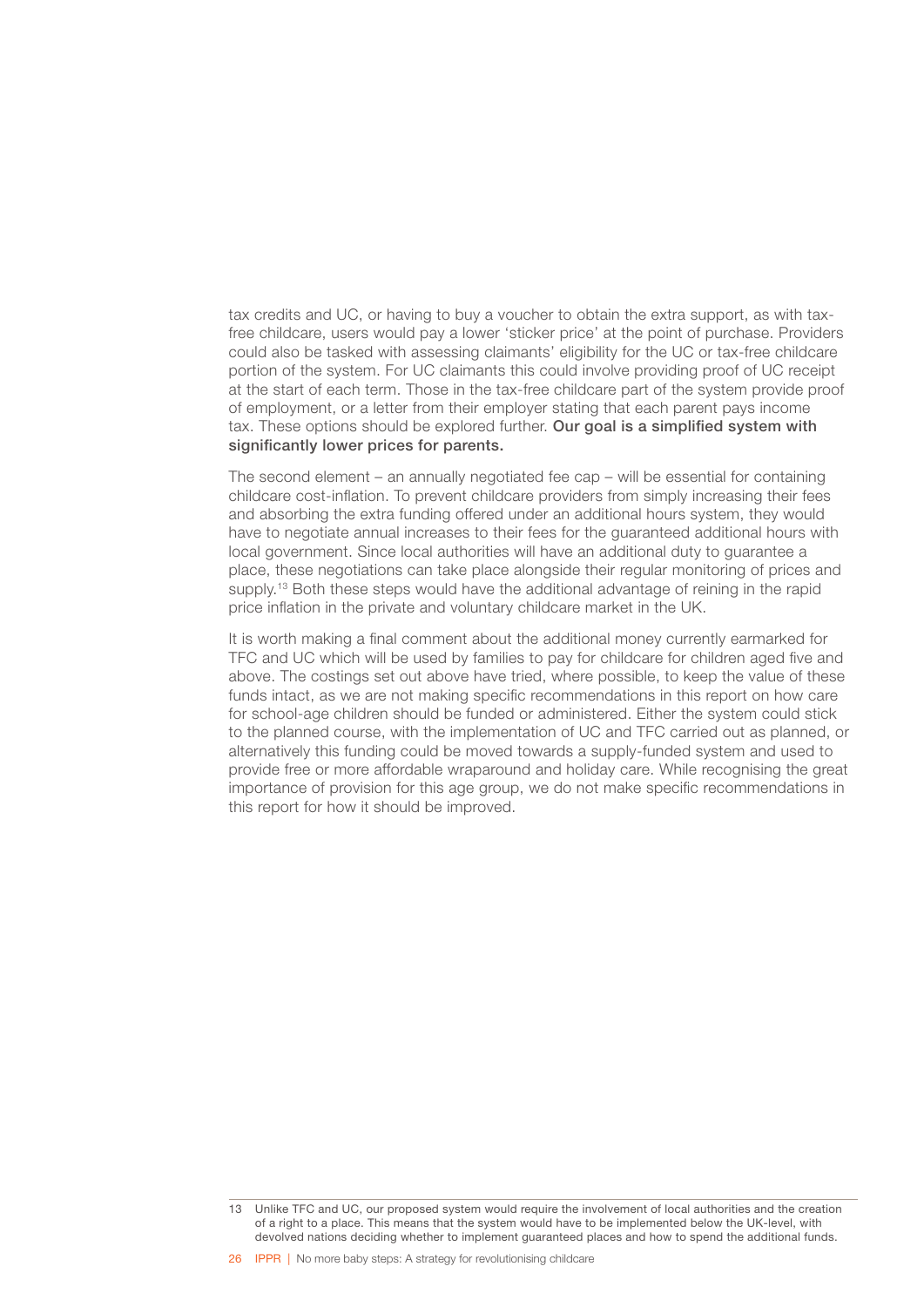### <span id="page-29-0"></span>4. GUARANTEED PLACES AND TARGETED SUPPORT FOR ONE-YEAR-OLDS

To bridge the gap between the end of parental leave and the beginning of the free entitlement, and to offer parents more choices, we also propose that the offer of affordable hours be made available to parents with one-year-old children. In addition to this offer, we also outline proposals to specifically target families who may need or want additional support through children's centres, health visitors and family nurse partnerships.

There is now virtually no gender pay gap until the point at which women become mothers – then, a 'motherhood penalty' takes hold, whereby many women find themselves on a downward career trajectory often characterised by low-paid jobs with few opportunities for progression. Mothers can expect to earn 11 per cent less than women without children, and the pay gap between mothers and fathers born in 1970 is, on average, 26 per cent (Lanning 2013). But the problem of inadequate and unaffordable childcare provision for one-year olds is not only one of employment: it is also one of child development. Quality and low staff–child ratios are of paramount importance in this regard. Tacking these two key aspects of provision could bring the UK into line with other European countries where widely availability of high-quality provision is the norm.

The high cost of childcare for this age group is a barrier for many mothers who wish to (re-)enter work. IPPR research has shown that an expansion in early-years provision for children aged between one and two could help close the gender pay gap and increase household living standards (Thompson and Ben-Galim 2014). Prioritising the extension of provision to younger children can also be effective in bolstering the development of those children who have most to gain from formal childcare, as well as helping mothers (re-) enter the workforce, and it could be particularly beneficial to low-income households.

Because there is less financial support for this group compared to three- and four-yearolds, childcare costs for parents with one-year-old children tend to be disproportionately high (even after accounting for higher costs due to the tighter ratios required for this age group). This group of parents are more likely to be responsive to price changes than are parents of three- and four-year-olds (Thompson and Ben-Galim 2014).

### 4.1 Closing the gap: a guaranteed place for one-year-olds

Offering guaranteed places for one-year-olds would be a radical step for early-years provision in the UK, but it is the norm in many European countries, where there is no gap between parental leave and the availability of affordable and high quality childcare. Germany, for example, is in the midst of transformational reform. Early-years provision in general has come under intense scrutiny as female employment rates have increased, but there has been particular pressure in Germany for policymakers to focus on the education of immigrant children who have been shown to be falling behind other children. In 2007, the German government changed its legislation to extend a guaranteed entitlement to earlyyears education in a centre or home-based setting to all children aged between one and two, with an interim target of 35 per cent take-up by August 2013. Although this target has not been formally met, significant progress has been made towards it. In particular, there has been a rise in take-up among the under-threes, from 9.5 per cent in 2000 to 27.6 per cent in 2012 (Blum and Erler 2013). This is considered a radical change: 'After decades of political and cultural resistance towards publicly subsidised education and care for the under threes, an extraordinary transformation is now taking place' (Oberhuemer 2014).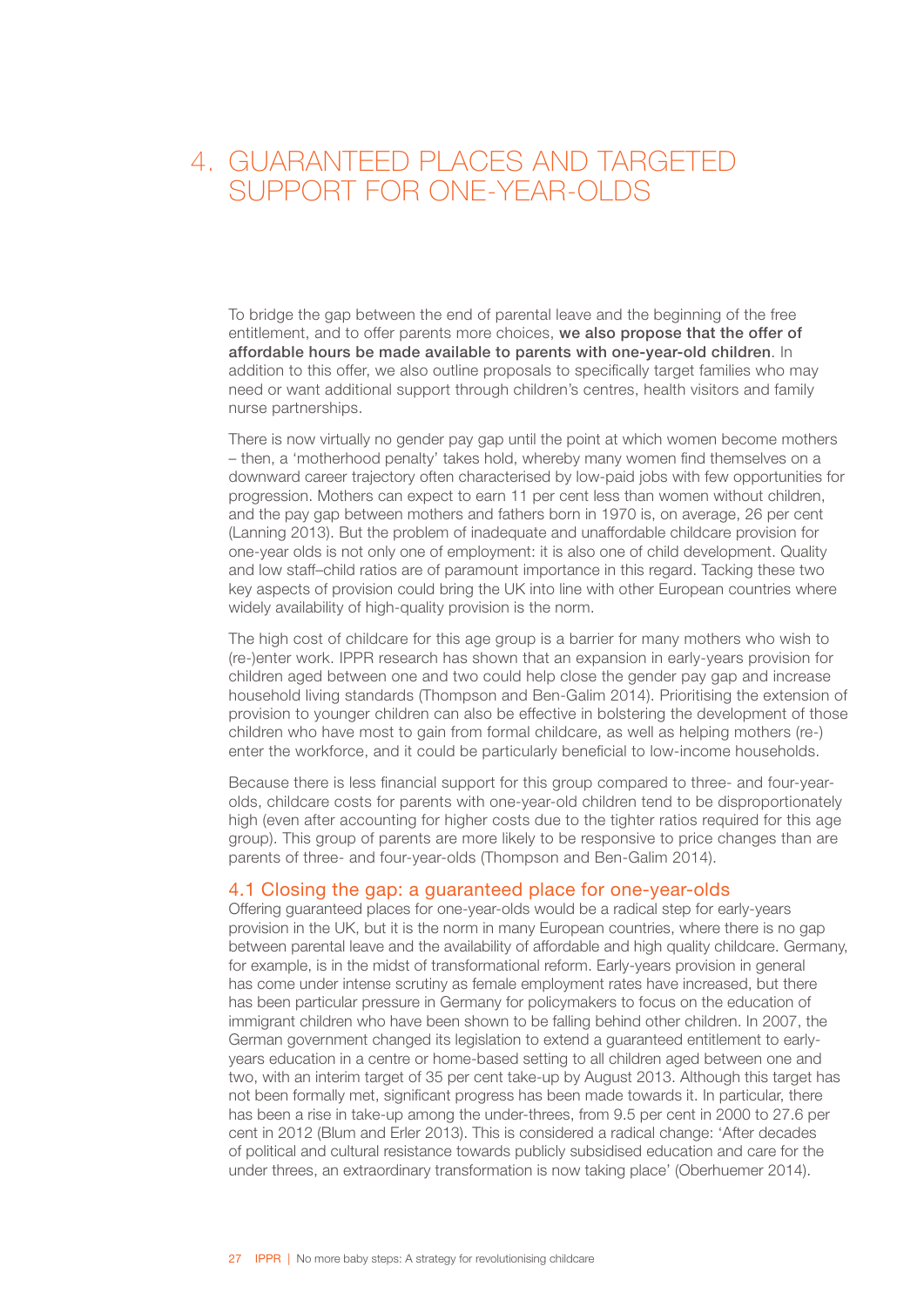Similar transformations have occurred in other countries. A 'toddler invasion' has been described in Norway, with take-up rates among 2-year-olds having risen significantly – from 37 per cent in 2000 to 80 per cent in 2012 – largely in response to high maternal employment rates (Ellingsaeter 2014). Lastly, in Denmark, 91 per cent of children aged 1–2 are enrolled in daycare (Cooke and Henehan 2012). Providing the option of highquality and more affordable childcare for one-year-olds could be beneficial to many families in the UK.

As with children of other ages, a range of factors will impact on parental decisions, including their own preferences, the availability and quality of work, the cost of childcare, and the availability of high-quality provision. The decisions of parents already in work may be influenced by a different combination of factors than those of parents who are out of work.

The aim of a guaranteed place is not only to provide opportunities for parents to work, but to improve early childhood development. There is less research on early-years provision for the very youngest children than there is on other pre-school children. However, some strong messages emerge from the existing literature which indicate that we should be particularly focused on the quality of provision (Parker 2013a).

This body of evidence suggests that low child-to-adult ratios, and relationships that are warm and nurturing, are essential to good child development. There is some evidence to suggest that formal care settings can increase cognitive development more than informal care, especially for children from disadvantaged backgrounds. The evidence also shows that bad quality care can be detrimental, and so there is a premium on ensuring that quality is high (Parker 2013a).

Specific outreach approaches will also be necessary to ensure that awareness and takeup of places is high. Previous IPPR research has suggested that some parents will not simply turn up to claim their free entitlement, and may not even be aware that they are eligible (Ben-Galim 2011). To encourage families to access targeted support for one-yearolds, some of the lessons from effective outreach initiatives regarding the offer to twoyear-olds should be replicated (Kazimirski et al 2008), alongside more creative measures, including the following.

- Acting on evidence which shows that outreach professionals act as the 'first frontline' of provision, local authorities and the NHS must ensure effective integration between health visitors, family nurse partnerships and family key workers. The integration of services can be improved, and cost savings achieved, through effective data-sharing and the co-location of services. There is still too little effective integration of local authority and NHS maternity and child health services and early-years provision.
- Local authorities must build on successful innovations that better engage new parents through assertive outreach. For example, children's centres run by Barnardo's on behalf of Manchester city council encourage new parents to come in, register the baby, and have a session with one of a range of local workers who can advise on health, social care, benefits and more. This better integrates health and care, brings families into interaction with service providers, and allows multiple agencies to collaboratively get to know families in the local area (Parker 2013a). In 2012, 85 per cent of families who participated re-engaged with these services (Jozwiak 2013).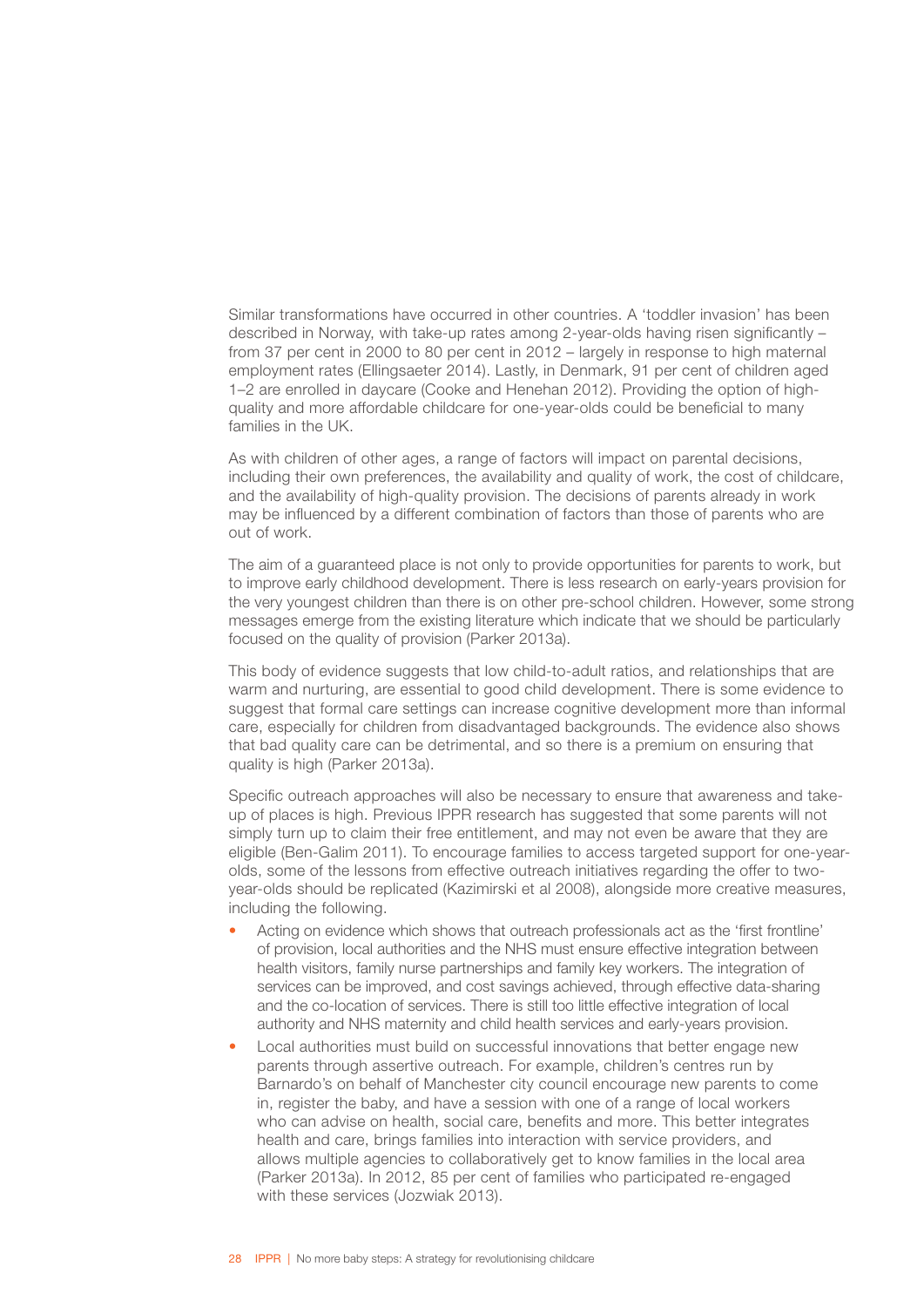- Peer-to-peer schemes like 'parent champions' are effective in harnessing existing service-users' time and energy to engage new potential users, and parents are often more trusting of information when it comes from other parents (DayCare Trust 2008).
- Strong links established with home learning environments by family link workers and other outreach officers are often seen as the front line of provision. These links help build rapport, ensure good communication between services and parents, and offer helpful support and ideas for what to do at home to support children's development.

Many of these services will need to be strategically commissioned, designed and implemented in order to meet local needs. Children's centres can not only integrate early-years and family services, but for many they are a community hub. Supporting services in these types of institutions can therefore help more families to engage with their local services, connecting them both to other services and to other parents. They can also act as the stepping stone that some parents need to help them move into training or work.

Alongside institutions that provide integrated services, support and early-years provision, childminders are also likely to have an enhanced role given that parents may prefer a 'home environment' – though it is vitally important that such settings are of high quality. This is the case in France, where childminders (often working in group settings) are the most common form of childcare providers for the under-threes among families in which both parents are in work (Fagnani 2014).

Gaps can open up very early in both child development and maternal employment – and these become cumulative and more difficult to narrow as time progresses. Good-quality provision that is affordable and flexible can offer families more opportunities. The offer of a guaranteed place with affordable hours (see chapter 3) could begin to close those gaps. If the provision is both high-quality and affordable, it will deliver on the aims of promoting child development, boosting maternal employment rates and tackling gender inequalities.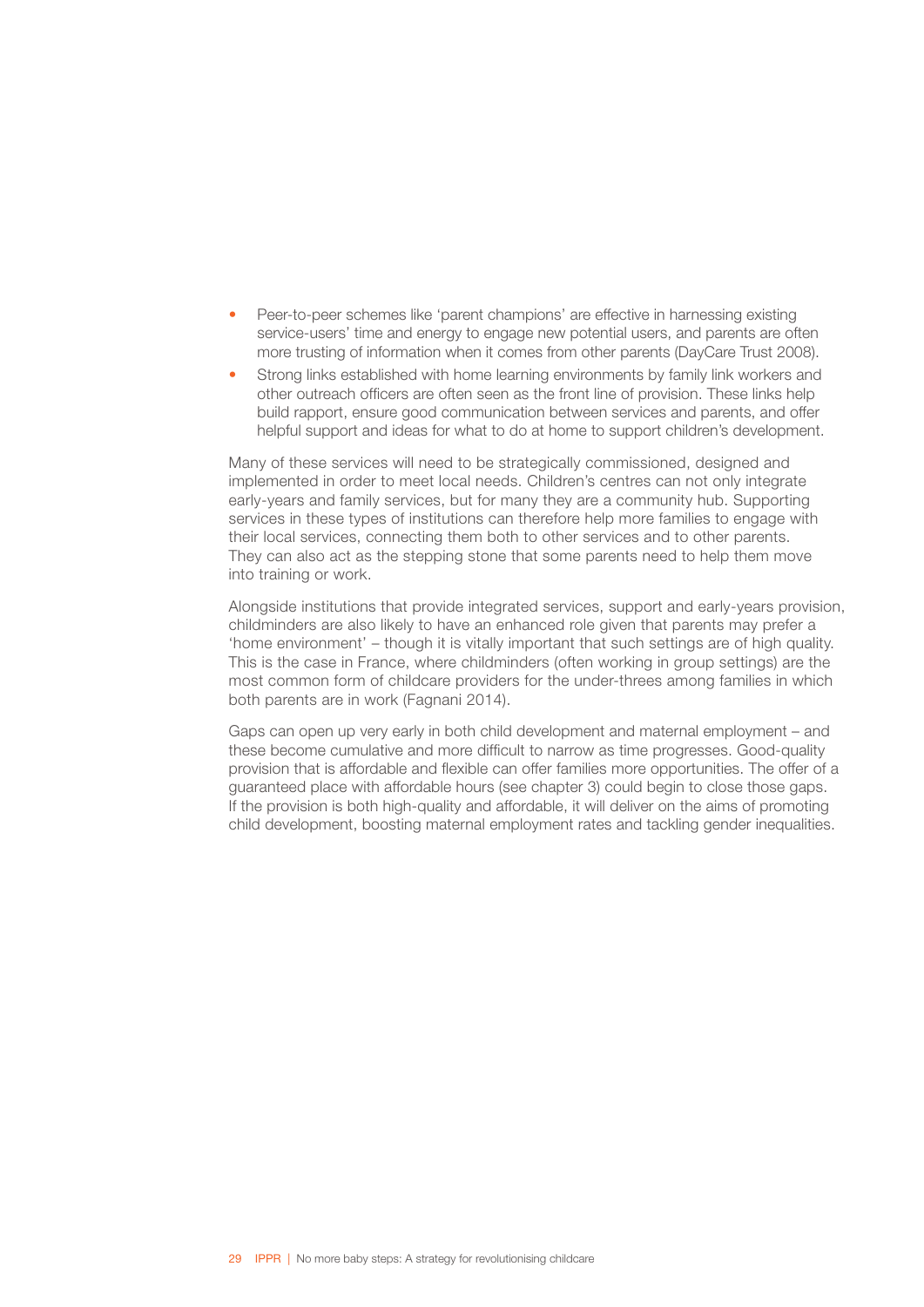### <span id="page-32-0"></span>5. DELIVERING OUR AMBITIONS MOVING TOWARDS A SUPPLY-FUNDED SYSTEM

As a middle- ranking spender on childcare compared to other OECD countries, the UK lags behind the Nordic nations. The UK is not getting the best value for money from its spending on early-years provision, for a number of reasons (Cooke and Henehan 2012). In the UK, public spending on childcare is not spread evenly across income or age profiles, and parents often pay a higher price for childcare compared to parents in other countries. For example, before the free entitlement kicks in, parents face relatively high childcare costs, and for families on modest incomes these costs constitute a high proportion of their income.

Public spending on families is dominated by cash benefits rather than childcare services. Spending on cash benefits for families in the UK has grown substantially over the last few decades, from £13.7 billion in 1995 to £31.5 billion in 2007 – by which time the government was spending more than three times as much on cash benefits as it was on childcare and children's services (76 and 24 per cent respectively). This is in contrast to other countries – Denmark, for example, where the balance between cash and services is more balanced. There, just over half of spending goes on services (55 per cent) as opposed to cash benefits (45 per cent) (Cooke and Henehan 2012).

Figure 5.1 below illustrates the fact that in those countries, such as those in Scandinavia, that spend more of their total family benefit expenditure on services rather than on cash benefits, families tend to benefit from lower net childcare costs. The UK is an outlier, with relatively high cash benefits and high childcare costs for parents.



Figure 5.1 Total mix of family expenditure against parents' net childcare costs<sup>\*</sup>

#### Source OECD 2011

\*Note: This family expenditure measure covers all families with dependent children, not just those with children under five, and all family-related public spending, not only that contingent on the use of childcare. It breaks down expenditure into 'cash benefits' (principally child benefit and child tax credit), 'benefits in kind' (including Sure Start and the free entitlement, but not education and other core public services), and 'tax breaks for social purposes' (like that for employer-supported childcare).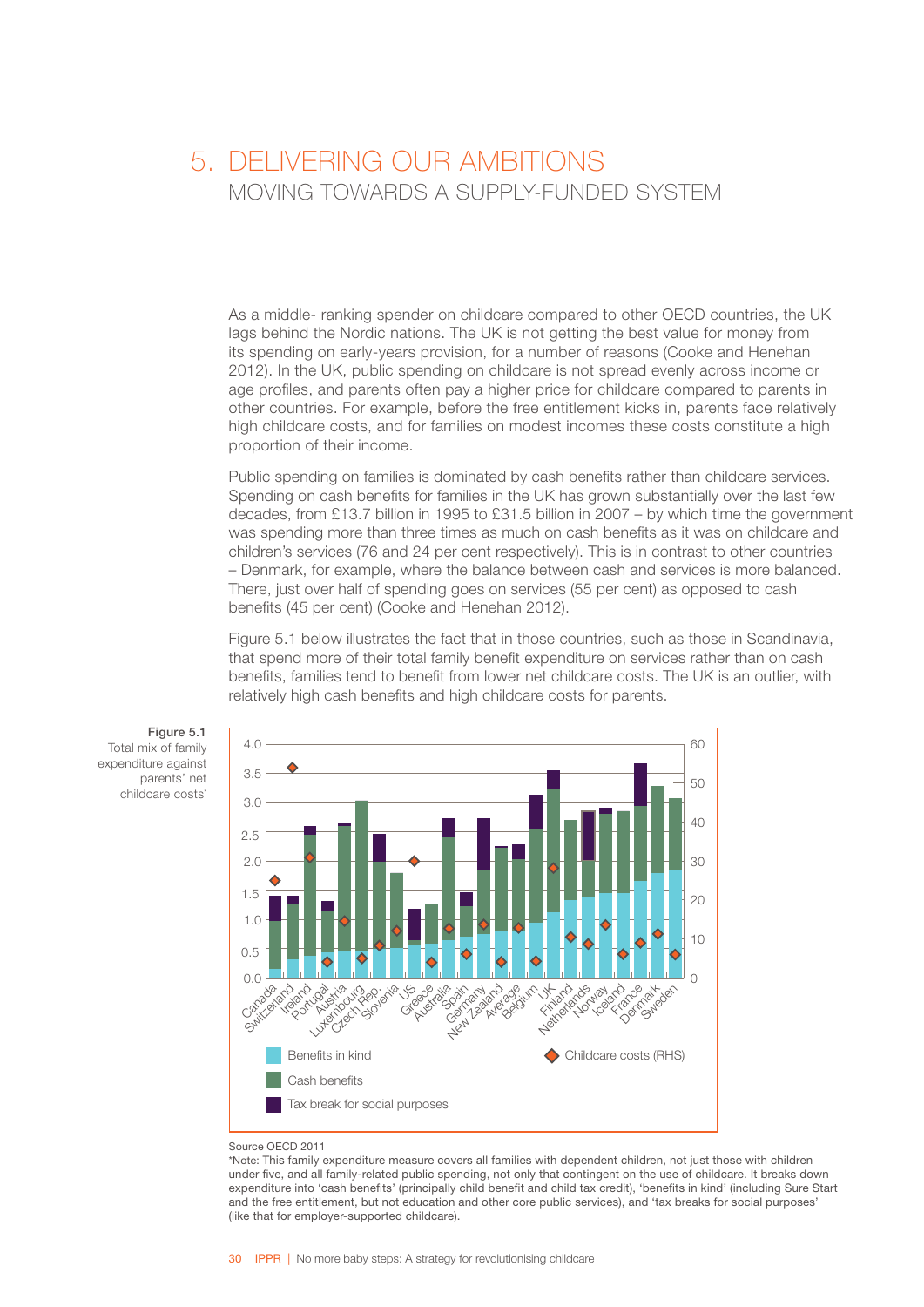Looking at childcare more specifically, countries that tend to achieve better value for money tend to rely on supply-side measures. This includes policies such as direct childcare provision or direct payments to childcare providers, as opposed to putting cash (or indeed tax deductions or credits) into parents' hands.

In Denmark for example, there is a national entitlement, supply-side funding directly to providers, and a cap on parental costs. This system has evolved over a generation, and it has arguably resulted in a resourcing model that is both stable and high quality. Parents have choices, with a mix of centre-based services and childminders, and parental costs are capped on a sliding scale of parental income (see Cooke and Henehan 2012).

New Zealand offers a good example of a largely supply-funded system that has widened access and lowered costs for parents. Radical reform in the early 2000s saw the government introduce a free entitlement to 20 hours of a week for every three- and fouryear-old (May 2014). This has since been extended to five-year-olds (Ministry of Education 2013). Childcare subsidies are available for additional hours beyond this entitlement (Work and Income 2013). The *Pathways to the future* plan was published by the New Zealand government in 2002, with the stated goal of having all regulated staff in every teacher-led service be registered teachers<sup>14</sup> within 10 years (Ministry of Education 2002). Quality was at the heart of this expansion, with supplements paid to incentivise providers to deliver better quality provision (see section 6.4 below).

The reforms in New Zealand led to lower levels of government expenditure per child and lower childcare costs for parents (with the exception of higher earners). May (2014) quotes official statistics which show that there was an 'immediate impact on fees. The CPI [consumer price index] recorded a 32 per cent drop in the cost of early childhood education, causing a 5.2 per cent drop in the overall price of education in the country…' (ibid).

However, a new government has begun to scale back some of these commitments – for example, with proposals to move away from universality and towards more targeted support, and to reduce the 100 per cent qualified teacher target to 80 per cent (May 2014). It is too early to know what the outcome of this will be, and another election is imminent; however, it is clear that the core components of the system – supply-funding and investment in quality – will remain in place.

Reforms in Australia through the 1990s paint a very different picture, and illustrate how 'demand-led funding' can lead to rising costs without necessarily improving quality (Cooke and Henehan 2012). Changes in policy led to a much-needed increase in the supply of places, but public expenditure skyrocketed beyond policymakers' expectations, from AU\$500 million in 1996 to \$3.3 billion in 2008, as did costs to parents. Between 1996 and 2007, childcare costs ballooned by over 100 per cent (compared to general inflation of 27 per cent over the same period). Furthermore, in 2008, when the childcare rebate was raised to cover 50 per cent of all remaining costs (from 30 per cent), prices rose by 10 per cent as many providers saw this move as an open invitation to raise their fees (ibid).

The experience of Australia should alert policymakers to the risks of expanding tax-free childcare. As outlined above, the UK's current system does not include any measures to protect the government or parents from spiralling costs. The expansion of demand-side funding is potentially a short-term fix with long-term price consequences.

31 **IPPR | No more baby steps: A strategy for revolutionising childcare** 

<sup>14</sup> New Zealand also has 'playcentres' and parent-led settings.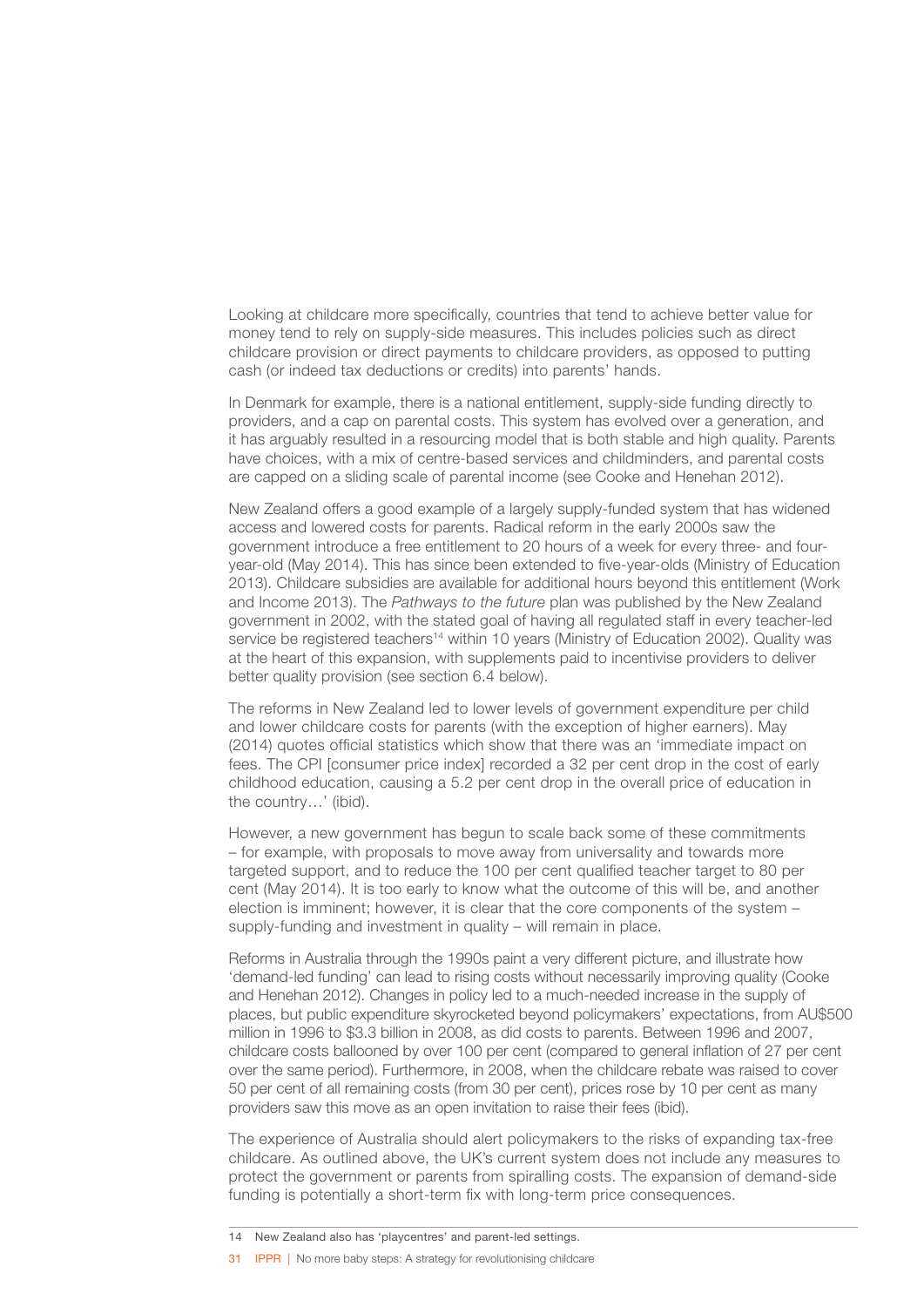<span id="page-34-0"></span>We see many challenges in the UK childcare market: differences in accessibility and quality depending on geographical location; extensive 'churn' in provision; and parents being subject to price inflation without a guarantee of better quality. There is scope to create efficiencies through either a demand-led or supply-funded system. The evidence suggests that supply-funded systems which offer direct childcare provision or direct payments to childcare providers tend to be more effective than demand-led systems in achieving lower net costs relative to total expenditure, and at ensuring higher quality provision. Many of these systems provide at least part of the entitlement for free, with a cap on costs for any additional expenditure to ensure fairness. Countries with this type of system in place also have the highest maternal employment rates. The foundations of such a system already exist in the UK, but further reform is needed before it can be delivered.

#### 5.1 Parental price caps

With most OECD countries operating a mixed market of public, private and voluntary sector providers, many face similar challenges to the UK in terms of trying to keep down the costs for parents without compromising on quality. Many countries have means-tested fees that vary according to parents' income level; fees can also vary by the number and age of the children that parents have. A number of countries also have policies in place that are designed to cap fees for parents, and which are proving to be effective. For example, Quebec's childcare programme for full-time care for the under-fives was initially offered at the heavily subsided rate of \$5 per day, later rising to \$7. This was implemented in stages, starting in 1997 for four-year-olds and extended over the following years to younger children. Several studies have shown that the policy has had a significant impact on maternal employment (Fortin et al 2011, Lefebvre et al 2011). It has also generated significant tax revenue. The aim of this initiative was not necessarily to respond to market forces, but to expand provision.

Parental costs are capped in both Denmark and Norway, but in very different ways.

- In Denmark, the price for parents is capped at 25 per cent of the unit price (although there are no national requirements governing prices). Those on the lowest incomes don't pay anything for childcare. In practice, this means that costs are capped at about 3,000 Danish kroner (about £330) per month for under-twos, and about 2,000 kroner (£220) for children aged between three and five (Cooke and Henehan 2012)
- In Norway, the maximum parental fee is determined by the government. In 2012 it was 2,330 Norwegian kroner a month (approximately £230), with kindergartens able to charge extra for meals; there are also reductions for siblings (Ellingsaeter 2014). A further cap is in operation through a clause which stipulates that providers cannot seek unreasonable profits, as they are in receipt of public funds (ibid).

Caps prevent costs spiralling for parents, and are essential for containing cost inflation and ensuring that affordable hours remain affordable.

### 5.2 Greater flexibility – for providers, from providers, and from employers

There is also the issue of when hours are in fact provided. In the UK, most childcare is available during and around regular working hours, accommodating parents who work a standard 9am to 5pm, Monday to Friday working week. Parents who work on evenings and weekends often have great difficulty in finding any provision, and what does exist is also relatively expensive. As the early-years entitlement does not cover care provided before 7am or after 7pm, parents are expected to meet the full costs too, implying substantially higher prices and, by extension, greater barriers to maternal employment.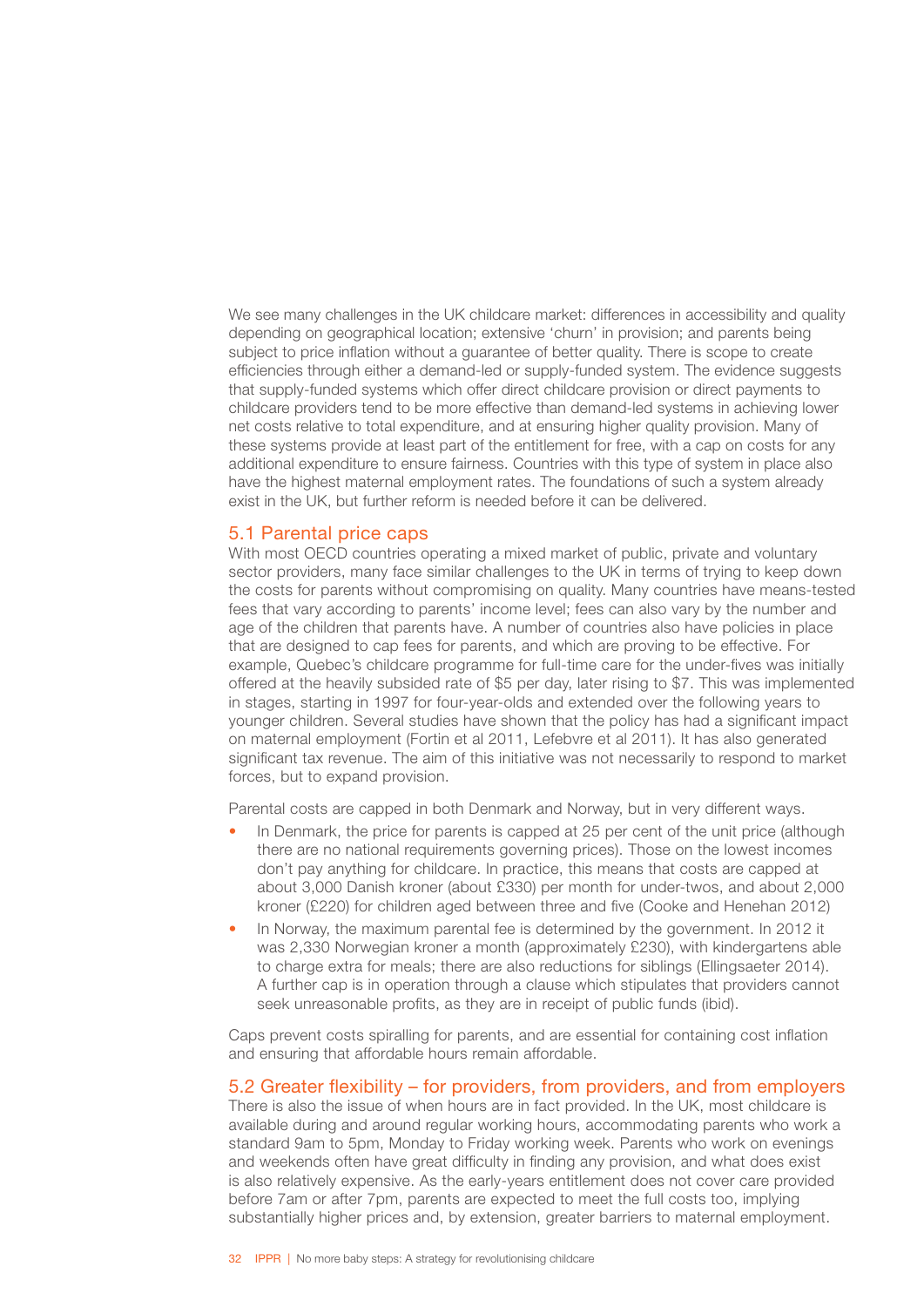Overall, more than a quarter of working mothers report that working later than 6pm causes problems with childcare, and a third report problems when they work before 8am (Huskinson et al 2013). This is a particular issue for lone parents, 39 per cent of whom report problems with evening care, and 36 per cent with early-morning care (ibid). It has been suggested that this strongly influences the employment patterns of lone parents, who are more likely to work shift patterns and other atypical hours (Singler 2011).

Since the types of jobs that require atypical patterns of work are largely confined to the low-paying end of the labour market – including frontline retail, hospitality and care roles – this puts parents and especially mothers who work atypical hours at an additional disadvantage.

The available evidence suggests that atypical working patterns among mothers may also be driven by the fact that there is not enough childcare provision during regular working hours either. Because they do not get full support to cover a standard working week, many parents have no choice but to work evenings and weekends, using 'shift parenting', grandparents or other informal care networks to cover the gaps. Indeed, it has been suggested that this may be one reason why particular industries, such as retail and hospitality, are able to operate outside regular working hours – they have a readily available workforce consisting of parents and other groups who are willing to work shift patterns.

Very few providers have been able or prepared to offer care outside typical working hours, but there does seem to be growing recognition of the types of changes that families need. One study has found that one in 10 childminders would consider working late in the evening, and between 3 and 4 per cent would consider working overnight (Statham and Mooney 2003). Brent council has recently set up a 24-hour 'flexible childminding pool' in partnership with Jobcentre Plus, NHS Brent and the Citizens Advice Bureau, making 43 registered childminders available to provide care outside of typical working hours and at short notice (Morton 2014a); a parental survey identified such a service as a need. Elsewhere, some private nurseries are offering additional wraparound services such as nannies, in order to offer parents greater flexibility (Morton 2014b).

In France there has been an increase in the number of providers operating 24/7 to accommodate a wider range of employee work patterns. For example, since 2010, vehicle manufacturer Renault has provided a crèche for its employees which is open between 5.30am and 10.30pm. However, although these types of initiatives better accommodate parents' working patterns, concerns have been raised concerning children's wellbeing in relation to long hours and additional commuting time (Fagnani 2014).

Although there is little data on the relative prices of care provided at different times in the UK, figures from one scheme in Southwark that supplies childminding places at atypical hours suggests that it charges between £1 and £2 more per hour because staff cost more during these hours. Other estimates from a scheme based in Bradford suggest that the cost of providing out-of-hours care may be as high as £18 per hour (Singler 2011).

It is clear that any expansion in the number and range of care hours on offer will have a significant impact on providers, and this needs to be considered in future work.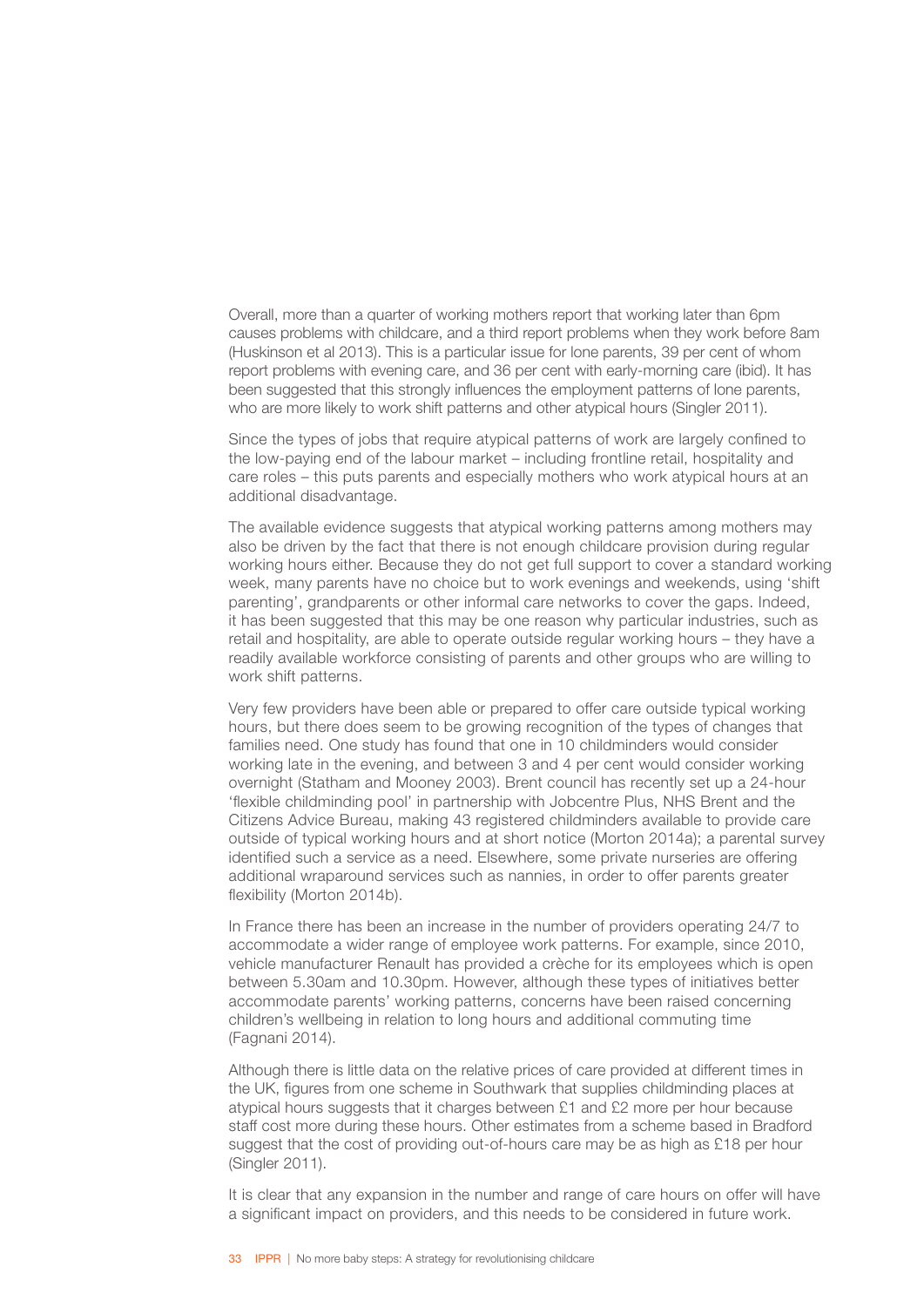The other side of this discussion is, clearly, the issue of flexibility in the labour market. The lack of flexible work often constrains work options. This is particularly true for mothers with lower qualifications and those who have children at a younger age, who find it harder to secure good jobs and opportunities at work in the first place, and who may have no options other than to work full-time or not at all – they may not be able to afford to work less, or may be reluctant to ask for fewer hours in case they are perceived as less committed. At the same time, employers often demand flexibility of another kind from their workforce, requiring people to work outside regular hours whether or not they are paid overtime.

Flexible work opportunities are needed to provide women (and men) with more genuine choices regarding work and care. In previous work, IPPR has put forward proposals that would stimulate more flexible work opportunities that focus on job design, as well as ideas for ways to smooth income over particular periods of care (Ben-Galim and Silim 2013, Ben-Galim and Thompson 2013). More high-quality, better paid part-time jobs are required in order to address increased flexibility at the bottom end of the labour market. This would be of particular benefit to lone parents and parents with lower-level qualifications, who are often concentrated in part-time work. The quality and status of the jobs that women tend to do must be raised by creating flexible job opportunities at all levels and in a range of sectors, and by supporting women (and men) to find those opportunities. Crucially, 'flexibility' has to be considered from the perspective of childcare provision as well as in relation to employment opportunities.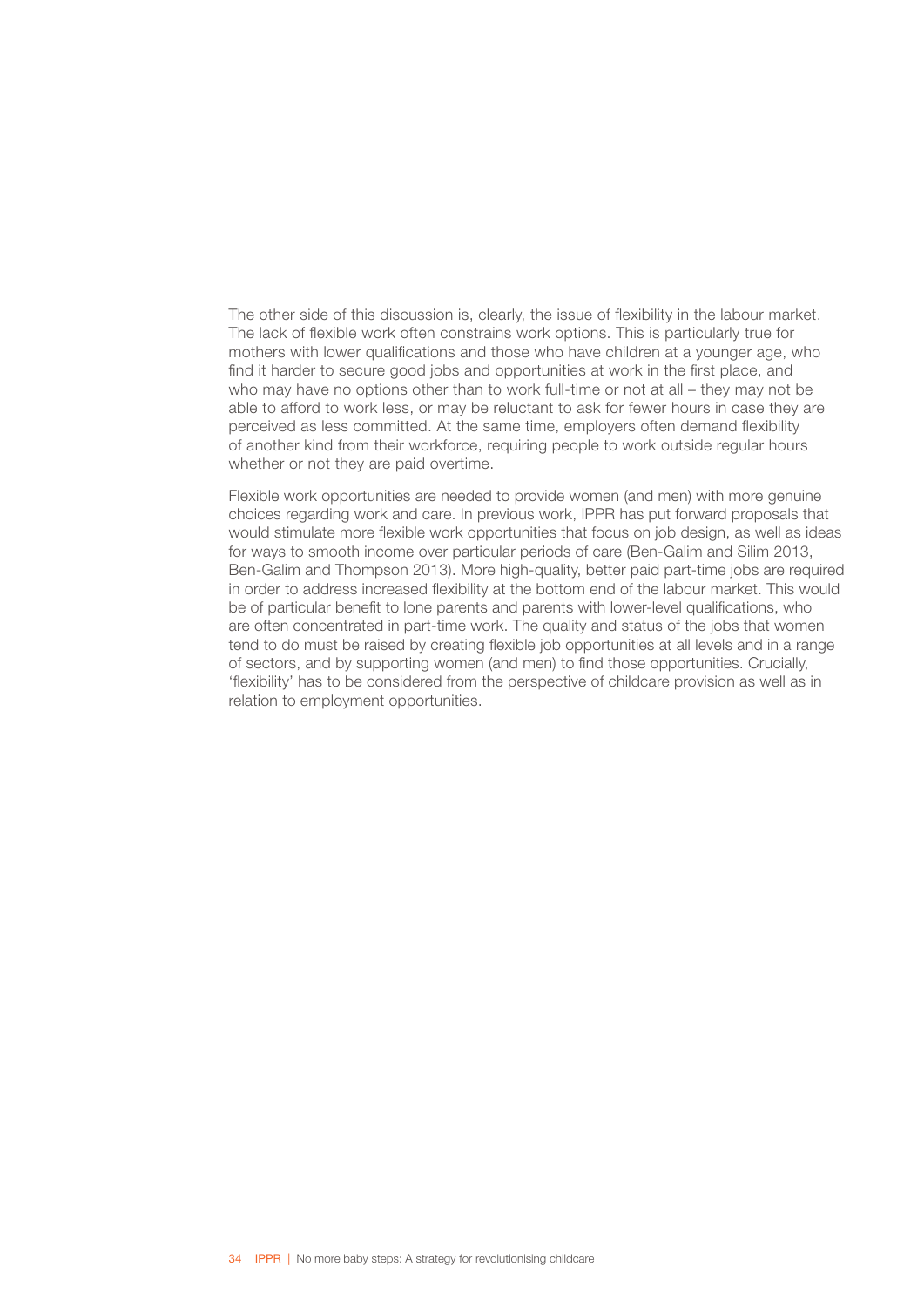### <span id="page-37-0"></span>6. IMPROVING OUALITY AT EVERY STAGE

The evidence indicates the importance of high-quality childcare provision in efforts to close the attainment gap (Mathers et al 2014). This means that any expansion needs to ensure high quality. Despite significant investment, the quality of early-years provision in the UK remains patchy (NAO 2012). As they have been in other countries, the policy goals of widening accessibility and affordability have often been prioritised over ensuring high-quality provision (Gambaro et al 2014).

However, this does not have to be the case, as reforms in New Zealand have demonstrated. There, the expansion of provision went hand-in-hand with improvements in quality. As discussed in the previous chapter, the government of New Zealand's *Pathways to the future* plan, published in 2002, set the goal of having 100 per cent of regulated staff in every teacher-led service (in which 87 per cent of children are enrolled) be registered teachers within 10 years (Ministry of Education 2002). While this target has recently been revised downwards to 80 per cent, it remains a high aspiration (May 2014).

Reform in this area is difficult, partly because up-skilling a workforce requires investment, but also because the evidence is less than clear on the specific aspects of quality that lead to the best outcomes for children of different ages. Furthermore, much of what is needed to support children – like warm and stable relationships – can be difficult to measure or quantify. Nevertheless, policy implications that can be drawn from early-years literature from both the UK and further afield.

There are a number of different policy levers that can be used to pursue enhanced quality, including staff qualifications, ratios, inspection and monitoring. Of these, ratios have perhaps been the most topical in recent years, with inspection and monitoring less of a focus. Since 2006 the inspection regime, through Ofsted, has been strengthened, with regular inspections of early-years providers. More could be done, however, to ensure that inspections are used to drive up quality and promote better developmental outcomes for children. As others have done, IPPR has called for Ofsted inspections to be brought into line with the highly respected Early Childhood Environment Rating Scales in order to better reflect children's outcomes, and to give inspectors specific training on early-years provision (Parker 2013a).

### 6.1 Driving up quality through qualifications

'There is nothing more important in early education than the quality of the staff who are delivering it.' DfE 2013b

Staff qualification levels can have a significant impact, and are a good proxy for the overall quality of services.

As proposed in the Nutbrown review, a relevant level 3 qualification<sup>15</sup> that includes a strong focus on children's development should be made the baseline standard for all staff working with children (Nutbrown 2012). The review also recommended that students should hold level 2<sup>16</sup> maths and English qualifications as a prerequisite of enrolling in a level 3 course. This change would place a significant burden on the childminding sector, as currently only 59 per cent of childminders have at least a relevant level 3 qualification, compared to 79 per cent of group-based staff (Brind et al 2012). IPPR research into childminders' opinions

35 IPPR | No more baby steps: A strategy for revolutionising childcare

<sup>15</sup> Refers to A-level, vocational A-level (advanced GNVQ) and level 3 NVQ qualifications.

<sup>16</sup> GCSE A\*–C, intermediate GNVQ, level 2 NVQ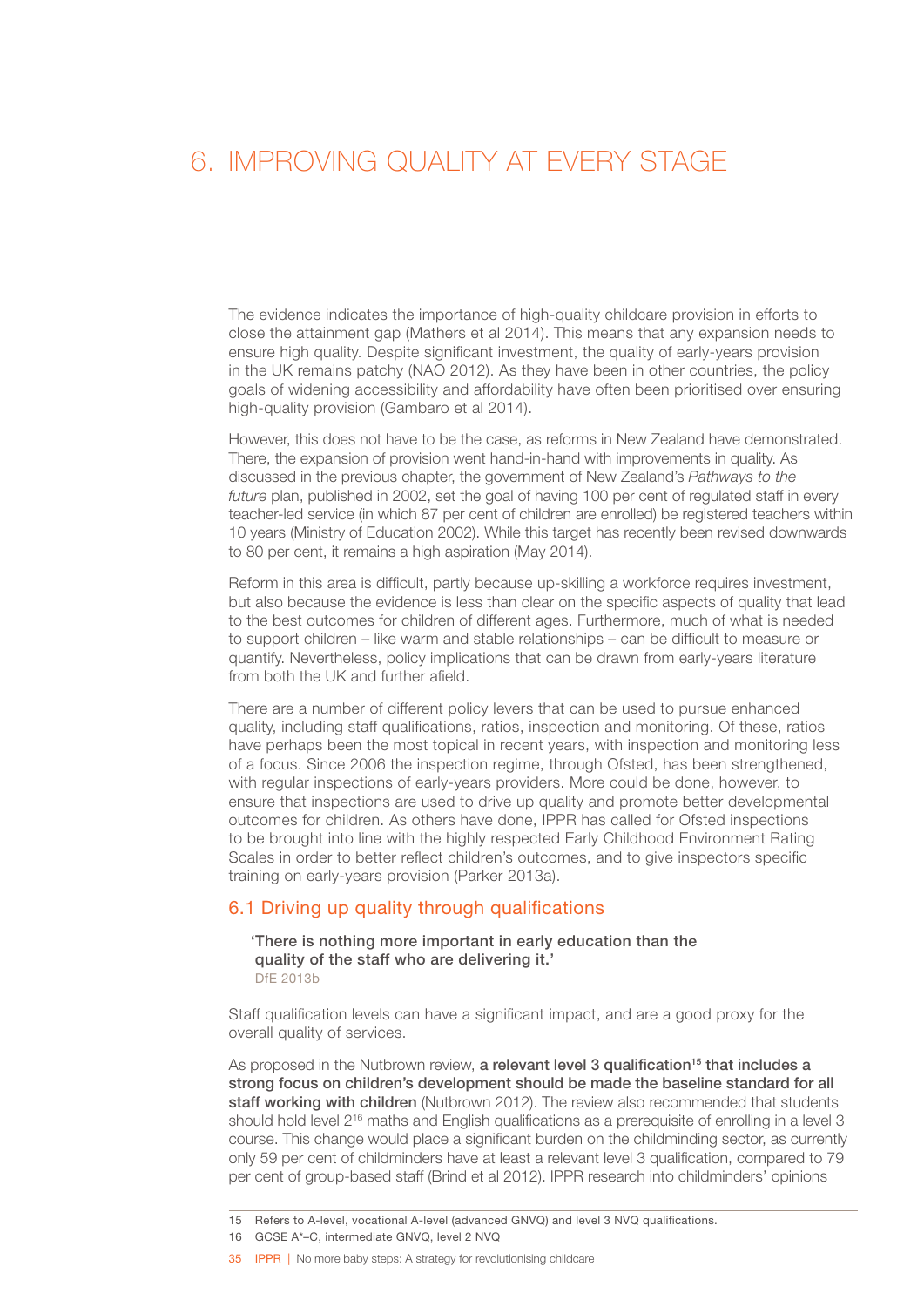<span id="page-38-0"></span>about their sector found support for raising quality requirements: three-quarters (73.2 per cent) of childminders supported some extra requirements, and of these almost half (45 per cent) thought that childminders should be required to hold a relevant level 3 qualification within two years of registration (Parker 2013b).

In addition to this minimum baseline for all staff, graduate leadership<sup>17</sup> can also have a positive impact on children's development. The government has proposed strengthening quality through the introduction of early-years teachers – graduates who 'specialise in early childhood development and meet the same entry requirements and pass the same skills tests as trainee school teachers' (DfE 2013b). The aspiration should be that all settings are graduate-led, but the policy priority should be that any setting that delivers the free entitlement should be graduate-led. Importantly, this graduate leader should work with children, rather than in a largely administrative or management capacity.

The recently published *Sound Foundations* report suggests that level 3 qualifications for all staff, plus graduate leaders, should become the baseline for any setting delivering the free entitlement to two-year-olds, and that the expansion of the offer to this age group should be delayed until this level of quality can be guaranteed (Mathers et al 2014). In existing provision, practitioners should be working towards this standard.

### 6.2 The cost of raising quality<sup>18</sup>

In 2011, across the early years workforce, 78 per cent were qualified to at least level 3 and 15 per cent qualified to graduate level (level 6) (Brind et al 2012).

These qualifications are not evenly distributed across the sector. Those working in the maintained sector – school nurseries, for example – tend to have higher levels of qualifications, and childminders tend to have lower ones, although attainment among the latter has been rising (see table 6.1 below).

|                                                                        | Level 1 | Level 2 | Level 3 | Level 5 | Level 6        |
|------------------------------------------------------------------------|---------|---------|---------|---------|----------------|
| Full day care                                                          | 93      | 92      | 84      | 17      | 11             |
| Full day care in children's centres                                    | 95      | 95      | 90      | 31      | 21             |
| Sessional (usually a morning or<br>afternoon, or an after-school club) | 91      | 90      | 79      | 12      | 8              |
| Childminders                                                           | 77      | 67      | 59      | 6       | $\overline{4}$ |
| Nursery schools                                                        | 97      | 95      | 88      | 39      | 34             |
| Primary schools with nursery and<br>reception classes                  | 93      | 92      | 85      | 46      | 41             |
| Primary schools with reception but<br>no nursery classes               | 87      | 86      |         | 53      | 45             |

Table 6.1

Highest level of relevant qualification level for all paid staff, by type of provision, 2011 (% of staff that hold 'at least' each level)

Source: Brind et al 2012: tables 6.5a, 6.5b and 6.6

#### 6.2.1 Raising qualification levels to level 3

Based on current levels of qualifications and provision, we estimate that the cost of having 100 per cent of staff qualified to level 3 (taking training and salary increases into account) would be £509 million. This would support the 22 per cent of staff across the

<sup>17</sup> That is, an honours degree (such as a BA in early childhood studies, a bachelor of education (BEd) degree, and/or Early Years Teacher status, which is replacing Early Years Professional status)

<sup>18</sup> The figures below on the costs of quality are based on data from the *Childcare Early Years Providers Survey 2011*  (Brind et al 2012). This is because there are a greater number of actual Ofsted registered places than there are free entitlement places, and therefore a greater number of staff than the current entitlement figures from local authorities would suggest. Thus, the pay figures detailed here represent the additional salary costs that stem from a betterqualified workforce who work more than the 15 hours per week that the free entitlement currently provides.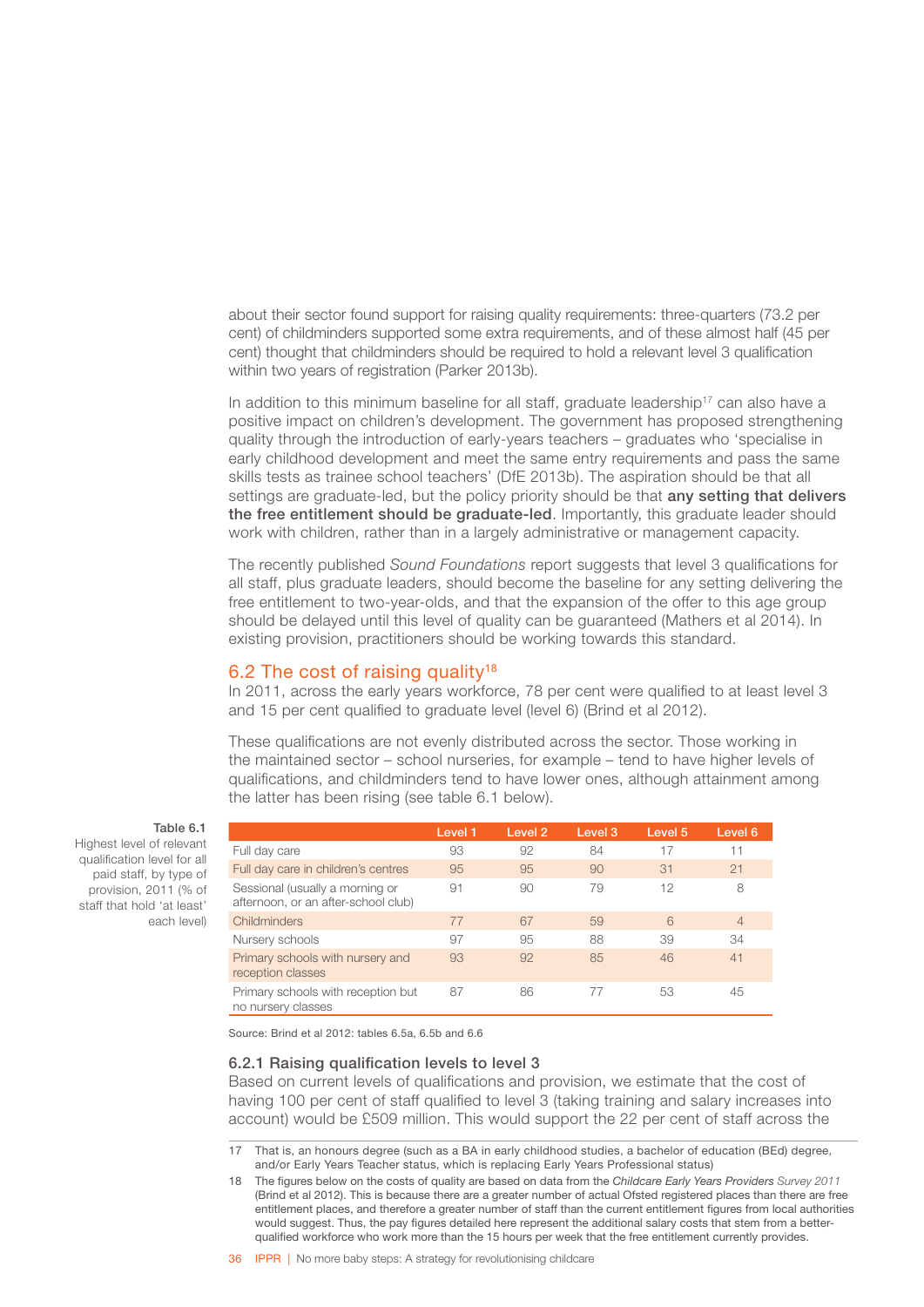childcare sector who are not qualified to at least level 3 to reach that level. This is likely to be an over-estimate, as the data also includes settings that care for children over the age of five – those who attend after school clubs and holiday clubs, for example.

If the free entitlement was to be extended over time to 48 weeks, the additional cost in terms of measures to raise staff qualifications would be £75 million – although again, this estimate is likely to be on the high side, as it includes one- and two-year-olds currently accessing childcare provision.

#### Table 6.2

Cost of raising workforce qualification levels to level 3 (100 per cent of staff)

|                                  | Upskill pay*<br>per year | Training costs | <b>Total cost</b> |
|----------------------------------|--------------------------|----------------|-------------------|
| For 38 weeks<br>free entitlement | £284,776,229             | £224,468,677   | £509,244,906      |
| For 48 weeks<br>free entitlement | £359,717,342             | £224,468,677   | £584,186,019      |

IPPR calculations based on Brind et al 201219

\*Note: By 'upskill pay' we mean the increase in pay because of higher skill levels.

#### 6.2.2 Investing in a graduate workforce

Fifteen per cent of the current workforce is qualified to at least level 6. The figures below show that there is a relatively higher concentration of graduates in the maintained sector (nursery schools and primary schools with nursery classes). This is hugely problematic, as the research evidence shows that children from low-income families make better progress when supported by graduates. This means that children in deprived areas who attend nurseries in the private, voluntary and independent sector are less likely to attend highquality settings (Ofsted 2014, Mathers and Smees 2014).

19 The estimates of pay increases according to qualification level are quite broad: because of low base sizes there is no reliable data on childcare staff pay according to specific qualification level, so the *Childcare and Early Years Providers Survey 2011* (CCEYP) does not include this in their survey (Brind et al 2012: 87). However, pay increases relative to qualification can be (roughly) estimated by looking at the survey's data on average hourly pay in nursery and maintained settings (ibid: table 5.19, available here: [https://www.gov.uk/government/uploads/system/](https://www.gov.uk/government/uploads/system/uploads/attachment_data/file/219590/osr18-2012v2.xls) [uploads/attachment\\_data/file/219590/osr18-2012v2.xls](https://www.gov.uk/government/uploads/system/uploads/attachment_data/file/219590/osr18-2012v2.xls)). These figures suggest that, on average, nursery nurses (who must be level-3 qualified) are paid £2.30 more than 'other paid early years support staff', which suggests a £2.30 pay increase per staff member, per hour for upskilling to level 3. While pay in nursery schools and the maintained sector is on average higher than in private, voluntary and independent sector full day care, sessional, holiday and after-school settings, the assumption is that, across each type of setting, the relative differences between staff pay according to qualification level are somewhat equivalent. This appears to be the case for level 3 qualifications (that is, for full day care staff moving from the 'other paid staff' to the 'supervisor' position). It also suggests that moving from a level 3 qualification (nursery nurse) to a level 6 one results in a £10.45 per hour pay increase. However, this figure may be an overestimate. While there is on average a £10.45 pay gap between staff with level 3 and level 6 qualifications in nursery and primary schools, the gap between supervisory staff and managers in full day care settings is just £2.50. However, it is unclear whether full day care managers are in fact level-6 qualified (only 20 per cent of all senior managers across the whole childcare sector are qualified at or above level 6; (ibid: table 6.10). As a result, the only clear, known pay difference between levels 3 and 6 (£10.45) is employed in our calculations. In calculating the staff training costs related to the free entitlement extension, there is no data available for childminders, as the CCEYP survey does not detail the number of children by age that are cared for by childminders (thus making it difficult to estimate the additional number of childminders that would be required if the number of one- and two-year-old children in early years education and care were to be increased). As a result, the free entitlement extension figures may be somewhat underestimated. The cost of training existing and projected numbers of staff to levels 3 and 6 are based on the average fees of various level 3 and 6 courses (excluding online and distance-learning colleges). This average fee was then multiplied by existing and projected staff levels in order to estimate a rough training cost. It takes into account the current number of 16–19-year-olds that work in each type of setting (tables 5.9a–5.10 in the 2010 CCEYP survey: [https://www.gov.uk/government/](https://www.gov.uk/government/publications/childcare-and-early-years-providers-survey-2010) [publications/childcare-and-early-years-providers-survey-2010](https://www.gov.uk/government/publications/childcare-and-early-years-providers-survey-2010)) and deducts their fees from total training costs. (The number of 16–19 year-olds is, however, very low, which only highlights the need to train more young people in the sector.)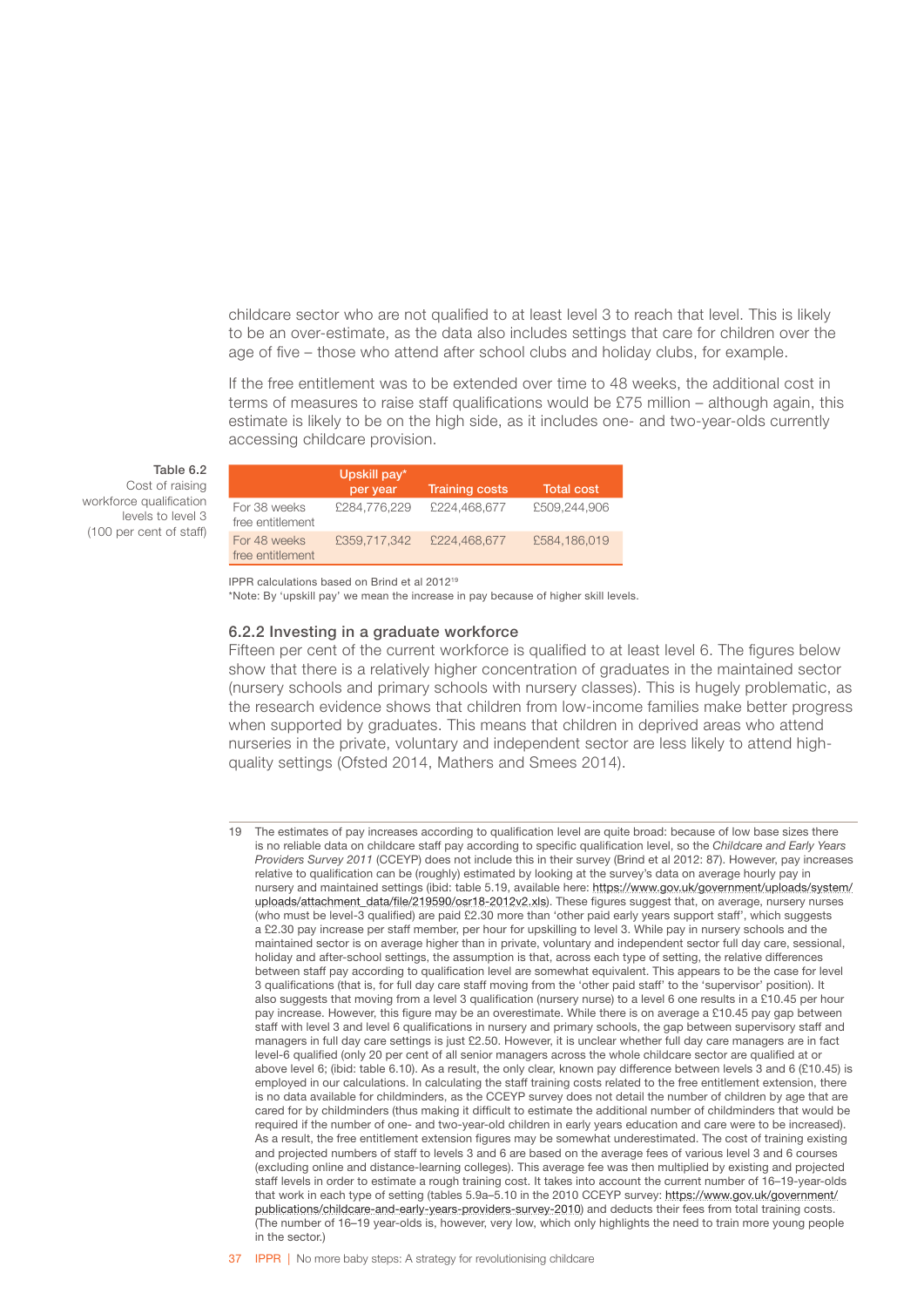#### Table 6.3

Proportion of all paid staff in childcare settings in the 30 per cent most deprived areas in England with at least a level 6 qualification, by type of setting

| Type of setting                                      | Proportion of staff with at<br>least a level 6 qualification |
|------------------------------------------------------|--------------------------------------------------------------|
| Full day care                                        | 10%                                                          |
| Full day care in a children's centre                 | 22%                                                          |
| Childminder                                          | 1%                                                           |
| Nursery school                                       | 35%                                                          |
| Primary school with nursery and<br>reception classes | 41%                                                          |

Source: Brind et al 2012: table 6.7c

It is difficult to estimate the spread of graduates across different sectors within childcare, but based on the evidence we estimate that if 30–40 per cent of all staff were qualified to level 6, it would ensure that the majority of settings were graduate-led.<sup>20</sup>

The cost of supporting this level of qualification across the sector is significant. The figures below show that an investment of £1.4 billion would be needed to train 30 per cent of the existing workforce to level 6 and pay them commensurately, or a total of £1.9 billion to do so for 40 per cent.

To extend this provision to 48 weeks, our modelling suggests that it would cost an additional £284 million for 30 per cent, and if £386 million if 40 per cent.

|                                                 | Upskill pay per year | <b>Training costs</b> | <b>Total cost</b> |
|-------------------------------------------------|----------------------|-----------------------|-------------------|
| 38 weeks                                        |                      |                       |                   |
| For 38 weeks free<br>entitlement (30% graduate) | £1,079,361,960       | £321,389,903          | £1,400,751,863    |
| For 38 weeks free<br>entitlement (40% graduate) | £1,466,223,995       | £435,335,874          | £1,901,559,869    |
| 48 weeks                                        |                      |                       |                   |
| For 48 weeks free<br>entitlement (30% graduate) | £1,363,404,581       | £321,389,903          | £1,684,794,484    |
| For 48 weeks free<br>entitlement (40% graduate) | £1,852,072,415       | £435,335,874          | £2,287,408,289    |

Source: IPPR calculations based on Brind et al 2012

It should be noted that driving up the quality of the workforce in this way could also generate potential savings. For those providing care to children aged three and over, there would be scope to relax ratios from 1:8 to 1:13 as quality improves. The government's own modelling suggests that this could generate a surplus for future investment. IPPR analysis shows that if a provider hired two graduates paid at the average primary school teacher salary of £33,250, increased their ratios for children aged three and over only slightly to 1:10, and cut the costs to parents by 25 per cent,

Table 6.4 Costs of raising workforce qualification levels to level 6 under different scenarios

<sup>20</sup> In 2011, the *Childcare Early Years Providers Survey 2011* (Brind et al 2012) noted there were 107,900 early years providers in total: 26,000 full day care or day care in children's centres and sessional setting; 7,900 holiday clubs; 48,800 childminders; 400 nursery schools; and 15,300 primary schools with nursery/reception classes. A rough estimate would suggest that: 96 per cent of early-years coordinators/headteachers in nursery schools had level 6 qualifications or above; 91 per cent of those in primary schools reception classes; 2 and 1 per cent respectively in after-school clubs and holiday clubs; and 4–5 per cent in full day/sessional childcare settings. Since 4–5 per cent of total staff are qualified to level 6 in full day-care and sessional settings, and the CCEYP survey reports that there are approximately 291,400 staff members in this sector, we can estimate that around 14,750 staff members are qualified to level 6 in these settings. As such, we can assume that only around 56 per cent of settings in this sector would have a single staff member qualified to level 6, and that therefore 44 per cent of all full day and sessional settings (11,440 of them) would require upskilling just to ensure that all of them have at least one staff member with a level 6 qualification.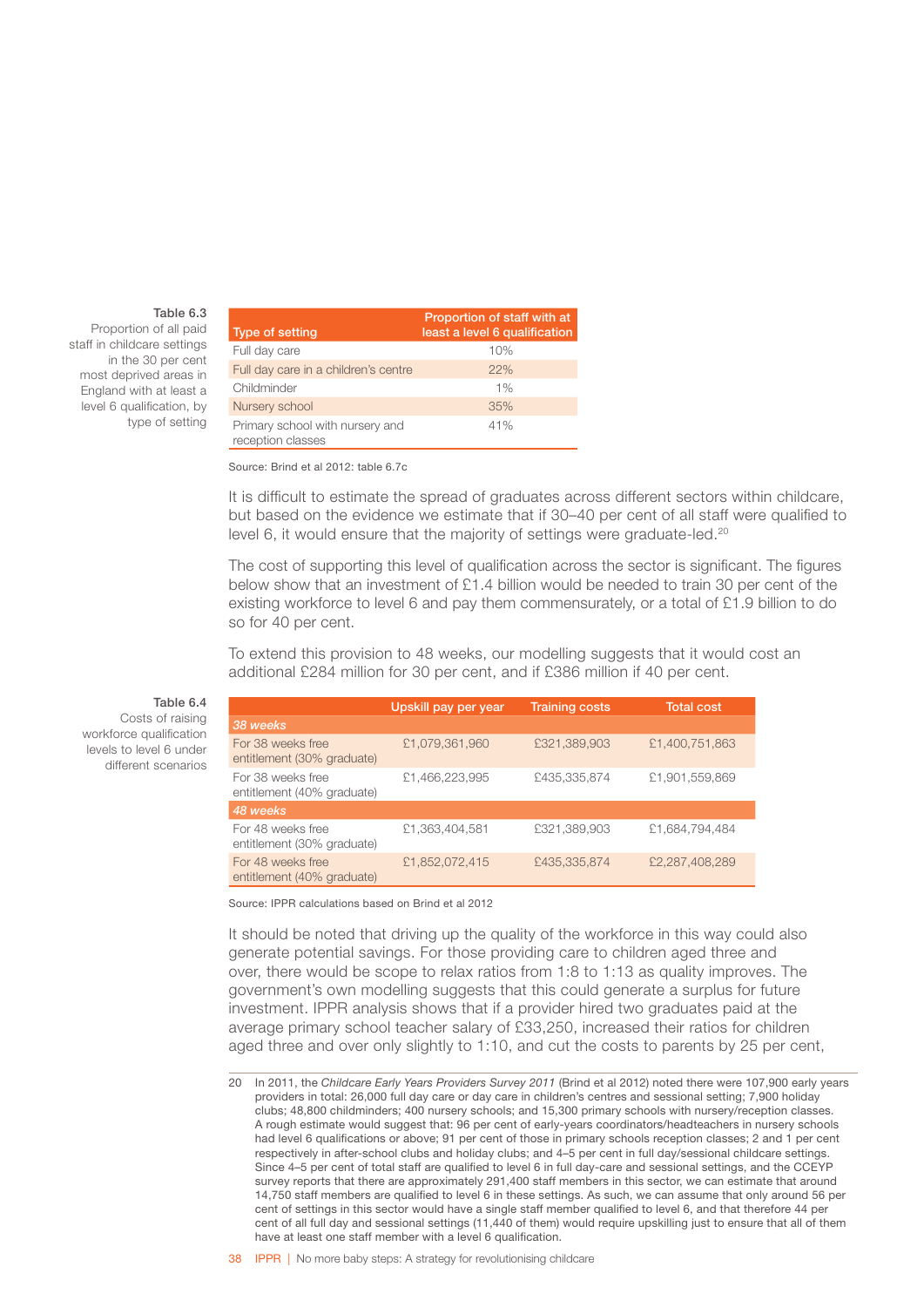<span id="page-41-0"></span>the extra revenue from offering a greater number of places would still more than offset the higher salary costs (Parker 2013a).

### 6.3 A high quality offer for two-year-olds

In line with our other recommendations, we propose expanding the free entitlement for two year olds to all children for 38 weeks in the first instance, and then to 48 weeks.

- To upskill and train the current workforce that is working with two-year-olds to level 3, the cost would be £195 million, £202 million to have 30 per cent of the workforce qualified to graduate level and £270 million to have 40 per cent qualified to level 6.
- If the free entitlement was then extended to 48 weeks, the additional cost would be £22 million for all employees to reach level 3; for 40 per cent to reach level 6, the additional cost would be £40 million, and for 30 per cent to do so would cost £30 million.

#### Table 6.5

Costs of raising workforce qualification levels for workforce caring for two-year-olds under different scenarios

|                                           | Upskill pay per year | <b>Training costs</b> | <b>Total cost</b> |
|-------------------------------------------|----------------------|-----------------------|-------------------|
| 38-week free entitlement                  |                      |                       |                   |
| 100% of workforce qualified<br>to level 3 | £83,709,400          | £111,288,943          | £194,998,343      |
| 30% graduate (level 6)                    | £114,099,552         | £88,748,352           | £202,847,904      |
| 40% graduate (level 6)                    | £152,132,735         | £118,336,878          | £270,469,613      |
| 48-week free entitlement                  |                      |                       |                   |
| 100% of workforce qualified<br>to level 3 | £105,738,189         | £111,388,943          | £217,127,132      |
| 30% graduate (level 6)                    | £144,125,749         | £88,748,352           | £232,874,101      |
| 40% graduate (level 6)                    | £192,167,666         | £118,336,878          | £310,504.544      |

IPPR calculations based on Brind et al 201221

The government has announced an early-years pupil premium worth 50 million for 2015/16 which should be used to support the expansion of graduate leadership, particularly for children from disadvantaged backgrounds.

Given the scale and high costs of upskilling the early-years workforce, Professor Nutbrown suggested (in 2012) that 50 per cent of staff should be upskilled by September 2013, 70 per cent by 2015 and all for all staff by 2022 (Nutbrown 2012). The government has recently announced that it won't be pursuing a roll-out as

<sup>21</sup> The estimated additional staff figure is calculated by totalling the current number of children aged two and under in all childcare settings and dividing that figure by the appropriate child–staff ratio (4:1 for two-yearolds, 3:1 for the under-twos). For children aged one and two, DfE data is used. That data lists the proportion of under-twos that were in formal early childhood education and care during 2011 at 37 per cent, based on a total 2011 population of 1,249,000. In order to break that aggregate figure down by age, we estimated that half of all two-year-olds and half of all one-year-olds and under (out of their total population in England) are enrolled in some form of early childchood education centre. This may represent an underestimate the number of two-year-olds enrolled, and an overestimate of the number of children aged one and under. Beyond that, in order to estimate the number of two-year-olds that will take up childcare in response to the extended entitlement offer, we used the ONS' population projections for both ages for 2015/16. Using those population projections, we estimated total take-up rates by assuming that 70 per cent of all two-year-olds will take up the offer in 2015/16. We then calculated the number of extra staff needed to cover that increase in take-up by dividing projected take-up figures for two-year-olds by the appropriate staff–child ratios (4:1 for two-yearolds). We assumed that all new staff would need skills training, and thus estimated the cost of training this extra staff according to the various qualification levels proposed (training 100 per cent of them to level 3, training 30 and 40 per cent to level 6, and so on.) We also accounted for 3.3 per cent inflation in the upskill pay. Data source: [https://www.gov.uk/government/uploads/system/uploads/attachment\\_data/file/219590/](https://www.gov.uk/government/uploads/system/uploads/attachment_data/file/219590/osr18-2012v2.xls) [osr18-2012v2.xls](https://www.gov.uk/government/uploads/system/uploads/attachment_data/file/219590/osr18-2012v2.xls)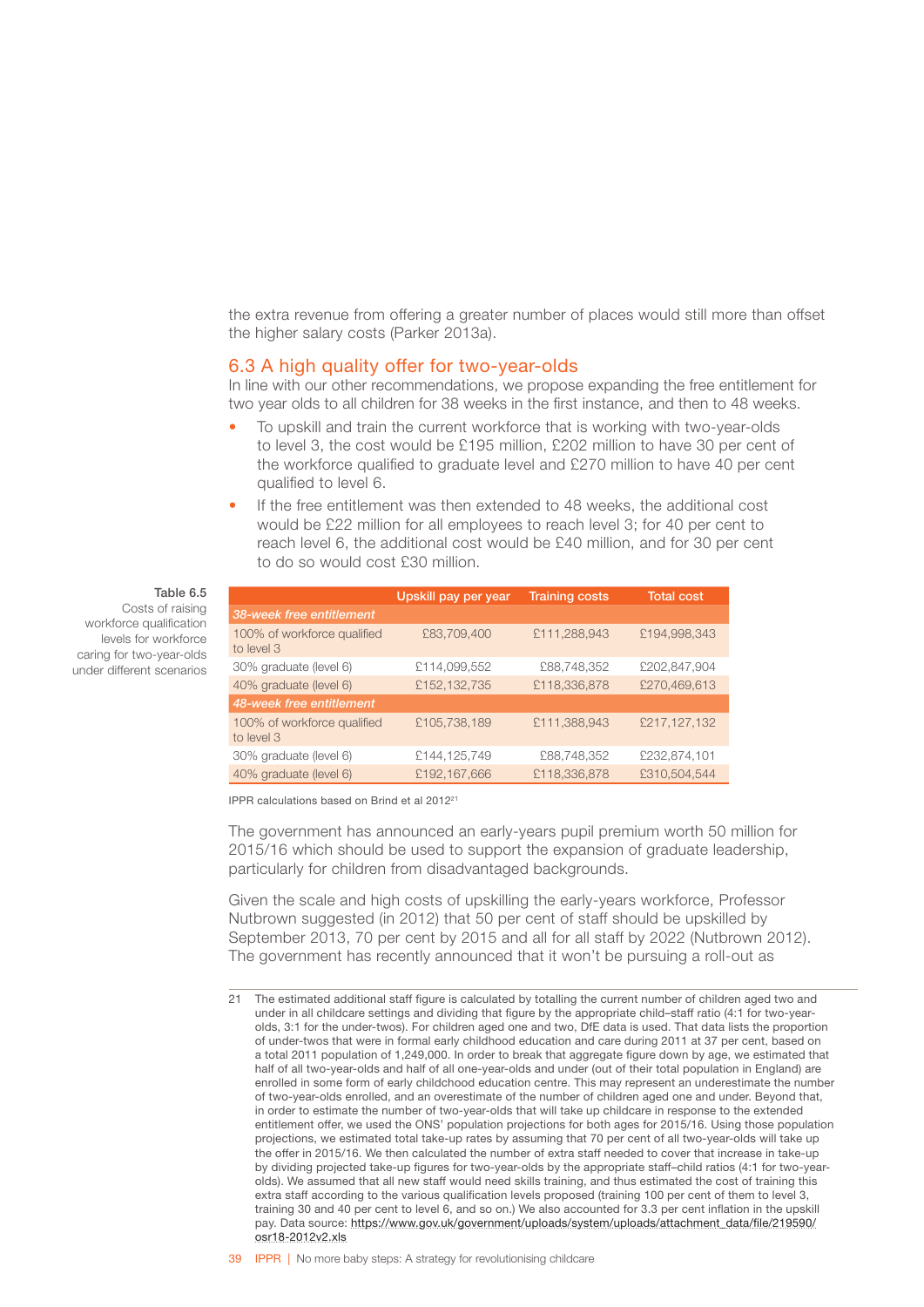<span id="page-42-0"></span>outlined in the Nutbrown review (Gaunt 2014). Nevertheless, it does provide a useful framework for phasing in a policy that requires significant investment.

### 6.4 Ensuring access to high-quality provision

High quality and universal provision are the cornerstones of early years provision, but there are still challenges to ensuring that this is available to and accessed by all children. Across a number of countries, a similar pattern is evident: children from disadvantaged groups are not always accessing their free entitlements. For example, in New Zealand, Pacific Island and Maori children have lower rates of participation compared to other groups (May 2014). In Norway, children from immigrant families have relatively low take-up rates for their free entitlement (Ellingsaeter 2014). Across England, 7–8 per cent of three-year-olds, and 2–3 per cent of four-year-olds are not accessing their entitlement (Gambaro et al 2014).

Take-up tends to be highest when a combination of universal provision, high-quality, free or affordable hours, and specific outreach strategies are in place. There is also evidence to suggest that having a mix of children from a range of backgrounds within a setting can be beneficial in supporting better outcomes, particularly for poorer children (Mathers and Smees 2014, Sylva et al 2014). Some strategies use quality supplements as part of a funding mechanism to incentivise quality and target disadvantage; this is in addition to some of the outreach strategies outlined earlier.

Quality supplements are available to providers through local authorities to support better quality, but it is not very high or used very effectively. Research suggests that only about half of local authorities offer a quality supplement, and of those the median figure was 20p an hour per child (HoC-CSFC 2010).

Any future funding formula should include a quality supplement. In France, private providers have access to public subsidies on the condition that they meet quality requirements and offer income-related fees (Fagnani 2014). In New Zealand, quality supplements have been effective at driving up quality. Paid directly to the provider by the state, the rate of payment varies according to a number of criteria including the percentage of staff who are qualified teachers. There is additional 'equity funding' for those providers operating in areas of high deprivation, where children do not speak English, or are isolated (Ministry of Education 2010).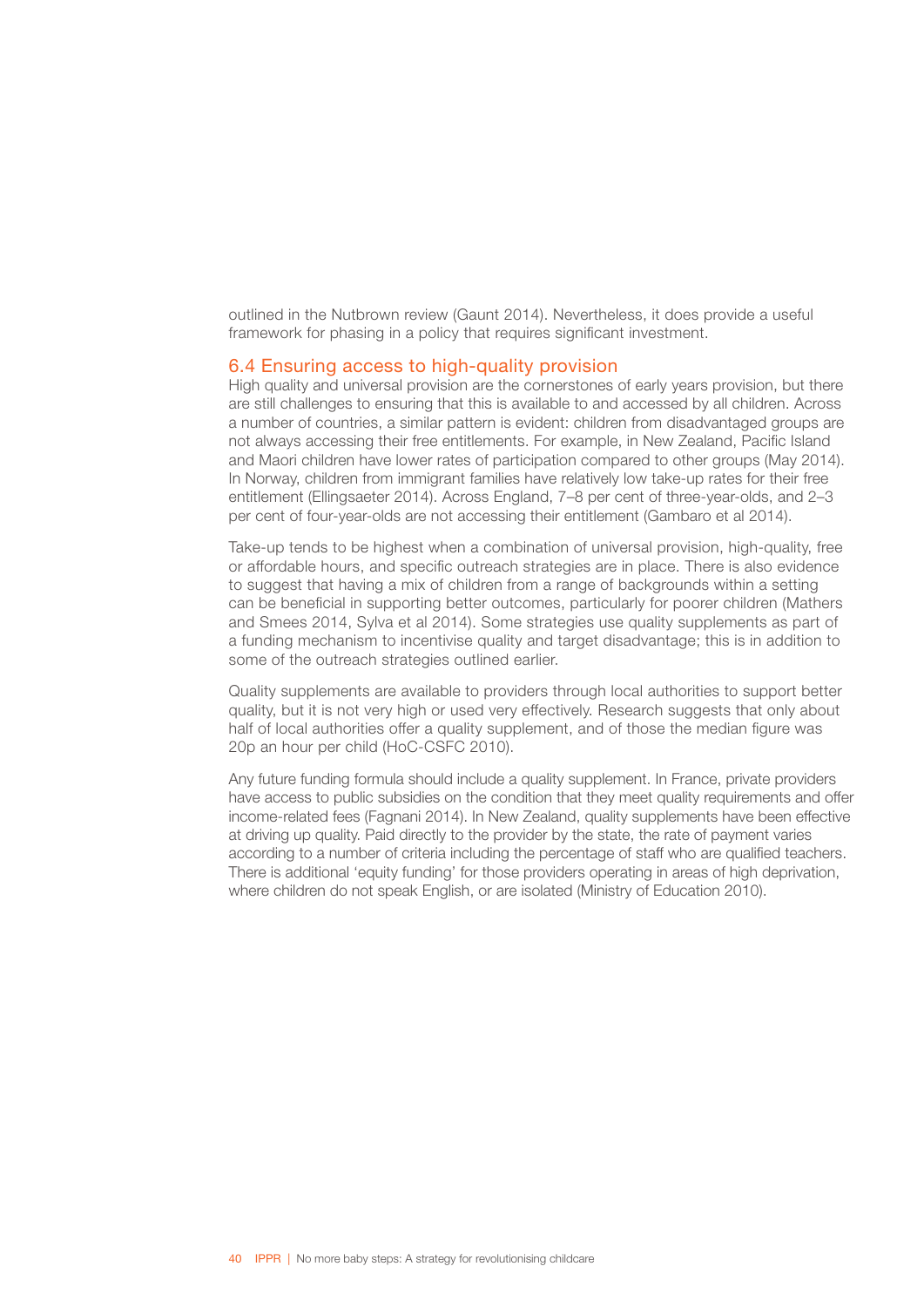### <span id="page-43-0"></span>7. REFORMING PARENTAL LEAVE

Progressive parental leave that covers the first year of a child's life can address a number of objectives – promoting attachment and bonding between infants and parents, enabling fathers to spend more time with their children and mothers to retain links to the labour market, and challenging gendered assumptions about work and care. It is also essential to providing parents with the opportunity to spend quality time with their children.

Parental leave (maternity, paternity and parental leave<sup>22</sup>) policies have been developed and expanded for working parents in recent decades. Responding to European directives, John Major's Conservative government reluctantly introduced paid maternity leave in 1994. Significant reforms were made under the subsequent Labour government, as maternity leave was expanded and paid at a higher rate. Legislation also strengthened employment rights for women during pregnancy and when on maternity leave. In 1997, maternity leave lasted for 18 weeks and was paid at £55 a week. Current policy provides up to a year of maternity leave, paid for 39 weeks at a statutory rate of £138.18.

Paid maternity leave is vital to protecting the health of mothers and babies. It is also essential in mitigating the 'motherhood pay penalty'. IPPR analysis has highlight a pay gap between women who do and do not have children: mothers born in 1970 could expect to earn 11 per cent less than women born the same year who did not have children (Lanning 2013). This analysis also demonstrated a pay penalty for mothers relative to fathers: for those born in 1970, mothers could expect on average to earn 26 per cent less than fathers by their late thirties (ibid 2013).

International evidence suggests that the 'motherhood pay penalty' appears to be strongest in countries with policies and cultural values that support the ideal of the male breadwinner and the female homemaker. The huge differential between maternity and paternity leave in the UK plays into outdated stereotypes of mothers as the primary carers and fathers as the primary breadwinners (Ben-Galim and Thompson 2013), and also limits choices for many parents. The government's own projections show that shared parental leave will do little to change the situation, with anticipated take-up among fathers expected to be between 2 and 8 per cent (BIS 2013a). Parents need to have more choice in how they can use their leave entitlements.

Paid paternity leave was introduced in the UK in April 2003, by which time fathers' ability to combine work and parenting responsibilities had emerged as a specific policy concern. The rate at which it is paid has increased since its introduction, consistent with increases in statutory maternity and adoption pay. However, its short duration and relatively low level limits many fathers' choices.

Research published by the Equality and Human Rights Commission in 2009 suggested that 55 per cent of fathers were taking their full entitlement (Ellison et al 2009). NatCen research published in 2011 suggested that 91 per cent of fathers took some time off following the birth of their baby; almost half took it as paternity leave only, and a quarter combined paternity leave with paid leave (either annual leave or an occupational scheme) (Chanfreau et al 2011). Fathers who took paternity leave were more likely to be working for large employers, working in the public sector and working in organisations with established family-friendly practices, and to be on higher pay. Fathers were less likely to

41 **IPPR |** No more baby steps: A strategy for revolutionising childcare

<sup>22</sup> Within these categories are those who are eligible for adoption pay and same-sex couples. We are not able to analyse these groups in the data, but recognise that the impact of reform on these groups is important to consider, as they may have different experiences of parental leave policies.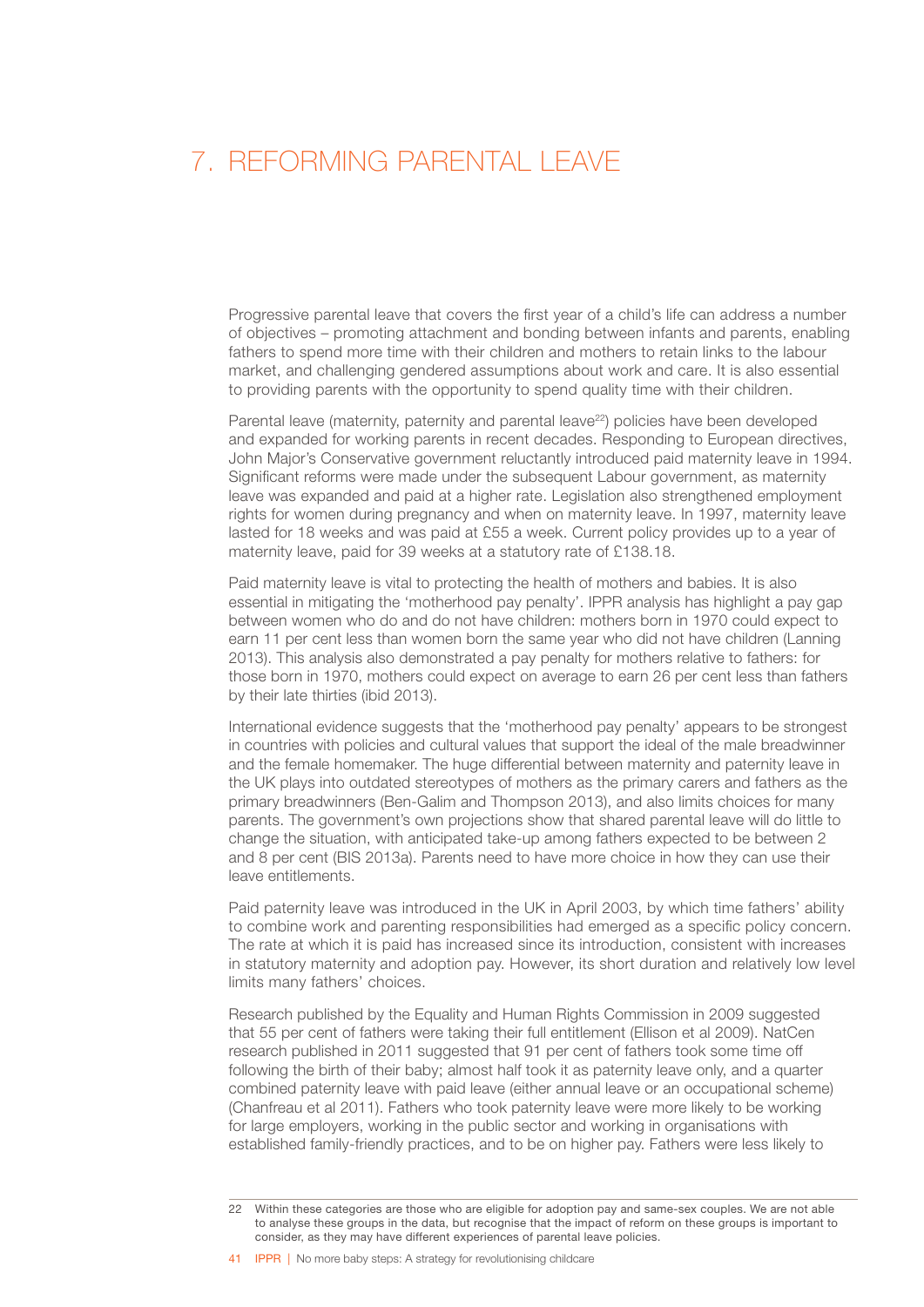take time off if they were working in small private companies, were self-employed or were low-earners (ibid).

International evidence shows the potential benefits to fathers, children and families of enhancing paternity leave. For example, there is considerable evidence to suggest that fathers are most likely to take paternity leave when wage replacement rates are relatively high, and when they have an individual entitlement which is lost if they don't take it (Moss 2013). In the UK context, 34 per cent of eligible fathers didn't take their statutory entitlement, many (49 per cent) saying it was because they couldn't afford it (Ellison et al 2009).

Compare this to countries where a 'daddy quota' is embedded in policy and practice. The 'daddy quota' in Norway is for a total of 14 weeks, paid at a generous wage replacement rate of about 80 per cent. The effect of this dedicated leave has been dramatic. Before its introduction, 4 per cent of fathers took some parental leave, but more recently it has been almost 90 per cent (Brandth and Kvandt 2013). The recently elected Conservative-led government has indicated that it might try to revoke this right, but this seems unlikely given that it is backed by many employer associations and enjoys huge public support (Lindsay 2013).

In Sweden, of a total 480 days of parental leave, 60 are reserved for each parent as a quota. Of the remaining 360 days, 180 are reserved for each parent; one parent must sign a form giving permission to the other parent if they choose to transfer some of this leave. Of the total 480 days of leave, 390 days are paid at 80 per cent, and a 'gender equality bonus' incentivises parents to share the leave equally. Under the terms of this bonus, both parents are paid an additional 50 Swedish kroner (approximately £4.50 per day) for every day of equally-used leave. This can add up to an additional 13,500 kroner (approximately £1,200) for each couple (Duvander and Haas 2013). Nevertheless, the gender equality bonus does not appear to have had a great impact on gender equality, particularly when compared to Sweden's 'daddy quota'. Analysing the Swedish case, Duvander and Haas conclude:

'The introduction of a father's quota in 1995 (one month) and its extension in 2002 (to two months) both led to more fathers taking more leave; though the second month had a less dramatic effect than the first. The introduction of the Gender Equality Bonus had no similar effects during its first 18 months.' Duvander and Haas 2013: 6

Iceland, on the other hand, is moving towards a system under which five months of leave will be reserved for fathers, during which time it is proposed that salary replacement would be paid at 80 per cent (Eydal and Gislason 2012).

The systems in these three countries reflect decades of policy evolution and cultural change. In the UK, other than the current two weeks of paternity leave, fathers are reliant on their partners. Not only do they need their partners to be in work and eligible for leave, but they themselves also need to be in work and eligible. The gender pay gap further undermines the potential for more fathers to take time off work to be with their babies, and means that fewer mothers may want or be able to transfer part of their leave. As a leading Norwegian business leader has said, a 'daddy quota' means that 'the father won't need to negotiate with his employer, and he doesn't need to negotiate with the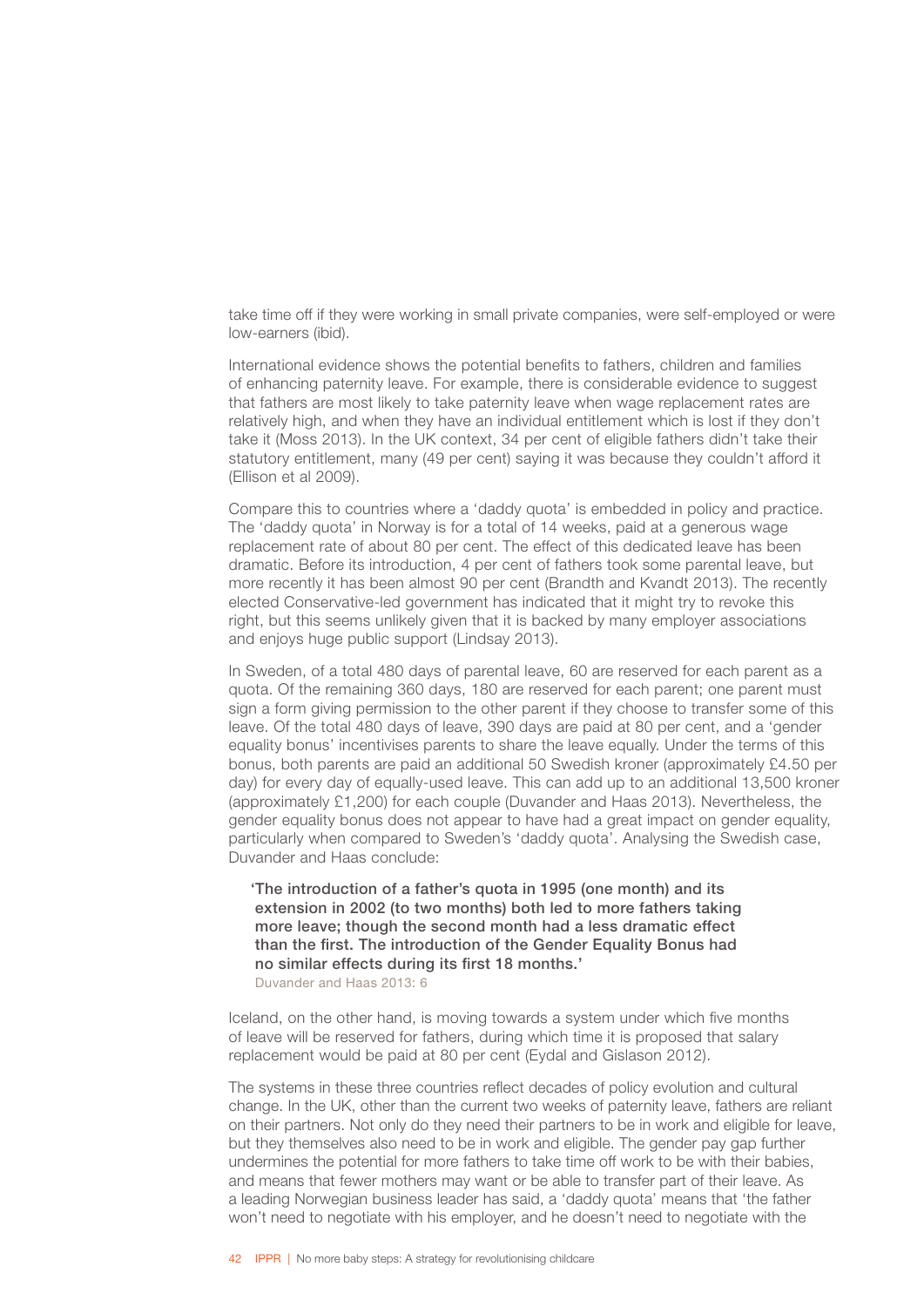<span id="page-45-0"></span>mother either' (Lindsay 2013). Such a policy could be transformational for many families in the UK. Our proposal is therefore to introduce a four-week 'daddy quota', paid at the minimum wage.

Fathers want to spend more time with their children (EOC 2003). A defined period of leave can have a significant impact on gender equality both at work and at home. It is also likely to have a positive impact on fathers' relationships with their children. Father's leave, their involvement in childcare, and child development are all related. Research has shown that those fathers who take off two weeks or more around the birth of their children 'are more likely to carry out childcare related activities when children are young' (Huerta et al 2013).

Reflecting women's rising employment rates, there is growing a consensus that the optimal composition of parental leave would also include a defined period of maternity leave to protect the health of mothers and babies; 'use it or lose it' paternity leave for fathers; and then paid parental leave for parents to use as they see fit. Maternity leave must strike a careful balance, protecting the health and wellbeing of mothers and babies 'without marking women down as uniquely responsible for caring for children' (Fatherhood Institute 2013).

Use-it-or-lose-it quotas have been shown to be effective at encouraging fathers to take a period of leave, and in weakening the motherhood pay penalty. The shared parental leave would give parents the ability to carve out time for their own families in ways that work best for them. It could also contribute to a narrowing of the gender pay gap by reducing the divisions between work and care and promoting greater gender equality.

In the remainder of this chapter we outline the design of our proposed parental leave system, and its potential costs, impacts and benefits.

### 7.1 Parental leave: design and pay

Under our proposals, the duration of parental leave would be the same as it is currently – one year – but the aim over time would be to provide payments across the year so that there is no gap between the end of parental leave and the beginning of guaranteed childcare (as described above).

The design features of this policy are as follows.

- A four-week (20 day) 'daddy quota', paid at the national minimum wage.<sup>23</sup> In time, this could rise to 90 per cent of earnings, to match maternity leave.
- A protected period of paid maternity leave to protect the health of mother and baby (6 weeks/30 days).
- Genuinely flexible parental leave whereby each parent is entitled according to their employment status (42 weeks/210 days, to be shared between both parents).
- More flexibility concerning how parental leave is taken in days instead of weeks. In our modelling we have assumed that there are 260 days in the working year: 20 of these days should be accounted for by the 'daddy quota', and 30 days by 'maternity leave'; the remaining 210 days should be shared parental leave for parents to decide how to take over the course of the year.

<sup>23</sup> The current national minimum wage is £6.31 per hour. We have uprated this by the consumer prices index for estimates covering 2015/16, to £6.55.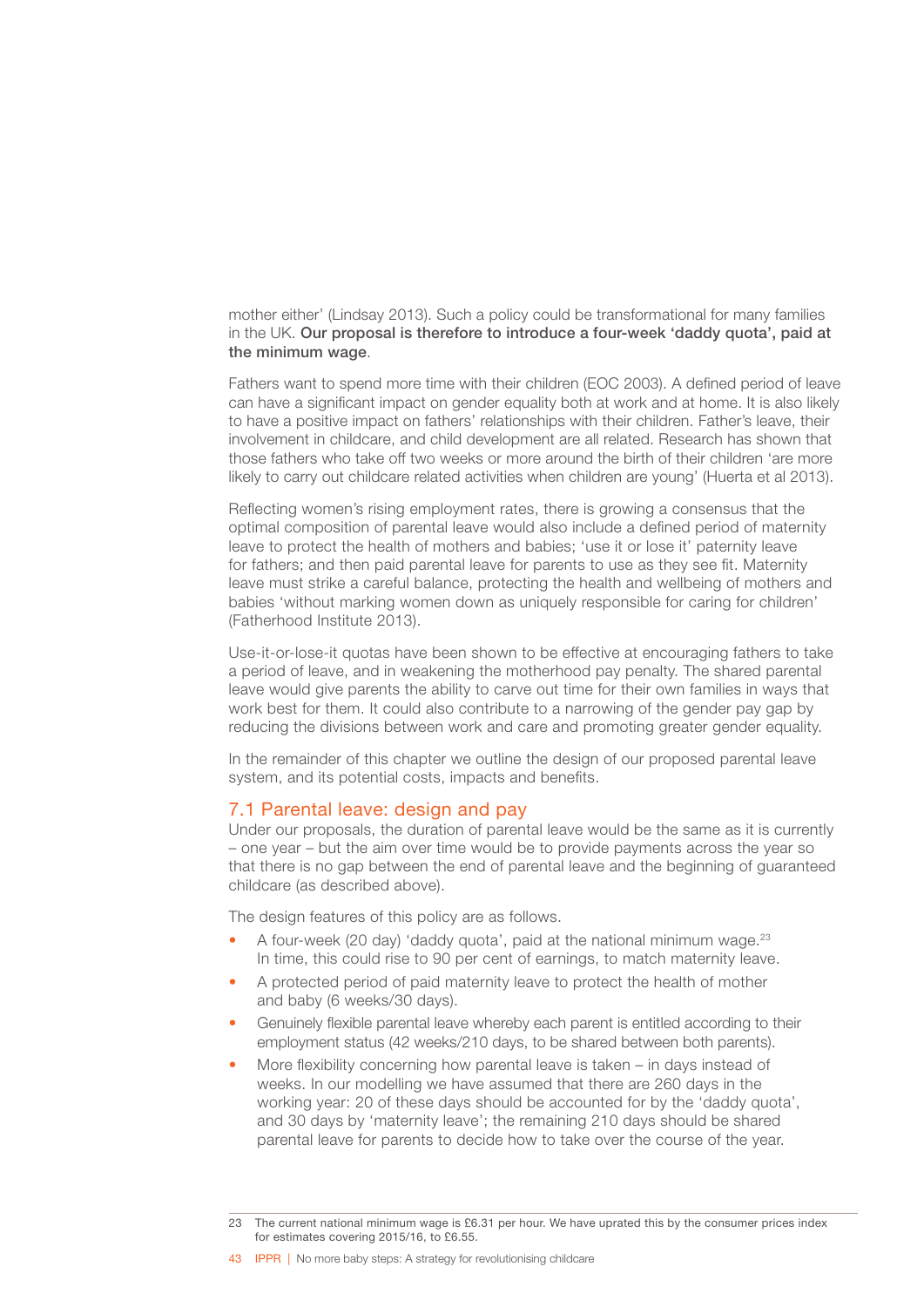### 7.1.2 Paternity leave: the 'use it or lose it daddy quota'

There are no official figures on take-up of paternity leave and paternity pay. Research published by the Equality and Human Rights Commission in 2009 suggested that 55 per cent of fathers were taking their full entitlement; this was the best estimate based on a representative sample of parents (Ellison et al 2009). This is the baseline figure we use in our analysis below.

According to the Department for Business, Innovation and Skills (BIS), the cost of paternity pay and adoption pay in 2012/13 was £38.8 million (BIS 2013b). We have used that as the baseline from which to model extensions of pay and leave. We have adjusted for a 1 per cent uprating between 2012/13 and 2015/16. BIS also estimated that 413,451 fathers are eligible for paternity leave, $24$  and we use this figure in our modelling.

If paternity leave were extended to four weeks, the additional cost would be £39.1 million. This is assuming that the same proportion of fathers take leave, and assuming that 55 per cent take their full entitlement.

Four weeks seems to be the optimal length of a 'daddy quota', based on the international data. We also know from existing research that those on the lowest incomes tend to struggle most to take paternity leave, and so we have modelled the cost based on a minimum wage replacement rate (£6.5525) for four weeks in 2015/16.

If existing provision was extended to four weeks at the minimum wage, the additional cost would be £108 million a year (based on the current take-up rate of 55 per cent).

However, we would be disappointed if take-up rates did not increase as a result of this type of policy: we would expect these rates to rise, initially to perhaps 70 per cent, but then eventually to approach 100 per cent. Under these two scenarios the additional costs would be:

- minimum wage replacement rate, assuming 70 per cent take-up: £187 million (so an increase of £40 million from a 55 per cent take-up rate, or £148 million from current spending on paternity leave)
- minimum wage replacement rate based on 100 per cent take-up: £267 million (if considered as an incremental rise from 70 per cent, then an additional cost  $of$   $f$ 80 million)

If we were to pursue another option and equalise paternity pay and maternity pay – that is, offer paternity pay at 90 per cent of earnings – then clearly the costs would be higher. According to the Office for National Statistics, mean gross weekly male income for men in April 2013 were £676.70 per week, 90 per cent of which is £609.03 (ONS 2013). Based on a four-week 'daddy quota', the additional costs of this relative to current spending levels for 2015/16, assuming various levels of take-up rates, would be:

- at 55 per cent take-up: £356 million
- at 70 per cent take-up: £452 million (an additional £96 million)
- at 100 per cent take-up: £646 million (an additional £194 million).

These figures include the additional costs that the government pays to support businesses. Small and medium-sized enterprises (SMEs) are able to claim back 103 per cent of the cost of leave; other employers can claim back 92 per cent.

44 IPPR | No more baby steps: A strategy for revolutionising childcare

<sup>24</sup> Data supplied to IPPR by the Department for Business, Innovation and Skills.

<sup>25</sup> Minimum wage rate adjusted for CPI inflation; see previous footnote.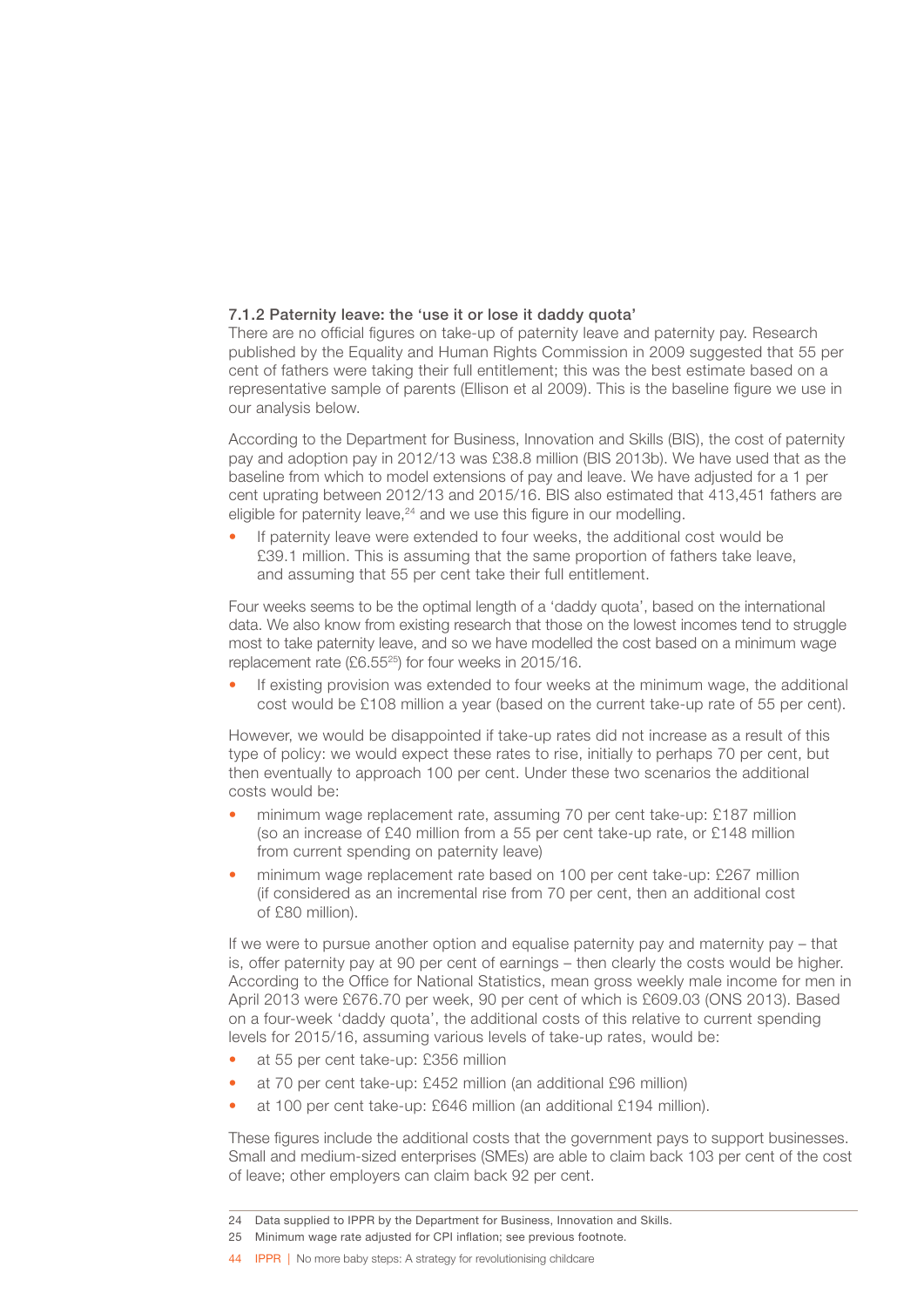### <span id="page-47-0"></span>7.2 Maternity leave

In 2011/12, the most recent year for which statistics are available, 229,000 women received statutory maternity pay, at a cost of £2.2 billion, and 53,400 women received maternity allowance, at a cost to the exchequer of £361 million (Browne and Hood 2012).

Government forecasts are that in 2015/16:

- maternity allowance will cost £400 million (in real terms, at 2014/15 prices). with 61,000 women taking it up
- maternity pay will cost 2.397 million (in real terms, at 2014/15 prices), with 281,000 women taking it up (DWP 2014).

The figures for maternity pay include the additional costs to the government of paying support to businesses: SMEs can claim back 103 per cent of the cost of leave, and other employers 92 per cent. Jobcentre Plus pays maternity allowance.

Based on the evidence presented, we suggest that 6 weeks is retained specifically for maternity leave to protect the health of the mother and baby.

On the basis of government forecasts, we estimate that the cost of these first 6 weeks would be £1.2 billion in 2015/16:

- £1.1 billion for the first six weeks of maternity pay (paid at 90 per cent of earnings).
- £62 million for the fist six weeks of those eligible for maternity allowance.

This would then leave £1.6 billion from existing spend to begin to reshape parental leave to be genuinely shared.

### 7.3 Parental leave

To provide parents with more choices, the remaining 210 days of leave should then be available to either parent, paid at the minimum wage. The entitlement should be allocated in days rather than weeks, in order to provide more opportunities to both employers and employees. For example, it might be easier for an employer to facilitate an employee working for three or four days a week for a fixed period, rather than taking a fixed block of leave for a few weeks or months. Some women might want to return to work on a more flexible basis, and this policy could smooth the transition.

New legislation would be required to ensure that the days could not be used more than once. Guidelines will also need to be produced, in consultation with employers, to ensure that the scheme works for employers as well as employees. We have modelled the costs based on a shared parenting model in which mothers and fathers each take 105 days of leave.

- For dads the cost would be £2.3 billion.
- For mums the cost would be £1.6 billion.

The difference in costs can be attributed to the fact that men work more hours on average than women.

The above cost estimates are likely to be on the high side, as they are based on the following assumptions.

• That all parents are working full-time – but we know that many mothers are already working part-time.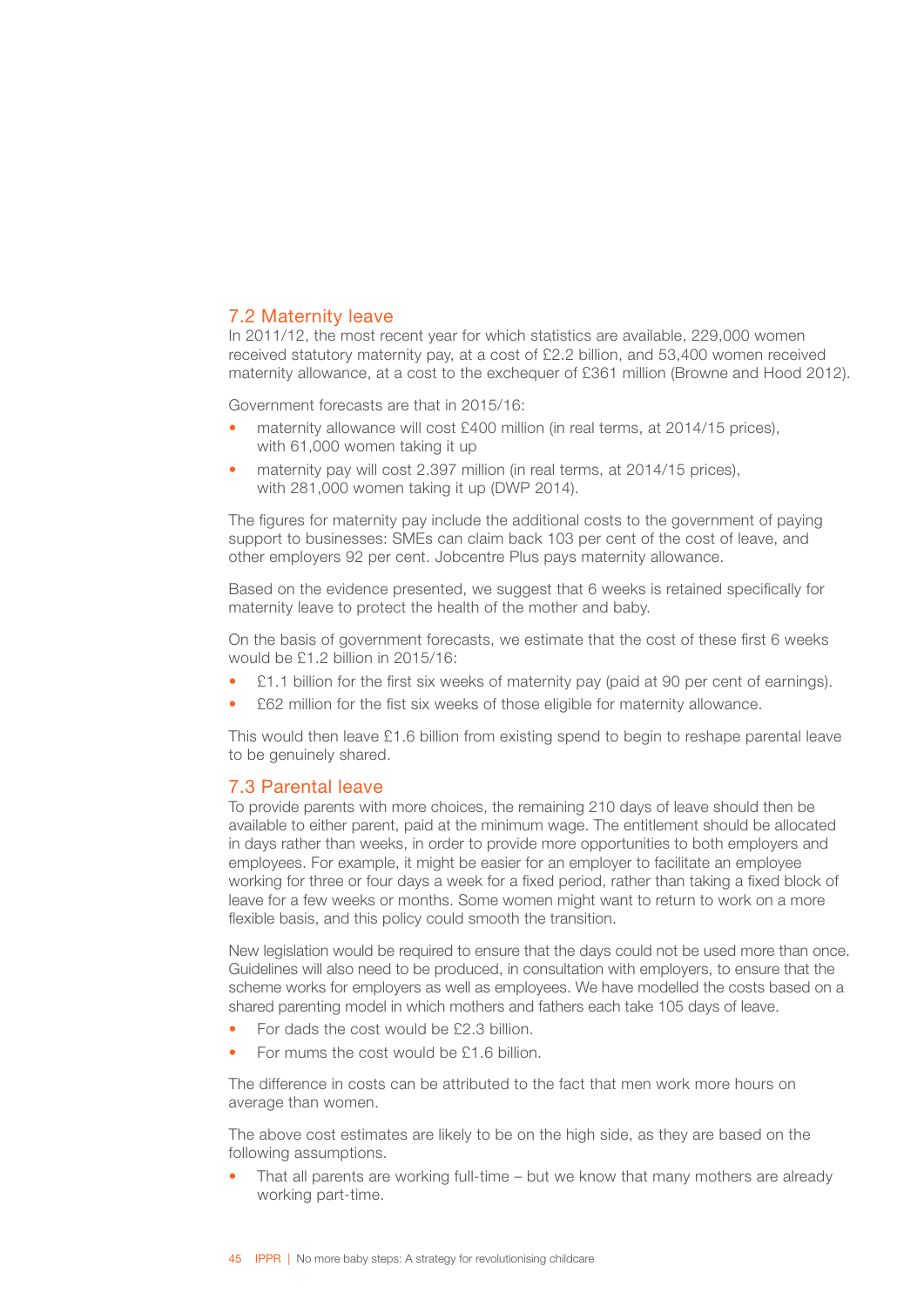- <span id="page-48-0"></span>• That take-up rates are 100 per cent for both parents – but we know that it may take time for fathers to take up their entitlement.
- That leave is equally shared between parents. Evidence from other countries has shown that it can take time to achieve this equality, and the likelihood is that mums will take a higher proportion of the leave until it becomes more embedded.

### 7.4 Grandparental leave

A further reform of parental leave could involve giving parents the ability to transfer some of their leave to a working grandparent in specific circumstances – for example, if the mother is a lone parent, under 18, or in vocational training like an apprenticeship. This responds to evidence of the growing role that many grandparents are already playing in childcare (Ben-Galim and Silim 2013). This shouldn't have any additional cost implications, but would require employers to be more flexible.

### ///

Similar to the other recommendations proposed in previous chapters, reforming parental leave could have a transformational effect. There are some delicate issues to navigate – concerning, for example, how employers could be supported to expand occupational schemes, and how to ensure that current provision remains intact. Some organisations already have parental leave policies in place that better reflect the needs and aspirations of their employees, but for some others to do so would require significant changes in policy and practice.

Throughout this chapter we have argued that a four-week, use-it-or-lost-it 'daddy quota', paid at the minimum wage, should be introduced in the next parliament. We have also presented the case for, over time, raising maternity pay and introducing parental leave that can be genuinely shared. The projected cost of these extensions is £2.3 billion in addition to current spending forecasts.

Progressive parental leave that offers genuine choices for parents can act as a retention tool, reducing the impact of the 'motherhood pay penalty' and allowing mothers and fathers flexibility in work and care.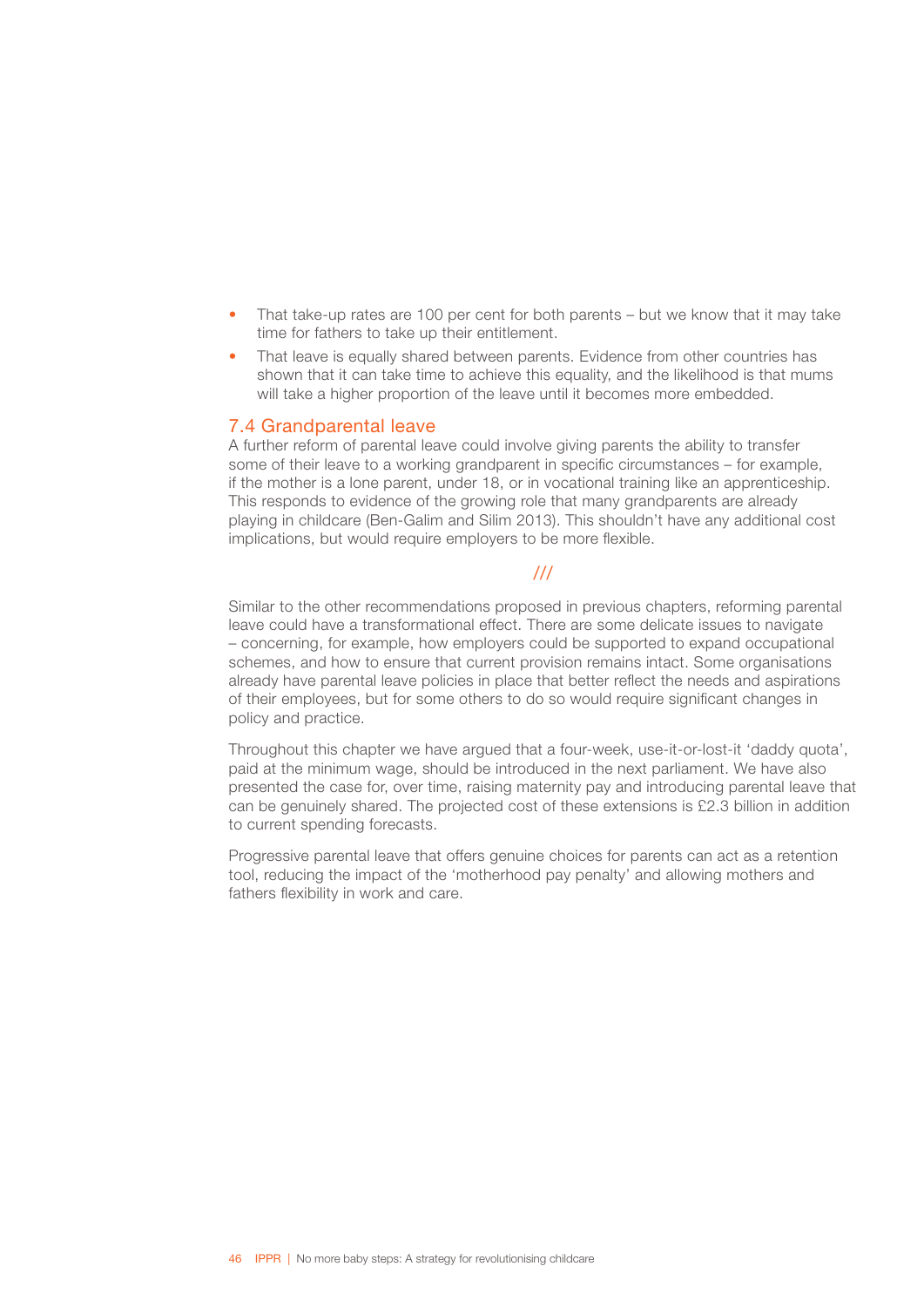### <span id="page-49-0"></span>8. PAYING FOR IT

Our proposals build on previous work, and recognise that there can often be competing objectives in reforming childcare provision, including promoting child development, raising maternal employment rates and tackling gender inequalities. Our reforms are designed to advance these objectives simultaneously – for example, by ensuring that expanded provision is both high-quality and affordable.

The core components of our proposals are as follows.

- An extension of universal early-vears provision providing a universal entitlement of 15 hours a week of early learning, 48 weeks a year, for all children from the age of two until they enter school.
- A new framework of affordable childcare for working families bringing down the direct costs of childcare, with capped parental fees and a progressive allocation of resources, while guaranteeing affordable places from the age of one, funded through reforms to existing tax credits and reliefs.
- Improvements to the quality of childcare and early learning, to support children's development - over time, building a highly qualified early-years profession with widely-held teaching and early-years-related qualifications.
- Reforms to parental leave entitlements strengthening fathers' entitlements and giving families the opportunity to make genuine choices about shared parenting.

Together, these proposals set out a vision that provides *all* children with the opportunity to thrive, and allows *all* parents, particularly mothers, to better balance work and care, and by doing so to challenge persistent gender inequalities.

Of course there are costs to some of these proposals, and in the current economic climate it would be naïve to suggest that they could all be implemented immediately. In what follows we outline the priorities, aspiring to the objectives above while also being realistic about what might be possible in the next parliament.

### 8.1 Potential phasing for the overall package

| Area of reform                                                   | <b>Priority proposal</b>                                                                                                                   | Cost           |
|------------------------------------------------------------------|--------------------------------------------------------------------------------------------------------------------------------------------|----------------|
| High-quality extensions<br>to universal early-years<br>provision | Extend free entitlement to all two-year olds<br>(to 38 weeks)                                                                              | £910 million   |
|                                                                  | Having all staff working with two-year olds be<br>qualified to level 3 at a minimum                                                        | £200 million   |
|                                                                  | Ensuring that 30 per cent of the professionals<br>who work with two-year-olds are graduates                                                | £200 million   |
|                                                                  | Extend the free entitlement to 48 weeks for all<br>2-4-year-olds                                                                           | £1,000 million |
|                                                                  | Invest in quality measures towards raising<br>qualifications for all existing staff to level 3,<br>and to level 6 for 30 per cent of staff | £200 million   |
| Reforms to parental<br>leave entitlements                        | Introduce four-week 'daddy quota', with leave<br>paid at the minimum wage (assuming a 70<br>per cent take-up)                              | £150 million   |
| Total cost                                                       |                                                                                                                                            | £2.660 million |

Note: All costs are in 2015/16 prices. With the exception of some up-front investment in quality, these are annual costs. The intention is that they are phased in throughout the next parliament.

#### Table 8.1

Annual cost, additional to current spend, of priority proposals in the next parliament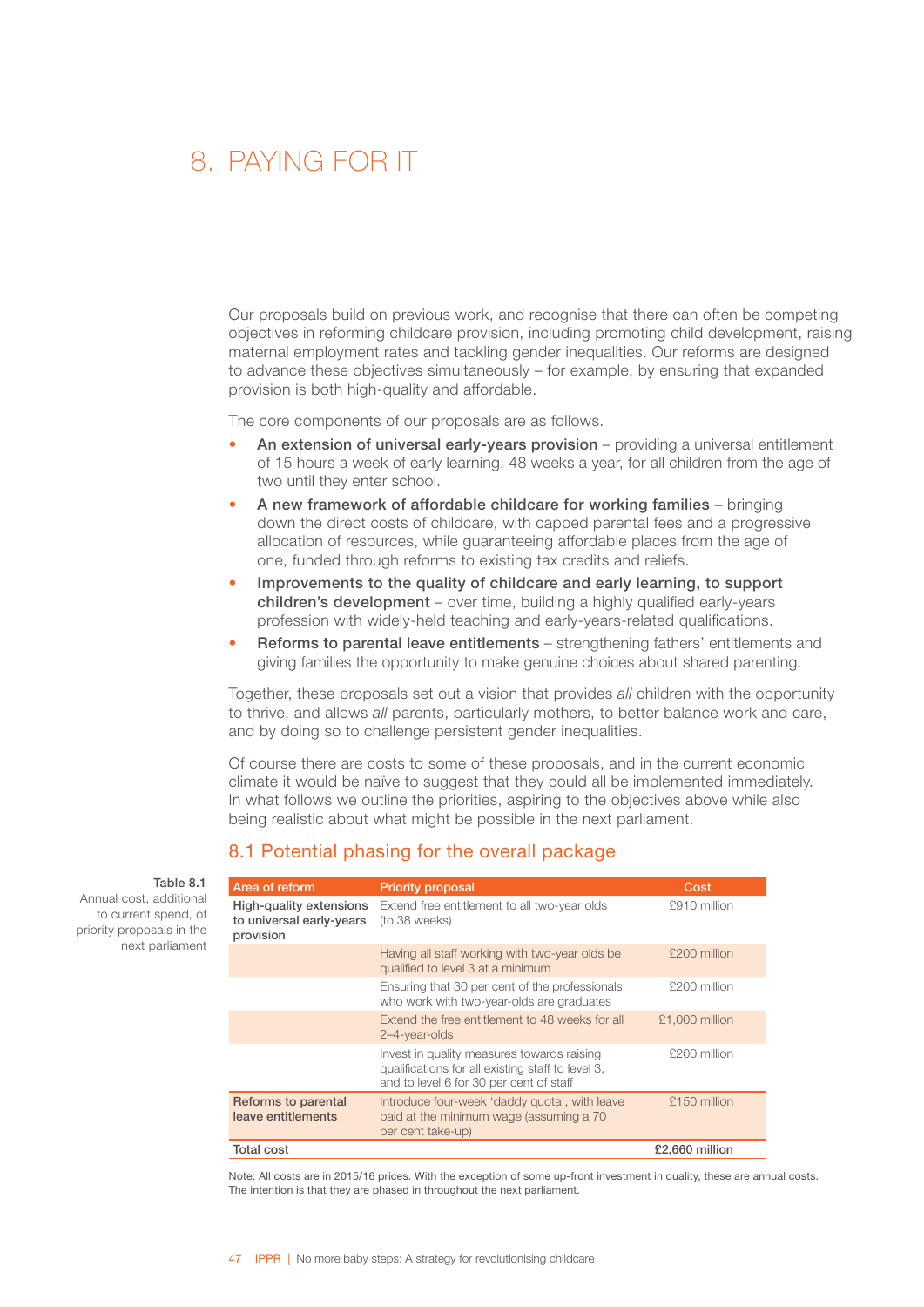<span id="page-50-0"></span>Our vision is ambitious, and we would advocate further reform beyond the next parliament. Some options for this include the following.

- Additional investment in the early-years workforce to support children's development. This could be done by investing in raising qualification levels for all staff to level 3, and by making 30 per cent of the workforce qualified to a graduate level (combined additional cost: £895 million), and then further expanding training to have 40 per cent of the workforce qualified to graduate level (additional cost: £785 million).
- Further reforms to parental leave for example, extending parental leave to a year, paid at the minimum wage (additional cost: £2.3 million), and/or increasing the replacement rate at which the 'daddy quota' is paid to match that of maternity pay (90 per cent of earnings) (additional cost: £496 million, assuming 100 per cent take-up).

### 8.2 Paying for universal, high-quality provision

Resources need to be found upfront to invest in expanding childcare provision. Given the UK's current fiscal position, it would be remiss not to discuss realistic options.

As a first step, we suggest that current resources be used more efficiently and effectively. Shifting spending away from demand-led provision such as tax-free childcare and towards supply-funded provision through a cost-share mechanism and a cap on costs to parents would not only lower costs for families, but would also protect the government from inflationary pressures on the cost of childcare. Our proposals for this mechanism assume spending levels that are similar to current commitments. The recently announced early-years pupil premium (£50 million in 2015) offers opportunities to raise qualification levels across the sector, and a consultation is currently underway on the funding formula for schools, including early-years provision, which could result in a more efficient spending relationship between central government, local authorities and service providers.

Beyond that, however, new resources need to be found. Previous analysis by IPPR shows that making affordable childcare more widely available could potentially raise revenues (Thompson and Ben-Galim 2014). We would anticipate a return on this investment in the form of increased maternal employment rates. Our analysis has shown that a 5 percentage-point increase to the maternal employment rate could generate £750 million a year in benefit savings and tax revenue. These figures rise relative to the scale of the increase in the maternal employment rate: for example, a rise of 10 percentage points could generate £1.5 billion annually. Given current forecasts, we propose 5 percentage points as a realistic and ambitious aim for the next parliament.

However, it is clear that hard political choices also need to be made to find the additional money required. These will be fiercely debated by all political parties in the run-up to the next election. In this report we have presented a way forward that balances some of these tough choices in a way that is fair to all members of society. The balance within current spending on families should be reconfigured, with resources shifted away from cash benefits and into services. The marriage tax allowance should be scrapped, and the savings invested in high-quality universal early-years provision in order to better support families. This would free up £520 million in 2015/16, rising to £695 million in 2017/18 (HM Treasury 2013 and 2014a). We propose that most of this funding be shifted into early-years provision, with the remainder (around £200 million) earmarked for relationship support (Lawton 2014 forthcoming).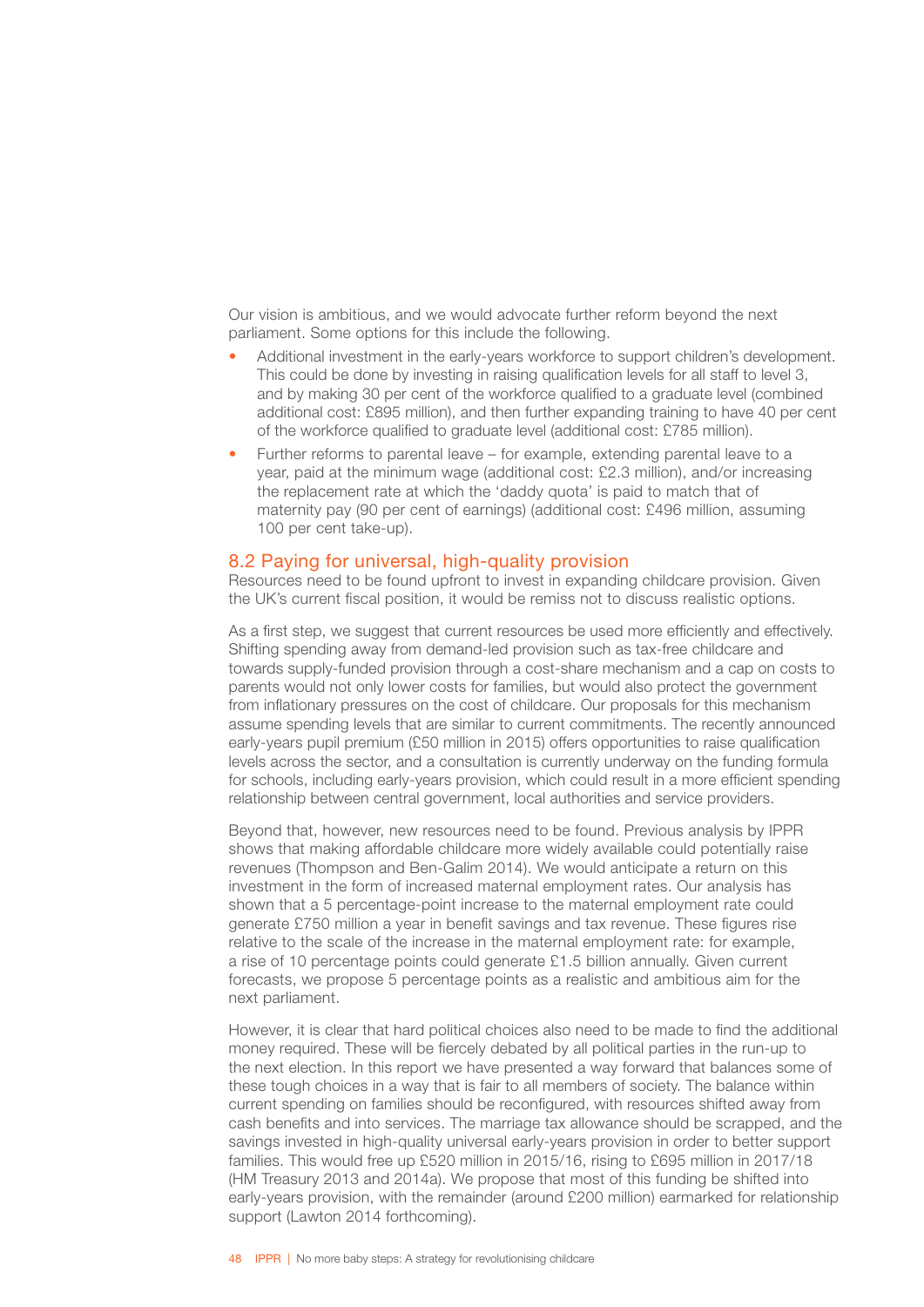As IPPR has outlined previously, a better balance between cash transfers and services could be effective in advancing child development outcomes. These changes would put the UK more in line with Nordic countries, which have a more even balance between cash transfers and services. It would also form part of a wider strategy on child poverty that:

- re-orientates children's benefits towards parents with young children, reflecting the desire and ability of these parents to work
- reforms universal credit so that it does more to tackle poverty particularly adding a second-earner disregard to make it more rewarding for families to have both parents in work (Lawton 2014 forthcoming).

We propose freezing child benefit in cash terms for school-age children. Holding child benefit flat in cash terms from April 2016 would save £634 million a year by 2020/21 (in 2014/15 prices) (Lawton 2014 forthcoming); child benefit for the under-fives should, however, be uprated in line with CPI inflation. Parents are less able to work when their parents are young, even with affordable childcare in place. Supporting parents into work is key to reducing child poverty rates.

Together with the reforms outlined here for early-years and parental leave, these measures would protect family time when children are young, while also reflecting parents' work preferences.

However, further investment is required. Following the chancellor's announcement in the March 2014 budget that, from April 2015, there will be no obligation for people cashing in a pension pot to purchase an annuity (HM Treasury 2014a), there is a strong case for revisiting the tax treatment of pension savings. A review would have to re-examine all aspects of tax relief, including questioning whether it is still appropriate to give tax relief to higher-rate taxpayers, and considering changes to the annual and lifetime limits on contributions that are eligible for relief and the tax-free lump sum. It could suggest that, with people having more freedom in how they use their pensions, the relative tax advantage of pension savings compared to other savings should be reformed (Pearce 2014).

The biggest anomaly is the tax-free lump sum, which currently allows up to 25 per cent of pension savings to be taken tax-free. The Pensions Policy Institute estimates that abolishing the taxfree lump sum could increase tax revenues by £4 billion. Alternatively, capping it at £36,000 (which would affect approximately one in four pensions) could save the government £2 billion in tax relief (PPI 2013). The current government has already cut tax relief on pension savings. With the recent moves to give people more choices, it seems likely that the next government, whatever its composition, will cut it further. We propose that a review of pension tax relief consider these options, and that the resultant savings be invested in early-years provision.

### ///

There is a strong social and economic case for universal early-years provision. Highquality and affordable care can deliver better outcomes for children, families and society. Universal childcare that is affordable and accessible can enable families to better balance work and care, and in doing so can promote higher employment rates and tackle gender equalities. There is consensus on the need for early-years provision as a key means of achieving social justice. The challenge is to deliver it.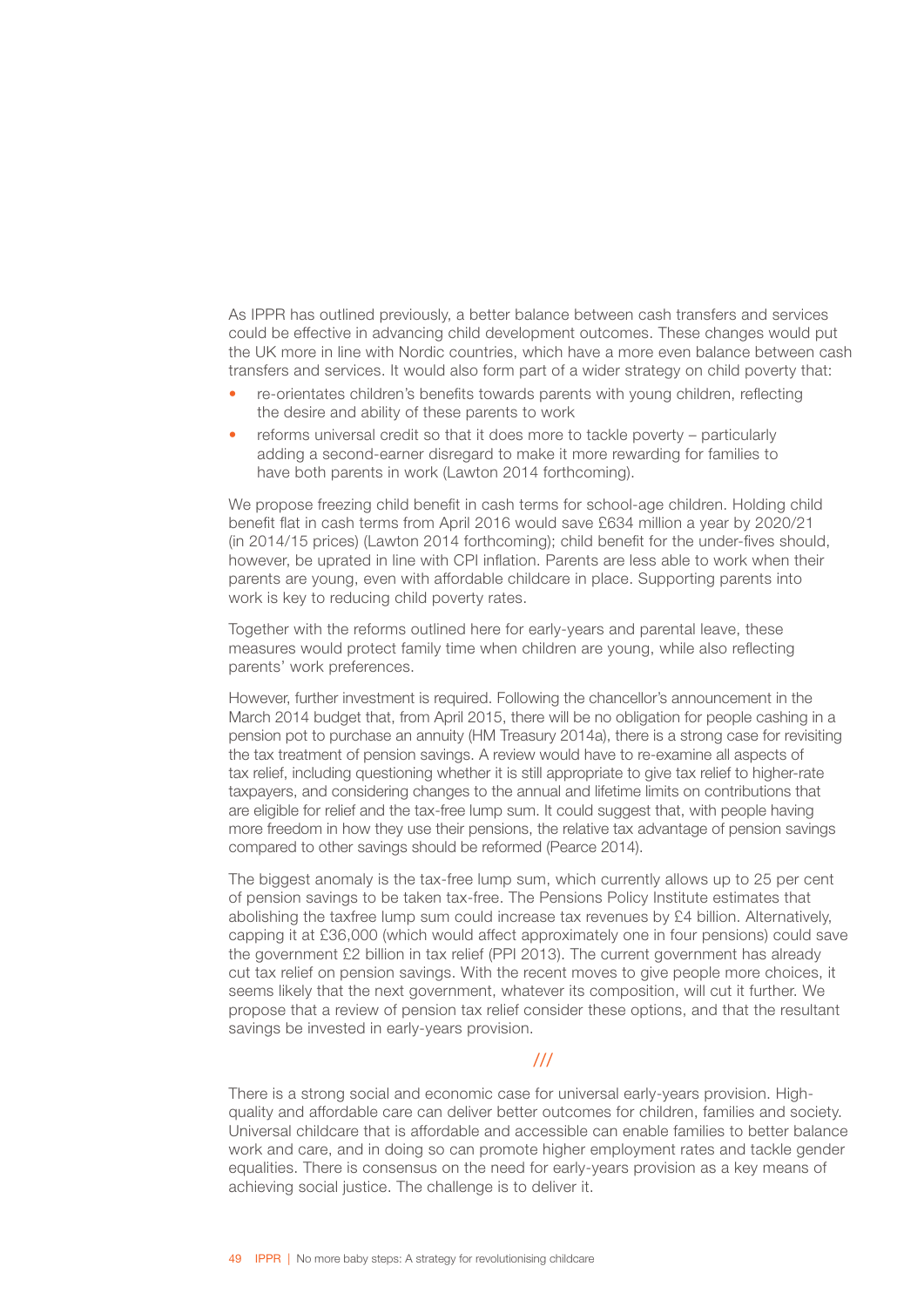### <span id="page-52-0"></span>**REFERENCES**

- Alakeson V (2012) *The price of motherhood: women and part-time work*, London: Resolution Foundation. [http://www.resolutionfoundation.org/media/media/downloads/](http://www.resolutionfoundation.org/media/media/downloads/The_price_of_motherhood_-_women_and_part-time_work.pdf) The price of motherhood - women and part-time work.pdf
- Alakeson V and Hurrell A (2012) *Counting the costs of childcare,* London: Resolution Foundation
- Alakeson V, Hurrell A, and Whittaker M (2013) *Resolution Foundation analysis of the 2013 budget,* London: Resolution Foundation. [http://www.resolutionfoundation.org/media/](http://www.resolutionfoundation.org/media/media/downloads/Resolution_Foundation_Budget_Reaction.pdf) [media/downloads/Resolution\\_Foundation\\_Budget\\_Reaction.pdf](http://www.resolutionfoundation.org/media/media/downloads/Resolution_Foundation_Budget_Reaction.pdf)
- Balls E (2013) '*25 hours free childcare, guaranteed',* article, Labour Party website. <http://www.labour.org.uk/25-hours-of-free-childcare-guaranteed>
- Ben-Galim D (2011) *Parents at the Centre,* London: IPPR. [http://www.ippr.org/](http://www.ippr.org/publications/parents-at-the-centre) [publications/parents-at-the-centre](http://www.ippr.org/publications/parents-at-the-centre)
- Ben-Galim D (2013) 'Think tank: Government's childcare tax relief plans are regressive and won't help hard working families', *Daily Telegraph,* 4 December 2013. [http://www.telegraph.co.uk/women/mother-tongue/10492109/IPPR-Governments](http://www.telegraph.co.uk/women/mother-tongue/10492109/IPPR-Governments-childcare-tax-relief-plans-are-regressive-and-wont-help-hard-working-families.html)[childcare-tax-relief-plans-are-regressive-and-wont-help-hard-working-families.html](http://www.telegraph.co.uk/women/mother-tongue/10492109/IPPR-Governments-childcare-tax-relief-plans-are-regressive-and-wont-help-hard-working-families.html)
- Ben-Galim D and Silim A (2013) *The sandwich generation: Older women balancing work and care,* London: IPPR. [http://www.ippr.org/publications/the-sandwich-generation](http://www.ippr.org/publications/the-sandwich-generation-older-women-balancing-work-and-care)[older-women-balancing-work-and-care](http://www.ippr.org/publications/the-sandwich-generation-older-women-balancing-work-and-care)
- Ben-Galim D and Thompson S (2013) *Who's breadwinning? Working mothers and the new face of family support,* London: IPPR. [http://www.ippr.org/publications/whos](http://www.ippr.org/publications/whos-breadwinning-working-mothers-and-the-new-face-of-family-support)[breadwinning-working-mothers-and-the-new-face-of-family-support](http://www.ippr.org/publications/whos-breadwinning-working-mothers-and-the-new-face-of-family-support)
- Blum S and Erler, D (2013) 'Germany', in Moss P (ed) *International Review of Leave Policies and Research 2013*, London and Brussels: International Network on Leave Policies and Research. [http://www.leavenetwork.org/lp\\_and\\_r\\_reports/](http://www.leavenetwork.org/lp_and_r_reports/)
- Borg I and Stocks A (2012) 'A survey of childcare and work decisions among families with children', working paper no 114, London: Department for Work and Pensions. [https://www.gov.uk/government/publications/a-survey-of-childcare-and-work](https://www.gov.uk/government/publications/a-survey-of-childcare-and-work-decisions-among-families-with-children)[decisions-among-families-with-children](https://www.gov.uk/government/publications/a-survey-of-childcare-and-work-decisions-among-families-with-children)
- Brandth B and Kvandt E (2013) 'Norway', in Moss P (ed) *International Review of Leave Policies and Research 2013*, London and Brussels: International Network on Leave Policies and Research. [http://www.leavenetwork.org/lp\\_and\\_r\\_reports/](http://www.leavenetwork.org/lp_and_r_reports/)
- Brewer M, Cattan S, and Crawford C (2014) 'State support for early childhood education and care in England', in Emmerson C, Johnson P and Miller H (eds) *The Green Budget 2014*, London: Institute for Fiscal Studies. <http://www.ifs.org.uk/publications/7072>
- Brind R, Norden O, McGinigal S, Oseman D, Simon A and La Valle I (2012) *Childcare and Early Years Providers Survey 2011*, London: Department for Education. [https://www.gov.uk/government/publications/childcare-and-early-years-providers](https://www.gov.uk/government/publications/childcare-and-early-years-providers-survey-2011)[survey-2011](https://www.gov.uk/government/publications/childcare-and-early-years-providers-survey-2011)
- Browne J and Hood A (2012) *A survey of the UK Benefit System*, IFS briefing note BN13, London: Institute for Fiscal Studies. <http://www.ifs.org.uk/publications/1718>
- Chanfreau J, Gowland S, Lancaster Z, Poole E, Tipping S and Toomse M (2011) *Maternity and Paternity Rights and Women Returners Survey 2009/10*, London: Department for Work and Pensions. [http://www.natcen.ac.uk/our-research/](http://www.natcen.ac.uk/our-research/research/maternity-and-paternity-rights-and-women-returners-survey/) [research/maternity-and-paternity-rights-and-women-returners-survey/](http://www.natcen.ac.uk/our-research/research/maternity-and-paternity-rights-and-women-returners-survey/)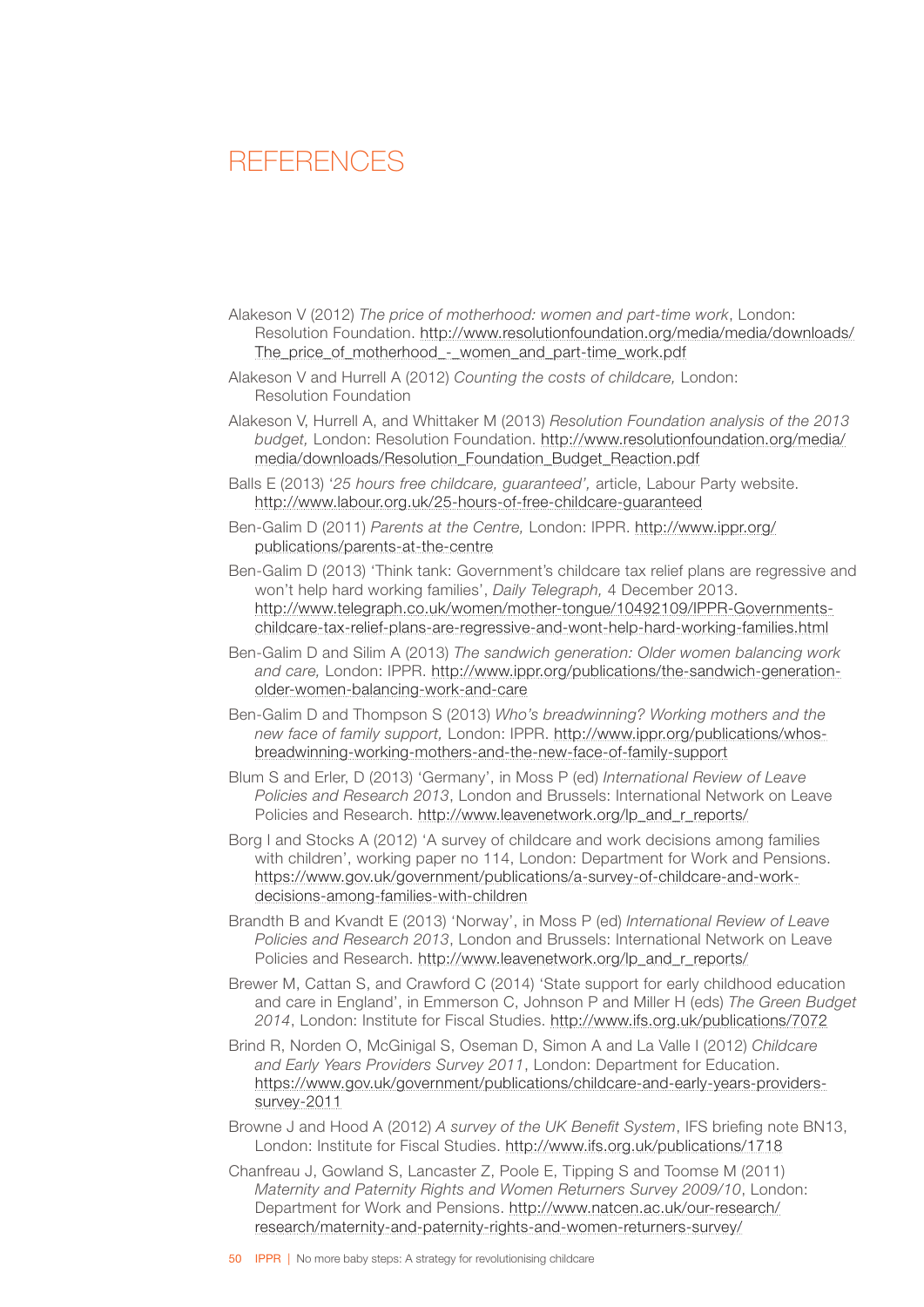- Cooke G and Henehan K (2012) *Double Dutch: The case against deregulation and demand-led funding in childcare*, London: IPPR. [http://www.ippr.org/publications/](http://www.ippr.org/publications/double-dutch-the-case-against-deregulation-and-demand-led-funding-in-childcare) [double-dutch-the-case-against-deregulation-and-demand-led-funding-in-childcare](http://www.ippr.org/publications/double-dutch-the-case-against-deregulation-and-demand-led-funding-in-childcare)
- DayCare Trust (2008) *Parent Champions Project: project highlights, August 2007– March 2008,* London
- Department for Business, Innovation and Skills [BIS] and Deputy Prime Minister's Office [DPMO] (2013) 'Government outlines how mums and dads can use new shared parental leave system', press release, 29 November 2013. [https://www.gov.uk/](https://www.gov.uk/government/news/government-outlines-how-mums-and-dads-can-use-new-shared-parental-leave-system) [government/news/government-outlines-how-mums-and-dads-can-use-new](https://www.gov.uk/government/news/government-outlines-how-mums-and-dads-can-use-new-shared-parental-leave-system)[shared-parental-leave-system](https://www.gov.uk/government/news/government-outlines-how-mums-and-dads-can-use-new-shared-parental-leave-system)
- Department for Business, Innovation and Skills [BIS] (2013a) *Shared parental leave and pay administration consultation – impact assessment,* London. [https://www.gov.uk/](https://www.gov.uk/government/uploads/system/uploads/attachment_data/file/110692/13-651-modern-workplaces-shared-parental-leave-and-pay-impact-assessment2.pdf) [government/uploads/system/uploads/attachment\\_data/file/110692/13-651-modern](https://www.gov.uk/government/uploads/system/uploads/attachment_data/file/110692/13-651-modern-workplaces-shared-parental-leave-and-pay-impact-assessment2.pdf)[workplaces-shared-parental-leave-and-pay-impact-assessment2.pdf](https://www.gov.uk/government/uploads/system/uploads/attachment_data/file/110692/13-651-modern-workplaces-shared-parental-leave-and-pay-impact-assessment2.pdf)
- Department for Business, Innovation and Skills [BIS] (2013b) *Annual report and accounts 2012-13* London. [https://www.gov.uk/government/uploads/system/](https://www.gov.uk/government/uploads/system/uploads/attachment_data/file/211086/bis-13-p102-bis-annual-report-and-accounts-2012-2013.pdf) [uploads/attachment\\_data/file/211086/bis-13-p102-bis-annual-report-and](https://www.gov.uk/government/uploads/system/uploads/attachment_data/file/211086/bis-13-p102-bis-annual-report-and-accounts-2012-2013.pdf)[accounts-2012-2013.pdf](https://www.gov.uk/government/uploads/system/uploads/attachment_data/file/211086/bis-13-p102-bis-annual-report-and-accounts-2012-2013.pdf)
- Department for Education [DfE] (2012) 'Two year olds' entitlement to early education: options for extended eligibility in the first phase of the entitlement', impact assessment, London. [http://www.legislation.gov.uk/ukia/2012/392/pdfs/](http://www.legislation.gov.uk/ukia/2012/392/pdfs/ukia_20120392_en.pdf) [ukia\\_20120392\\_en.pdf](http://www.legislation.gov.uk/ukia/2012/392/pdfs/ukia_20120392_en.pdf)
- Department for Education [DfE] (2013a) *Statistical first release: Provision for children under five years of age in England: January 2013,* London. [https://www.gov.uk/government/](https://www.gov.uk/government/publications/provision-for-children-under-5-years-of-age-in-england-january-2013) [publications/provision-for-children-under-5-years-of-age-in-england-january-2013](https://www.gov.uk/government/publications/provision-for-children-under-5-years-of-age-in-england-january-2013)
- Department for Education [DfE] (2013b) *More great childcare: Raising quality and giving parents more choice,* London. [https://www.gov.uk/government/publications/more](https://www.gov.uk/government/publications/more-great-childcare-raising-quality-and-giving-parents-more-choice)[great-childcare-raising-quality-and-giving-parents-more-choice](https://www.gov.uk/government/publications/more-great-childcare-raising-quality-and-giving-parents-more-choice)
- Department for Education [DfE] (2013c) '92,000 2-year-olds already receiving free childcare', press release, 11 November 2013. [https://www.gov.uk/government/](https://www.gov.uk/government/news/92000-2-year-olds-already-receiving-free-childcare) [news/92000-2-year-olds-already-receiving-free-childcare](https://www.gov.uk/government/news/92000-2-year-olds-already-receiving-free-childcare)
- Department for Education [DfE] (2014) *Fairer schools funding in 2015-16*, consultation paper, London. [https://www.gov.uk/government/uploads/system/uploads/attachment\\_](https://www.gov.uk/government/uploads/system/uploads/attachment_data/file/293930/Fairer_school_funding_consultation.pdf) [data/file/293930/Fairer\\_school\\_funding\\_consultation.pdf](https://www.gov.uk/government/uploads/system/uploads/attachment_data/file/293930/Fairer_school_funding_consultation.pdf)
- Department for Work and Pensions [DWP] (2014) 'Benefit expenditure and caseload tables 2014', spreadsheet, London. [https://www.gov.uk/government/publications/benefit](https://www.gov.uk/government/publications/benefit-expenditure-and-caseload-tables-2014)[expenditure-and-caseload-tables-2014](https://www.gov.uk/government/publications/benefit-expenditure-and-caseload-tables-2014)
- Duvander A Z and Haas L (2013) 'Sweden', in Moss P (ed) *International Review of Leave Policies and Research 2013*, London and Brussels: International Network on Leave Policies and Research. [http://www.leavenetwork.org/lp\\_and\\_r\\_reports/](http://www.leavenetwork.org/lp_and_r_reports/)
- Ellingsaeter A L (2014) 'Towards universal quality early childhood education and care: The Norwegian model', in Gambaro L, Stewart K and Waldfogel J (eds) *An Equal Start? Providing quality early education and care for disadvantaged children,* Bristol: Policy Press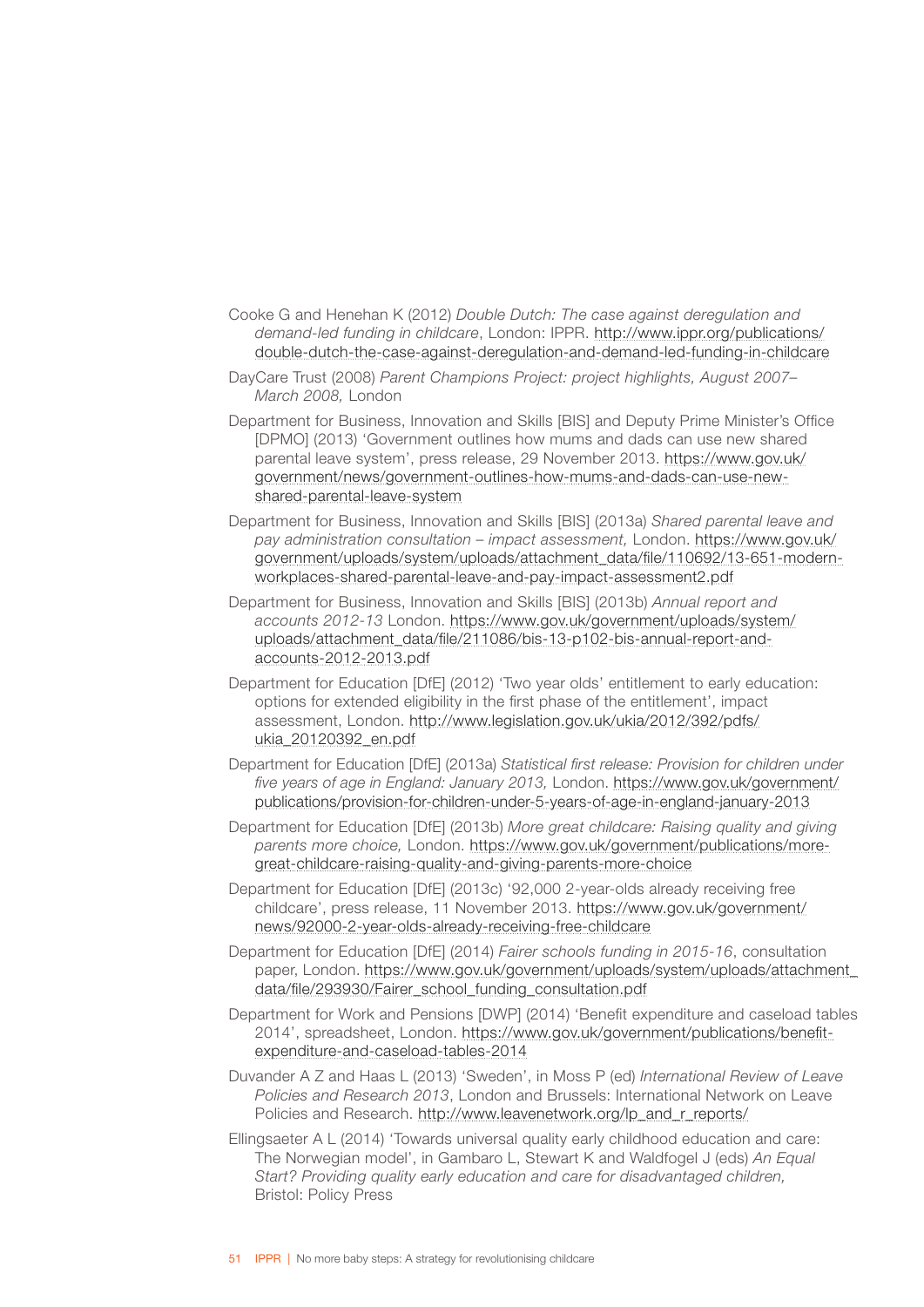- Ellison G, Barker A and Kulasuriya T (2009) *Work and care: A study of modern parents*, Manchester: Equality and Human Rights Commission. [http://www.equalityhumanrights.](http://www.equalityhumanrights.com/uploaded_files/research/15._work_and_care_modern_parents_15_report.pdf) [com/uploaded\\_files/research/15.\\_work\\_and\\_care\\_modern\\_parents\\_15\\_report.pdf](http://www.equalityhumanrights.com/uploaded_files/research/15._work_and_care_modern_parents_15_report.pdf)
- Equal Opportunities Commission [EOC] (2003) 'Fathers: balancing work and family', Manchester. <http://www.fatherhoodinstitute.org/uploads/publications/285.pdf>
- Eydal G B and Gislason I V (2012) 'Iceland 2012 Revised law on paid parental leave', Reykjavik: University of Iceland. [http://thjodmalastofnun.hi.is/sites/thjodmalastofnun.](http://thjodmalastofnun.hi.is/sites/thjodmalastofnun.hi.is/files/skrar/eydal_and___gislason-_paid_parental_leave_in_iceland-_2012_dvelopmen__ts-1.pdf) [hi.is/files/skrar/eydal\\_and\\_\\_\\_gislason-\\_paid\\_parental\\_leave\\_in\\_iceland-\\_2012\\_](http://thjodmalastofnun.hi.is/sites/thjodmalastofnun.hi.is/files/skrar/eydal_and___gislason-_paid_parental_leave_in_iceland-_2012_dvelopmen__ts-1.pdf) [dvelopmen\\_\\_ts-1.pdf](http://thjodmalastofnun.hi.is/sites/thjodmalastofnun.hi.is/files/skrar/eydal_and___gislason-_paid_parental_leave_in_iceland-_2012_dvelopmen__ts-1.pdf)
- Fagnani J (2014) 'Equal access to quality care: Lessons from France on providing highquality and affordable early childhood education and care', in Gambaro L, Stewart K and Waldfogel J (eds) *An Equal Start? Providing quality early education and care for disadvantaged children,* Bristol: Policy Press.
- Family and Childcare Trust [FCT] (2014) *Childcare Costs Survey 2014*, Family and Childcare Trust: London
- Fatherhood Institute (2013) 'Parenting Leave Arrangements: Which "architecture" works best for children', Marlborough. [http://www.fatherhoodinstitute.org/2013/parenting](http://www.fatherhoodinstitute.org/2013/parenting-leave-which-architecture-works-best-for-children/)[leave-which-architecture-works-best-for-children/](http://www.fatherhoodinstitute.org/2013/parenting-leave-which-architecture-works-best-for-children/)
- Fortin P, Godbout L and St-Cerny S (2011) *Impact of Quebec's Universal Low Fee Childcare Program on Female Labour Force Participation, Domestic Income, and Government Budgets,* Sherbrooke: Université de Sherbrooke. [http://www.usherbrooke.ca/chaire](http://www.usherbrooke.ca/chaire-fiscalite/fileadmin/sites/chaire-fiscalite/documents/Cahiers-de-recherche/Etude_femmes_ANGLAIS.pdf)[fiscalite/fileadmin/sites/chaire-fiscalite/documents/Cahiers-de-recherche/Etude\\_](http://www.usherbrooke.ca/chaire-fiscalite/fileadmin/sites/chaire-fiscalite/documents/Cahiers-de-recherche/Etude_femmes_ANGLAIS.pdf) [femmes\\_ANGLAIS.pdf](http://www.usherbrooke.ca/chaire-fiscalite/fileadmin/sites/chaire-fiscalite/documents/Cahiers-de-recherche/Etude_femmes_ANGLAIS.pdf)
- Gambaro L, Stewart K and Waldfogel J (eds) (2014) *An Equal Start? Providing quality early education and care for disadvantaged children,* Bristol: Policy Press
- Gaunt C (2014) 'Exclusive: Nutbrown Level 3 recommendations dismissed', *Nursery World*, 21 March 2014. [http://www.nurseryworld.co.uk/nursery-world/news/1142905/exclusive](http://www.nurseryworld.co.uk/nursery-world/news/1142905/exclusive-nutbrown-level-recommendations-dismissed)[nutbrown-level-recommendations-dismissed](http://www.nurseryworld.co.uk/nursery-world/news/1142905/exclusive-nutbrown-level-recommendations-dismissed)
- Gheera M, Gillie C, Kennedy S, Long R and Seely A (2014) *Government support for childcare and childcare reform under the Coalition Government – Commons Library Standard Note*, SN06807, London: House of Commons Library. [http://www.parliament.uk/briefing](http://www.parliament.uk/briefing-papers/SN06807/government-support-for-childcare-and-childcare-reform-under-the-coalition-government)[papers/SN06807/government-support-for-childcare-and-childcare-reform-under-the](http://www.parliament.uk/briefing-papers/SN06807/government-support-for-childcare-and-childcare-reform-under-the-coalition-government)[coalition-government](http://www.parliament.uk/briefing-papers/SN06807/government-support-for-childcare-and-childcare-reform-under-the-coalition-government)
- HM Treasury (2013) *Autumn Statement 2013,* Norwich: the Stationary Office. [https://www.gov.uk/government/uploads/system/uploads/attachment\\_data/](https://www.gov.uk/government/uploads/system/uploads/attachment_data/file/263942/35062_Autumn_Statement_2013.pdf) [file/263942/35062\\_Autumn\\_Statement\\_2013.pdf](https://www.gov.uk/government/uploads/system/uploads/attachment_data/file/263942/35062_Autumn_Statement_2013.pdf)
- HM Treasury (2014a) *Budget 2014,* Norwich: the Stationary Office. [https://www.gov.](https://www.gov.uk/government/uploads/system/uploads/attachment_data/file/293759/37630_Budget_2014_Web_Accessible.pdf) [uk/government/uploads/system/uploads/attachment\\_data/file/293759/37630\\_](https://www.gov.uk/government/uploads/system/uploads/attachment_data/file/293759/37630_Budget_2014_Web_Accessible.pdf) [Budget\\_2014\\_Web\\_Accessible.pdf](https://www.gov.uk/government/uploads/system/uploads/attachment_data/file/293759/37630_Budget_2014_Web_Accessible.pdf)
- HM Treasury (2014b) 'Tax-free childcare: 10 things parents should know', article, 24 March 24 2014. [https://www.gov.uk/government/news/tax-free-childcare-](https://www.gov.uk/government/news/tax-free-childcare-10-things-parents-should-know)[10-things-parents-should-know](https://www.gov.uk/government/news/tax-free-childcare-10-things-parents-should-know)
- Huerta M, Adema W, Baxter J, Han W J, Lausten M, Lee R and Waldfogel J (2013) *Fathers' Leave, Fathers' Involvement and Child Development: Are they related? Evidence from Four OECD countries*, OECD Social, Employment and Migration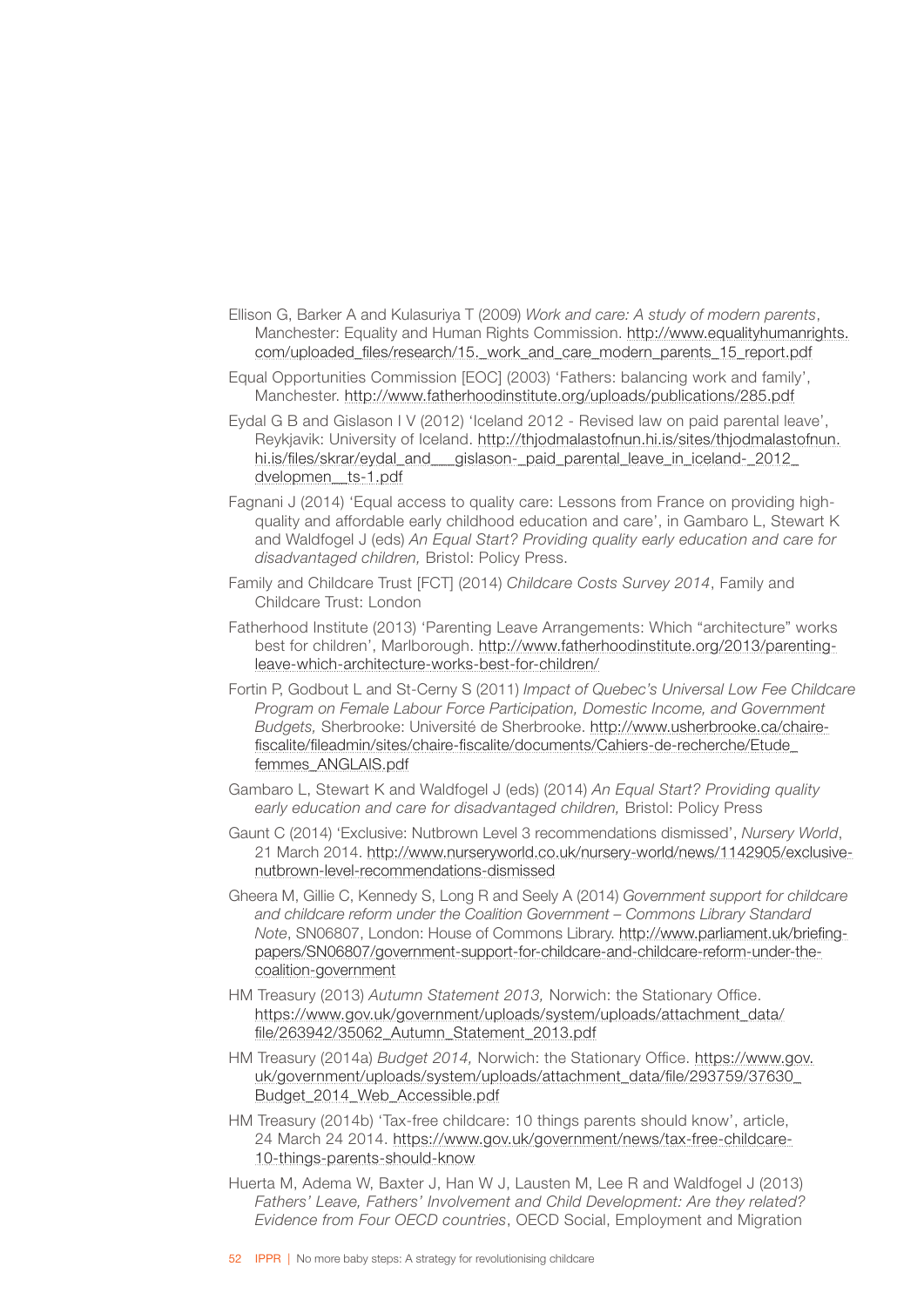working papers, no. 140, Paris: OECD Publishing. [http://www.oecd-ilibrary.](http://www.oecd-ilibrary.org/social-issues-migration-health/fathers-leave-fathers-involvement-and-child-development_5k4dlw9w6czq-en) [org/social-issues-migration-health/fathers-leave-fathers-involvement-and-child](http://www.oecd-ilibrary.org/social-issues-migration-health/fathers-leave-fathers-involvement-and-child-development_5k4dlw9w6czq-en)[development\\_5k4dlw9w6czq-en](http://www.oecd-ilibrary.org/social-issues-migration-health/fathers-leave-fathers-involvement-and-child-development_5k4dlw9w6czq-en)

- Huskinson T, Pye J, Medien K, Dobie S, Ferguson C, Gardner C, Gilby N, Littlewood M and D'Souza J (2013) *Childcare and early years survey of parents: 2011,* London: Department for Education. [https://www.gov.uk/government/publications/childcare](https://www.gov.uk/government/publications/childcare-and-early-years-survey-of-parents-2011)[and-early-years-survey-of-parents-2011](https://www.gov.uk/government/publications/childcare-and-early-years-survey-of-parents-2011)
- Jozwiak G (2013) 'Birth registration could be a "game changer" for children's centres, says MP', Children and Young People Now, 22 May 2013. [http://www.cypnow.co.uk/](http://www.cypnow.co.uk/cyp/news/1077284/birth-registration-game-changer-childrens-centres-mp) [cyp/news/1077284/birth-registration-game-changer-childrens-centres-mp](http://www.cypnow.co.uk/cyp/news/1077284/birth-registration-game-changer-childrens-centres-mp)
- Kazimirski A, Dickens S and White C (2008) *Pilot Scheme for Two Year Old Children: Evaluation of Outreach Approaches*, Nottingham: Department for Children, Schools and Families. [http://webarchive.nationalarchives.gov.uk/20130401151715/https://](http://webarchive.nationalarchives.gov.uk/20130401151715/https://www.education.gov.uk/publications/eOrderingDownload/DCSF-RR021.pdf) [www.education.gov.uk/publications/eOrderingDownload/DCSF-RR021.pdf](http://webarchive.nationalarchives.gov.uk/20130401151715/https://www.education.gov.uk/publications/eOrderingDownload/DCSF-RR021.pdf)
- Kennedy S, Gheera M, Gillie C and Seely A (2012) *Government support for childcare since 1997 – Commons Library Standard Note*, SN06382, London: House of Commons Library. [http://www.parliament.uk/business/publications/research/](http://www.parliament.uk/business/publications/research/briefing-papers/SN06382/government-support-for-childcare-under-the-labour-government-19972010) [briefing-papers/SN06382/government-support-for-childcare-under-the-labour](http://www.parliament.uk/business/publications/research/briefing-papers/SN06382/government-support-for-childcare-under-the-labour-government-19972010)[government-19972010](http://www.parliament.uk/business/publications/research/briefing-papers/SN06382/government-support-for-childcare-under-the-labour-government-19972010)
- Lanning T (2013) *Great expectations: exploring the promises of gender equality*, London: IPPR. [http://www.ippr.org/publications/great-expectations-exploring-the-promises-of](http://www.ippr.org/publications/great-expectations-exploring-the-promises-of-gender-equality)[gender-equality](http://www.ippr.org/publications/great-expectations-exploring-the-promises-of-gender-equality)
- Lawton K (2014 forthcoming) *The Condition of Britain: Final report*, London: IPPR
- Lefebvre P, Merrigan P and Roy-Desrosiers F (2011) 'Quebec's Childcare Universal Low Fees Policy 10 Years After: Effects, Costs and Benefits', working paper 11- 01, Montréal: Centre Interuniversitaire sur le Risque les Politiques Économiques et l'Emploi. <http://ideas.repec.org/p/lvl/lacicr/1101.html>
- Liberal Democrats (2013) *A Balanced Working Life: Policies for Low and Middle Income Households*, policy paper 108, London. [http://d3n8a8pro7vhmx.cloudfront.net/](http://d3n8a8pro7vhmx.cloudfront.net/libdems/pages/1811/attachments/original/1390821177/108_-_A_Balanced_Working_Life.pdf?1390821177) libdems/pages/1811/attachments/original/1390821177/108 - A\_Balanced\_Working\_ [Life.pdf?1390821177](http://d3n8a8pro7vhmx.cloudfront.net/libdems/pages/1811/attachments/original/1390821177/108_-_A_Balanced_Working_Life.pdf?1390821177)
- Lindsay E (2013) 'Father's leave still a burning issue', *News In English*, 20 September 2013. <http://www.newsinenglish.no/2013/09/20/fathers-leave-still-a-burning-issue/>
- Love J M, Harrison L, Sagi-Schwarz A, van Ijzendoorn M H, Ross C, Ungerer J A, Raikes H, Brady-Smith C, Boller K, Brooks-Gunn J, Constantine J, Kisker E E, Paulsell D and Chazan-Cohen R (2003) 'Child care quality matters: How conclusions may vary with context', *Child Development* 74(4): 1021–1033
- Mathers S, Eisenstadt N, Sylva K, Soukakou E and Ereky-Stevens K (2014) *Sound Foundations: A review of the Research Evidence on Quality of Early Childhood Education and Care for Children Under Three: Implications for Policy and Practice*, London: the Sutton Trust. [http://www.suttontrust.com/our-work/research/item/](http://www.suttontrust.com/our-work/research/item/sound-foundations/%EF%BB%BF /) [sound-foundations/%EF%BB%BF%20/](http://www.suttontrust.com/our-work/research/item/sound-foundations/%EF%BB%BF /)
- Mathers S and Smees R (2014) *Quality and Inequality: Do three- and four-yearolds in deprived areas experience lower quality early years provision?*, London: Nuffield Foundation. [http://www.nuffieldfoundation.org/sites/default/files/files/](http://www.nuffieldfoundation.org/sites/default/files/files/Quality_inequality_childcare_mathers_29_05_14.pdf) [Quality\\_inequality\\_childcare\\_mathers\\_29\\_05\\_14.pdf](http://www.nuffieldfoundation.org/sites/default/files/files/Quality_inequality_childcare_mathers_29_05_14.pdf)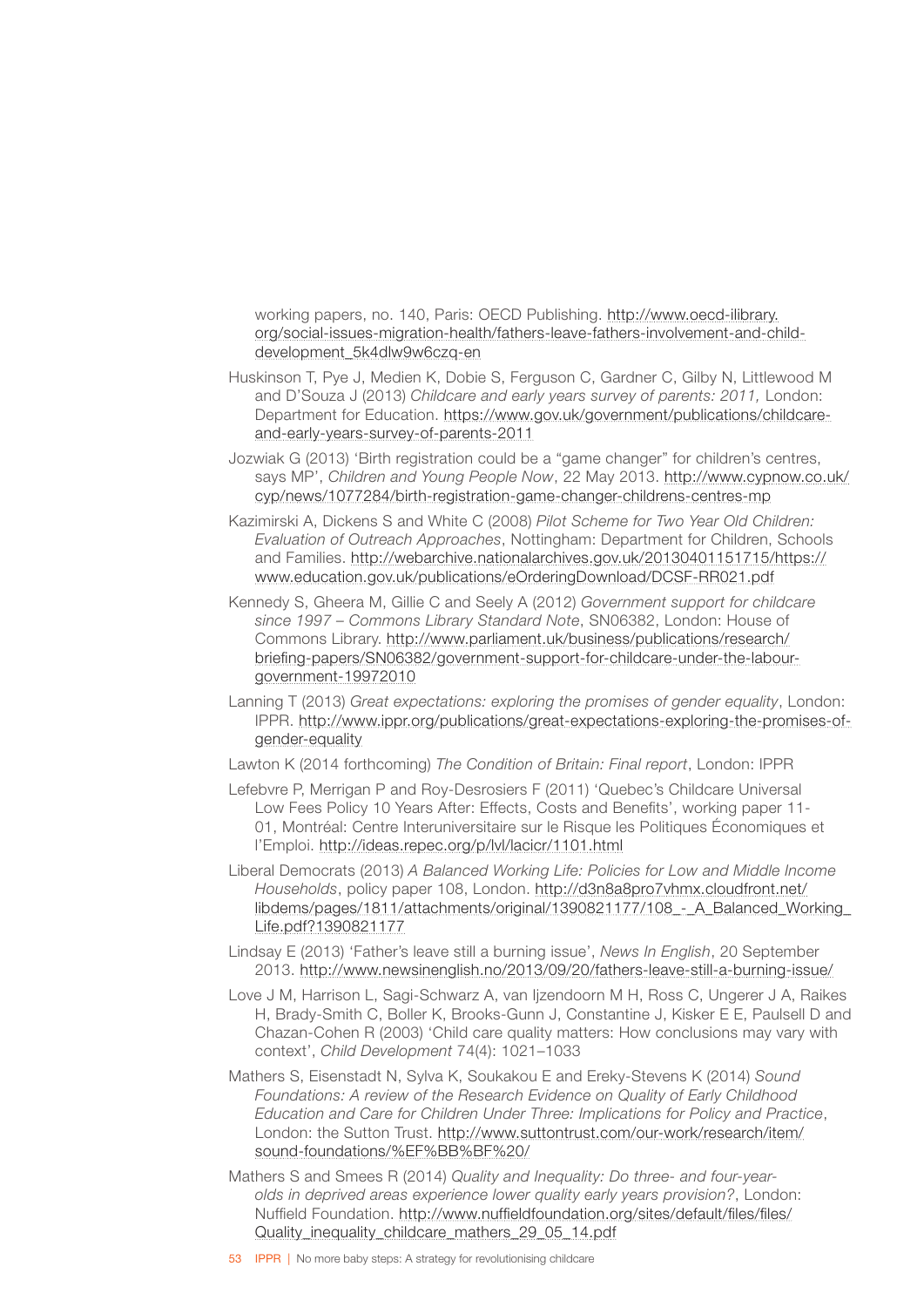- May H (2014) 'New Zealand: A narrative of shifting policy directions for early childhood education and care', in Gambaro L, Stewart K and Waldfogel J (eds) *An Equal Start? Providing quality early education and care for disadvantaged children,* Bristol: Policy Press.
- Ministry of Education (New Zealand) (2002) *Pathways to the Future*, Wellington. [http://www.minedu.govt.nz/NZEducation/EducationPolicies/EarlyChildhood/](http://www.minedu.govt.nz/NZEducation/EducationPolicies/EarlyChildhood/ECEStrategicPlan/PathwaysToTheFutureEnglishPlanAndTranslations.aspx) [ECEStrategicPlan/PathwaysToTheFutureEnglishPlanAndTranslations.aspx](http://www.minedu.govt.nz/NZEducation/EducationPolicies/EarlyChildhood/ECEStrategicPlan/PathwaysToTheFutureEnglishPlanAndTranslations.aspx)
- Ministry of Education (New Zealand) (2013) '20 Hours ECE', webpage. <http://www.minedu.govt.nz/Parents/EarlyYears/HowECEWorks/20HoursECE.aspx>
- Morton K (2013) 'Sector warns that two-year-olds scheme needs support', *Nursery World*, 18 November 2013. [http://www.nurseryworld.co.uk/nursery-world/news/1140554/](http://www.nurseryworld.co.uk/nursery-world/news/1140554/sector-warns-scheme-support) [sector-warns-scheme-support](http://www.nurseryworld.co.uk/nursery-world/news/1140554/sector-warns-scheme-support)
- Morton K (2014a) 'London council launches overnight childminding service', *Nursery World*, 26 March 2014. [http://www.nurseryworld.co.uk/nursery-world/news/1143036/](http://www.nurseryworld.co.uk/nursery-world/news/1143036/london-council-launches-overnight-childminding-service) [london-council-launches-overnight-childminding-service](http://www.nurseryworld.co.uk/nursery-world/news/1143036/london-council-launches-overnight-childminding-service)
- Morton K (2014b) 'Kids Allowed launches a nanny service for working parents', *Nursery World*, 6 May 2014. [http://www.nurseryworld.co.uk/nursery-world/news/1143859/](http://www.nurseryworld.co.uk/nursery-world/news/1143859/kids-allowed-launches-nanny-service-parents) [kids-allowed-launches-nanny-service-parents](http://www.nurseryworld.co.uk/nursery-world/news/1143859/kids-allowed-launches-nanny-service-parents)
- Moss P (ed) (2013) *International Review of Leave Policies and Research 2013*, London and Brussels: International Network on Leave Policies and Research. [http://www.leavenetwork.org/lp\\_and\\_r\\_reports/](http://www.leavenetwork.org/lp_and_r_reports/)
- National Audit Office [NAO] (2012) *Delivering the free entitlement to education for three- and four-year-olds: Report by the Comptroller and Auditor General*, HC 1789, London: the Stationery Office. <http://www.nao.org.uk/wp-content/uploads/2012/02/10121789.pdf>
- National Institute of Child Health and Human Development [NICHD] and Early Child Care Research Network [ECCRN] (2004) 'Type of child care and children's development at 54 months', *Early Childhood Research Quarterly* 19(2): 203–230
- Nutbrown C (2012) *Foundations for quality: the independent review of early education and childcare qualifications*, London: Department for Education. [https://www.gov.uk/](https://www.gov.uk/government/publications/nutbrown-review-foundations-for-quality) [government/publications/nutbrown-review-foundations-for-quality](https://www.gov.uk/government/publications/nutbrown-review-foundations-for-quality)
- Oberhuemer P (2014) 'Access and quality issues in early childhood education and care: The case of Germany', in Gambaro L, Stewart K and Waldfogel J (eds) *An Equal Start? Providing quality early education and care for disadvantaged children,* Bristol: Policy Press.
- Office for National Statistics [ONS] (2012) *Family Resources Survey, 2010–2011*, dataset, Colchester: UK Data Archive
- Office for National Statistics [ONS] (2013) *Annual Survey of Hours and Earnings, 2013 Provisional Results*, London. [http://www.ons.gov.uk/ons/dcp171778\\_335027.pdf](http://www.ons.gov.uk/ons/dcp171778_335027.pdf)
- Ofsted (2014) *Ofsted Early Years Annual Report 2012/13,* Manchester. [http://www.ofsted.](http://www.ofsted.gov.uk/earlyyearsannualreport1213) [gov.uk/earlyyearsannualreport1213](http://www.ofsted.gov.uk/earlyyearsannualreport1213)
- Parker I (2013a) *Early developments: Bridging the gap between evidence and policy in early-years education*, London: IPPR. [http://www.ippr.org/publications/early](http://www.ippr.org/publications/early-developments-bridging-the-gap-between-evidence-and-policy)[developments-bridging-the-gap-between-evidence-and-policy](http://www.ippr.org/publications/early-developments-bridging-the-gap-between-evidence-and-policy)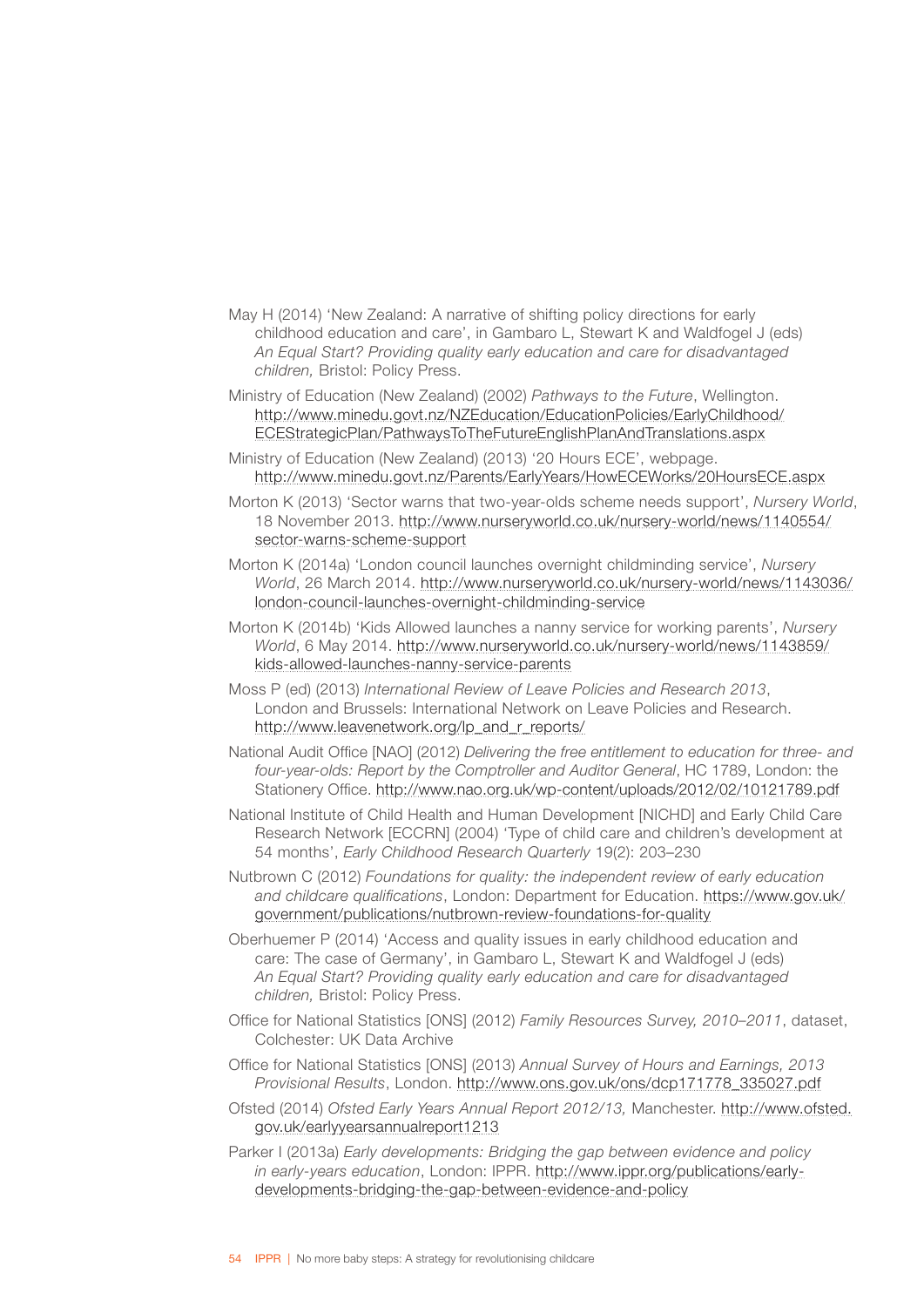- Parker I (2013b) *Early years reform: Childminders' responses to government proposals,* London: IPPR. [http://www.ippr.org/publications/early-years-reform-childminders](http://www.ippr.org/publications/early-years-reform-childminders-responses-to-government-proposals)[responses-to-government-proposals](http://www.ippr.org/publications/early-years-reform-childminders-responses-to-government-proposals)
- Pearce N (2014) 'George Osborne's pension reforms will have consequences for tax relief', Nick's blog, 22 may 2014. [http://www.ippr.org/nicks-blog/george-osbornes-pension](http://www.ippr.org/nicks-blog/george-osbornes-pension-reforms-will-have-consequences-for-tax-relief)[reforms-will-have-consequences-for-tax-relief](http://www.ippr.org/nicks-blog/george-osbornes-pension-reforms-will-have-consequences-for-tax-relief)
- Peterkin T (2014) 'Report reveals tax blow to SNP's childcare policy', *Scotsman*, 4 April 2014. [http://www.scotsman.com/news/politics/top-stories/report-reveals-tax-blow](http://www.scotsman.com/news/politics/top-stories/report-reveals-tax-blow-to-snp-s-childcare-policy-1-3364890)[to-snp-s-childcare-policy-1-3364890](http://www.scotsman.com/news/politics/top-stories/report-reveals-tax-blow-to-snp-s-childcare-policy-1-3364890)
- Pensions Policy Institute [PPI] (2013) *Tax relief for pension saving in the UK,* London. [http://www.pensionspolicyinstitute.org.uk/publications/reports/tax-relief-for-pension](http://www.pensionspolicyinstitute.org.uk/publications/reports/tax-relief-for-pension-saving-in-the-uk)[saving-in-the-uk](http://www.pensionspolicyinstitute.org.uk/publications/reports/tax-relief-for-pension-saving-in-the-uk)
- Prime Minister's Office [PMO], 10 Downing Street, Deputy Prime Minister's Office and HM Treasury (2014) 'Millions of parents to get help with childcare costs', article, 18 March 2014. [https://www.gov.uk/government/news/millions-of-parents-to-get-help-with](https://www.gov.uk/government/news/millions-of-parents-to-get-help-with-childcare-costs)[childcare-costs](https://www.gov.uk/government/news/millions-of-parents-to-get-help-with-childcare-costs)
- Richardson L (2012) 'Can parents afford to work? An update', presentation to the European Population Conference 2012, Stockholm, 13–16 June 2012
- Ruhm C and Waldfogel J (2012) 'Long-term effects on early childhood care and education', *Nordic Economic Policy Review* 1: 23–51
- Rutter J (2013) *Holiday Childcare costs: Survey 2013,* London: Family and Childcare Trust. <http://www.familyandchildcaretrust.org/annual-holiday-childcare-costs-surveys>
- Sammons P, Sylva K, Melhuish E, Siraj-Blatchford I, Taggart B and Elliot K (2002) *Measuring the impact of pre-school on children's cognitive progress over the preschool period*, EPPE technical paper 8a, London: Department for Education and Skills and the Institute of Education, University of London. [http://www.ioe.ac.uk/](http://www.ioe.ac.uk/EPPE_TechnicalPaper_08a_2002.pdf) [EPPE\\_TechnicalPaper\\_08a\\_2002.pdf](http://www.ioe.ac.uk/EPPE_TechnicalPaper_08a_2002.pdf)

Singler R (2011) *Open all hours? Flexible childcare in the 24/7 era, London: Daycare Trust* 

- Statham J and Mooney A (2003) *Around the clock: Childcare services at atypical times*, Bristol: Policy Press
- Sylva K, Melhuish E, Sammons P, Siraj-Blatchford I and Taggart B (2004) *The Effective Provision of Preschool Education (EPPE) Project: Final Report*, London: Department for Education and Skills. <http://eprints.ioe.ac.uk/5309/>
- Sylva K, Melhuish E, Sammons P, Siraj-Blatchford I and Taggart B (2012) *Effective Pre-School, Primary and Secondary Education 3-14 Project (EPPSE 3-14): Final Report from the Key Stage 3 Phase: Influences on Students' Development from Age 11-14,* London: Department for Education. [https://www.gov.uk/government/publications/](https://www.gov.uk/government/publications/effective-pre-school-primary-and-secondary-education-3-to-14-project-eppse-3-to-14-final-report-from-the-key-stage-3-phase-influences-on-students) [effective-pre-school-primary-and-secondary-education-3-to-14-project-eppse-3-to-](https://www.gov.uk/government/publications/effective-pre-school-primary-and-secondary-education-3-to-14-project-eppse-3-to-14-final-report-from-the-key-stage-3-phase-influences-on-students)[14-final-report-from-the-key-stage-3-phase-influences-on-](https://www.gov.uk/government/publications/effective-pre-school-primary-and-secondary-education-3-to-14-project-eppse-3-to-14-final-report-from-the-key-stage-3-phase-influences-on-students)
- Thompson S and Ben-Galim D (2014) *Childmind the gap: Reforming childcare to support mothers into work,* London: IPPR. [http://www.ippr.org/publications/childmind-the](http://www.ippr.org/publications/childmind-the-gap-reforming-childcare-to-support-mothers-into-work)[gap-reforming-childcare-to-support-mothers-into-work](http://www.ippr.org/publications/childmind-the-gap-reforming-childcare-to-support-mothers-into-work)
- Truss E (2013) 2014-15 Dedicated Schools Grant allocation: Early learning for two-year-olds. [https://www.gov.uk/government/uploads/system/uploads/attachment\\_data/file/266738/](https://www.gov.uk/government/uploads/system/uploads/attachment_data/file/266738/Letter_to_DCSs_-_2014-15_2_YO_allocation.pdf) [Letter\\_to\\_DCSs\\_-\\_2014-15\\_2\\_YO\\_allocation.pdf](https://www.gov.uk/government/uploads/system/uploads/attachment_data/file/266738/Letter_to_DCSs_-_2014-15_2_YO_allocation.pdf)